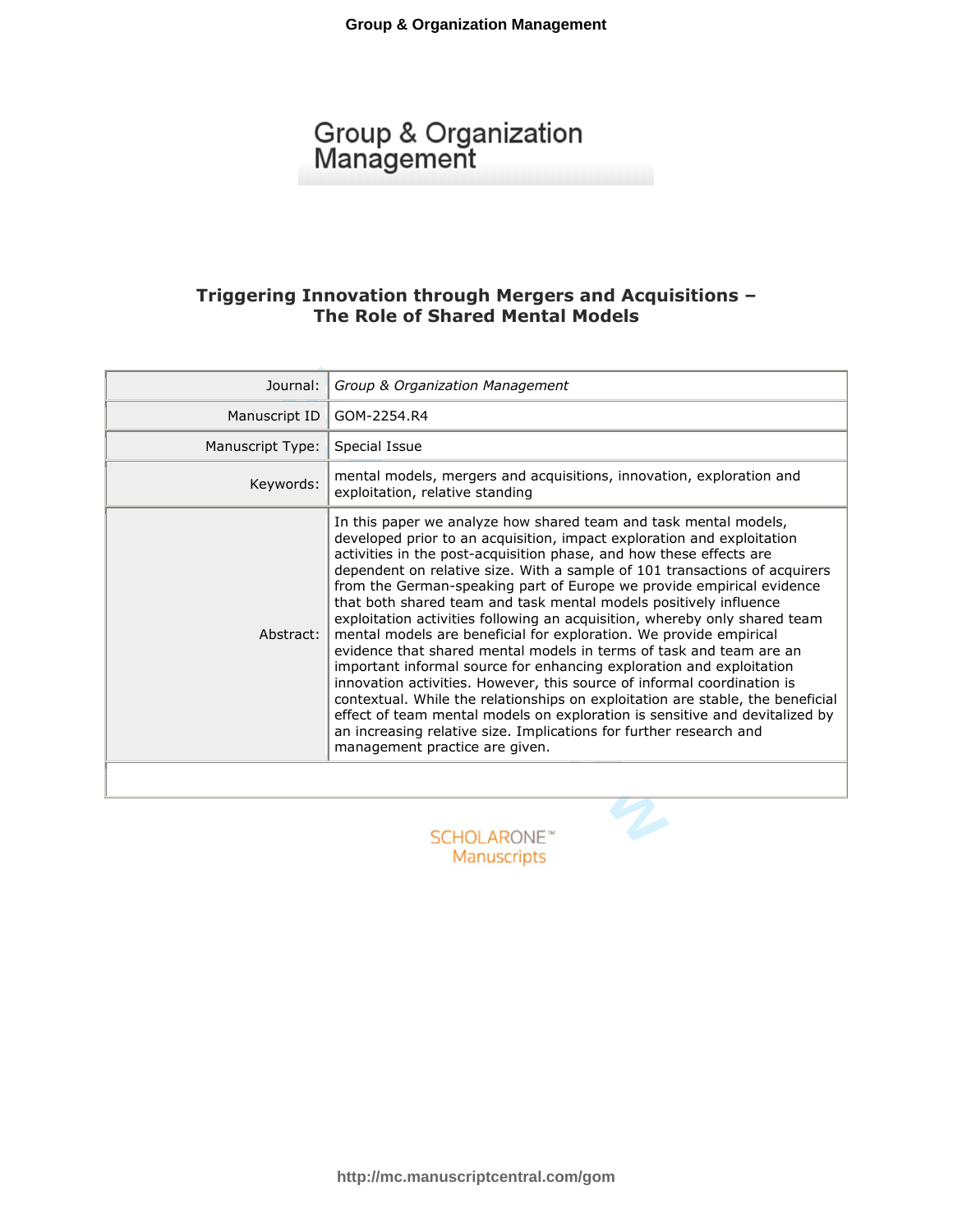#### $\overline{2}$

# **Introduction**

Mergers and acquisitions (M&A) constitute an important strategic opportunity for corporate development and value creation (Bower, 2001). Sustainable corporate development and enduring success require constant change (Stadler, 2007) and adaptation to changing circumstances (Andriopoulos & Lewis, 2009) to tackle complexity and ambiguity (Lewis & Smith, 2014). In this respect, research in the fields of innovation, competitive advantage, and organizational learning highlights the importance of balancing the exploration of avenues for new developments and the exploitation of established activities to increase survival rates (Gupta, Smith,  $\&$  Shalley, 2006). Acquisitions can be seen as a judicious measure enabling such a strategic redirection and renewal (Jemison & Sitkin, 1986). In fact, a considerable number of acquisitions are reorientation acquisitions, which "show that exploitation and exploration […] can co-exist during acquisition integration" (Angwin & Meadows, 2015, p. 249).

for new developments and the exploitation of establish<br>nith, & Shalley, 2006). Acquisitions can be seen as a jud<br>ion and renewal (Jemison & Sitkin, 1986). In fact, a<br>tion acquisitions, which "show that exploitation and ex In any case, the success of an acquisition depends significantly on a firm's capability of managing the acquisition process (Zollo & Singh, 2004), especially acquisition implementation (Haspeslagh & Jemison, 1991). Linking two firms with different systems and contexts is a complex process tied to uncertainty and ambiguity (Cording, Christman, & King, 2008), as it requires removing, changing, transferring, and adapting well-established ways of proceeding and thinking (Stahl & Voigt, 2008). Integration decisions are confronted with a trade-off. On the one hand more interaction and coordination enables the highest probabilities of synergy realization, and on the other hand it also bears the potential for employee resistance, cultural clashes, or in-group and out-group biases (Larsson & Finkelstein, 1999).

Capability transfer and successful integration can only prosper if systematic attention is paid to the interaction of both formerly separate organizations (Dao, Bauer, Strobl, Matzler, & Eulerich, 2016), as interaction is the key means of value creation (Haspeslagh  $\&$  Jemison, 1991). Puranam et al. (2009) investigated common ground (knowledge which is known to be shared between two groups) as an alternative to structural measures for achieving coordination. Informal alignment – when employees of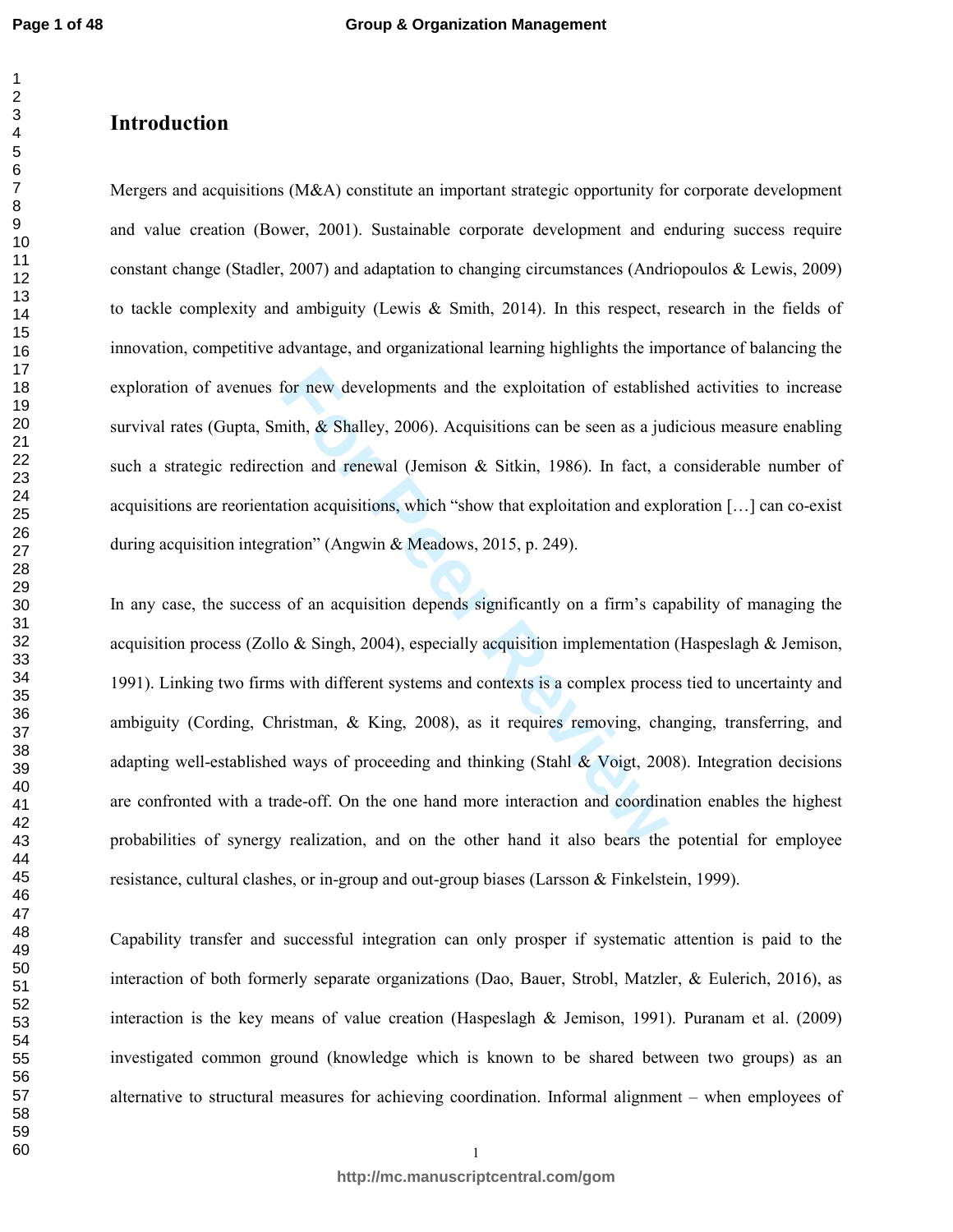both organizations develop shared understandings, constructive perceptions and attitudes of each other (Schweiger & Goulet, 2005) – creates closer inter-unit relationships and trust, and considerable advantages can thereby be extracted. First, it enhances the capability transfer between both firms (Björkman, Stahl, & Vaara, 2007); second, it reduces the costs of structural integration and coordination (Puranam et al., 2009); and third, it reduces disruptions for employees (Paruchuri, Nerkar, & Hambrick, 2006).

ramine how shared mental models (SMM) influence explowing an acquisition. SMM have proven to increase situations (e.g., DeChurch & Mesmer-Magnus, 2010; S, 2001). We conceptualize SMM as common psychologic acquirer and the In this connection, we examine how shared mental models (SMM) influence exploration and exploitation innovation activities following an acquisition. SMM have proven to increase team performance and communication in many situations (e.g., DeChurch & Mesmer-Magnus, 2010; Smith-Jentsch, Campbell, Milanovich, & Reynolds, 2001). We conceptualize SMM as common psychological representations of the environment between the acquirer and the target. Thus, SMM act as a tacit antecedent of coordination and integration in M&A transactions. Neglected so far in M&A research, we consider different content-related pre-merger dimensions of SMM (Cannon-Bowers, Salas, & Converse, 1993) as influential antecedents for implicit coordination. Consequently, we analyze task and team SMM between acquirer and target organizations and how they affect post-merger innovation performance, specifically exploration and exploitation. However, the effects of SMM depend on the relative size of the target compared to the acquirer. While larger targets offer greater synergy potentials (Kitching, 1967), they require greater coordination efforts and are more complex to integrate (Cording et al., 2008). Consequently, we develop arguments that increased relative size triggers in-group/out-group biases, which results in resistance and cultural clashes deteriorating the positive relations between SMM and exploration/exploitation outcomes.

The purpose of this article is to contribute to M&A research in several ways: First, we incorporate SMM as a salient antecedent for coordination to M&A research. Second, we differentiate between knowledge antecedents in terms of task- and team-related aspects and their contribution to innovation performance. Therefore, we examine whether an acquisition leads to the enhancement of exploration and exploitation activities necessary for strategic redirection and renewal (Jemison & Sitkin, 1986). Third, we consider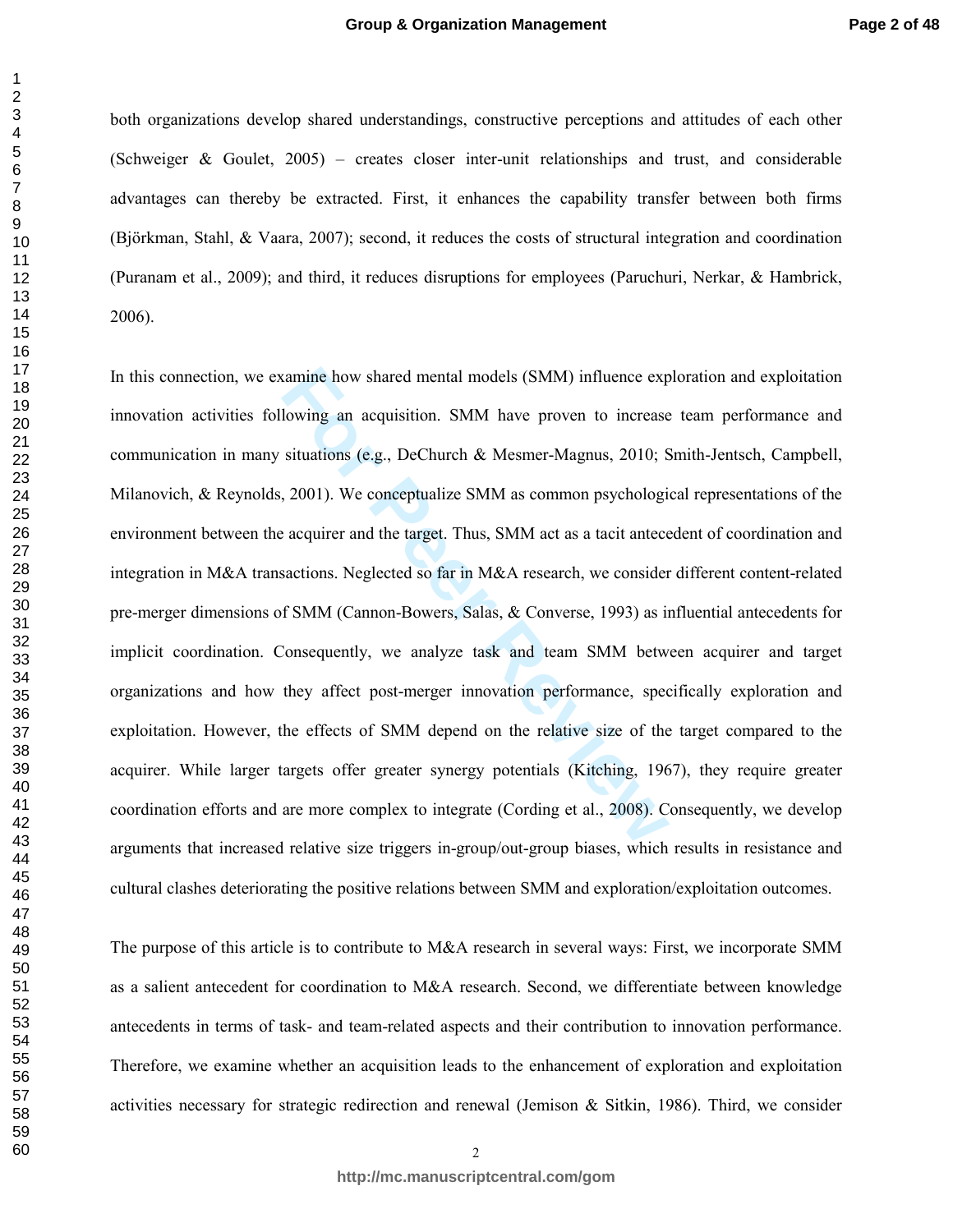relative size as an important deal-specific contingency. Relative size is related to disruptive forces, like, for instance, the occurrence of in-group and out-group biases when power struggles or coordination efforts are increased by differences in company size.

# **Exploration and Exploitation in Post-M&A Integration**

rea out as a promising ruture research avenue (Junni, rba, Liu, & Cooper, 2015; Meglio, King, & Risberg<br> *For Peer Reviewald Cooper*, 2004). Exploration is defined a<br> *For Peer Reviewald Cooper*, 2004). Exploration is defi Examining ambidexterity (a combination of exploration and exploitation) in general and in M&A in particular has been pointed out as a promising future research avenue (Junni, Sarala, Taras, & Tarba, 2013; Junni, Sarala, Tarba, Liu, & Cooper, 2015; Meglio, King, & Risberg, 2015). In this sense, acquisition integration acts as a boundary condition for achieving explorative and exploitative innovation outcomes in a more flexible manner (Graebner, 2004). Exploration is defined as a learning type, which evolves through "concerted variation, planned experimentation, and play" (Baum, Li, & Usher, 2000, p. 768). In a discovering approach, new knowledge should be built to achieve above-average returns (Koza & Lewin, 1998). Thus, exploration is a more open and flexible approach of learning, which leads to radical innovations (Atuahene-Gima, 2005). Exploration is more uncertain and time-consuming and requires future-orientation as well as new knowledge and experience infusion (March, 1991), but nevertheless can highly increase productivity and efficiency (Nielsen, 2010). Explorative innovation capabilities entail a lot of tacit knowledge, and aligning operations and functions following acquisitions can disrupt such capabilities, impeding synergy realization (Paruchuri et al., 2006; Puranam et al., 2009). Exploitative innovation strategies aim to improve and/or to build upon existing capabilities by refining routines built on existing knowledge (March, 1991). Therefore, improvements of processes and structures (Burgers, Jansen, Van den Bosch, & Volberda, 2009; March, 1991) are achieved by averting redundancies and efficiently and effectively redesigning activities to accomplish more, for instance, a faster production (He & Wong, 2004). In acquisitions, these efficiency gains are usually achieved with tighter coordination and integration.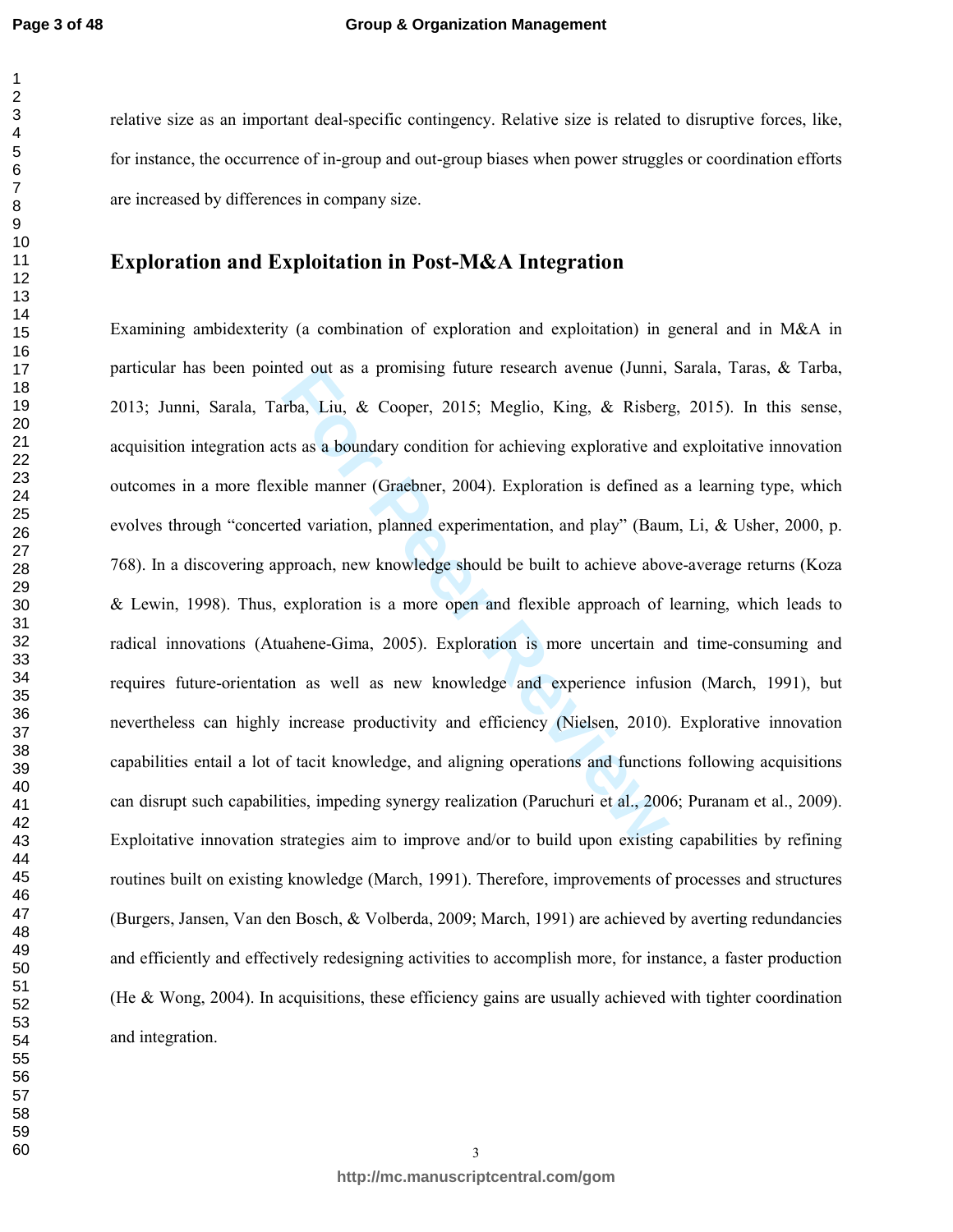re analyze exploration and exploitation outcomes following<br> **Rudolf**, forthcoming). Post-merger integration is the most is an interactive and gradual process in which individual<br>
and cooperate in the transfer of strategic Following both learning forms may trigger tensions. While exploration is more uncertain, timeconsuming, and change-enforcing, exploitation is rather certain and reinforces existing structures (Kostopoulos & Bozionelos, 2011). However, many researchers propose that knowledge infusion from outside the firm can more easily foster the organization's ability to pursue both exploration and exploitation (e.g., Baum et al., 2000; Koza & Lewin, 1998). In this research we concentrate on antecedents of ambidexterity, namely exploration and exploitation, and how they can be triggered through team and task SMM. As intended changes in exploration and exploitation activities can only occur after deal closing and during integration, we analyze exploration and exploitation outcomes following an acquisition (Bauer, Strobl, Dao, Matzler, & Rudolf, forthcoming). Post-merger integration is the most critical phase in M&A. Acquisition integration "is an interactive and gradual process in which individuals from two organizations learn to work together and cooperate in the transfer of strategic capabilities" (Haspeslagh & Jemison, 1991, p. 106). To realize synergies, processes of mutual resource sharing (Capron & Pistre, 2002) and knowledge leverage (Puranam & Srikanth, 2007) must be established. Thereby, aligning structures, tasks, and systems not only contributes to increased M&A performance by eliminating redundancies and streamlining procedures, but also enhances the reciprocal predictability of actions (Puranam et al., 2009). Effects of combination are not limited solely to the consolidation or coordination of functions and operations. Benefits also entail mutual learning, which results in the convergence between organizational and individual beliefs (March, 1991).

Due to an adverse understanding of the interrelation between coordination, knowledge transfer, and integration issues (Puranam  $\&$  Srikanth, 2007), researchers constantly report that integrating tasks results in disruptions preventing synergy realization. On a general level, change can cause resistance (Weber & Tarba, 2011) and hamper the initial goals of integration measures (Benner & Tushman, 2003). M&A integration includes converging processes and therefore causes disruptions when different organizational worlds collide and substantive incompatibilities evolve (Graebner, Heimeriks, Huy, & Vaara, forthcoming; Schweizer, 2005). These disruptions may lead to major challenges in terms of talent retention in the aftermath of M&A (Zhang et al., 2015), as "value creation and synergy potential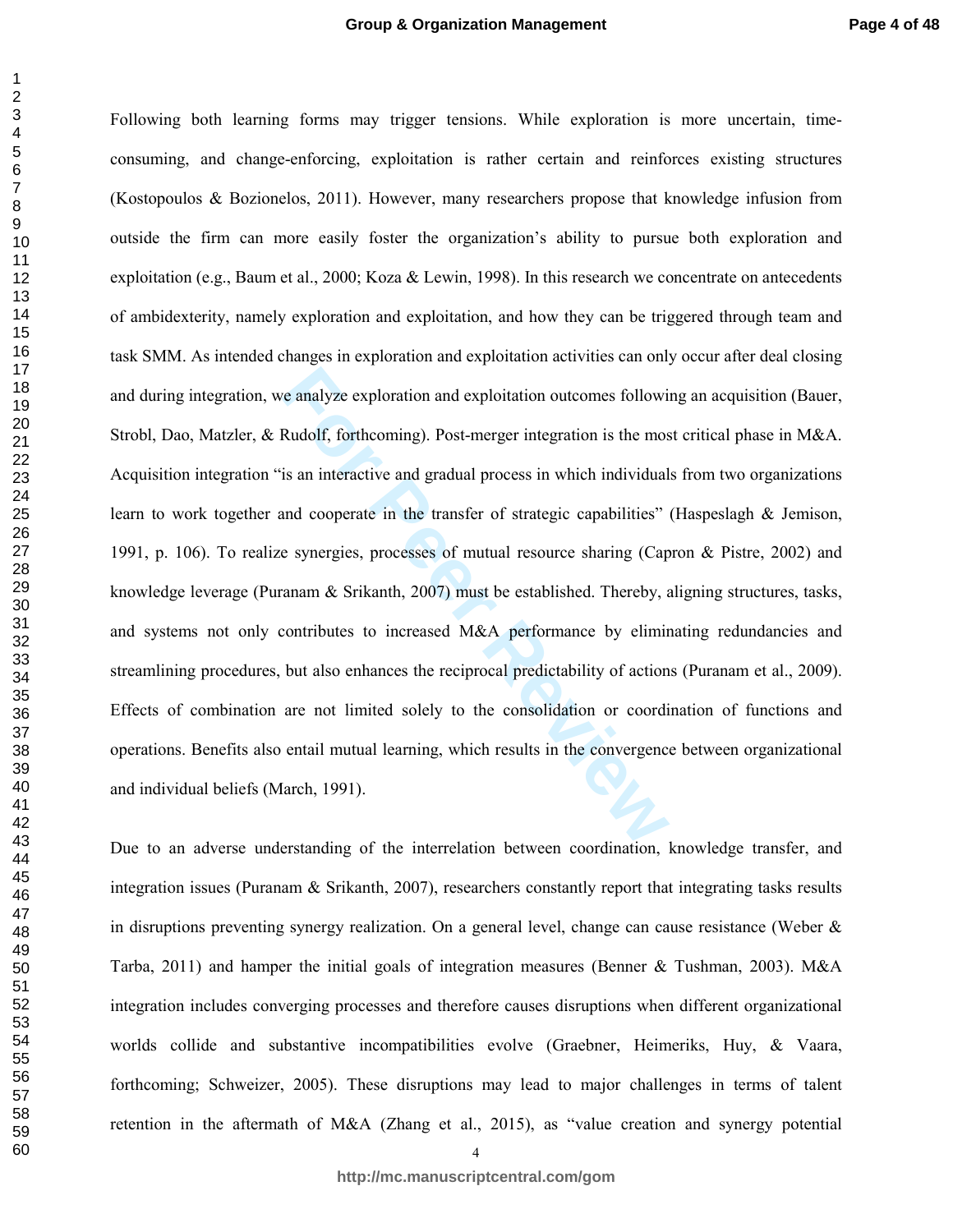#### **Group & Organization Management**

realization largely result from employees' knowledge base, skills and experience" (Xing & Liu, 2015, pp. 11–12). Such reactions have been primarily reported in technology acquisitions, when the newly formed organization was not able to retain inventors and/or maintain their innovative capabilities (Puranam et al., 2009). This happens when knowledge depends on socially complex relationships and when implemented changes or their corresponding measures destroy these knowledge resources (Ranft & Lord, 2002).

repositation outcomes in the aftermath of a merger. Seent approaches for realizing the value potential of arms that multi-staged approaches towards typologies of i<br>cross different value chain activities are most prom<br>ng-te Considering these challenges of M&A integration, it would seem to be even more complex to achieve both exploration and exploitation outcomes in the aftermath of a merger. So far, M&A integration literature suggests different approaches for realizing the value potential of an acquisition. Schweizer (2005), for instance, claims that multi-staged approaches towards typologies of integration with differing degrees of autonomy across different value chain activities are most promising to simultaneously accomplish short- and long-term goals. Others recommend keeping the target organization autonomous to minimize disruptions to ensure know-how development and capability transfer (Paruchuri et al., 2006; Puranam et al., 2009). In ambidexterity literature similar arguments can be found regarding reaping the benefits of exploration and exploitation activities. While one stream calls for a separation to ensure that both contradictory learning approaches do not distract each other (Benner & Tushman, 2003; J. J. P. Jansen, Tempelaar, van den Bosch, & Volberda, 2009), another stream argues that the integration of both activities is vital (Kauppila, 2010; Raisch, Birkinshaw, Probst, & Tushman, 2009).

In our study, we extend both literature streams and examine how SMM, as a tacit antecedent, can unleash a "self-coordinating" effect among the integrated employees of both firms to enable the organization to pursue exploration and exploitation outcomes. Thus, we follow calls from several researchers in M&A for more integrative approaches linking critical success factors of pre- and post-acquisition phases (Gomes, Angwin, Weber, & Tarba, 2013). We believe that SMM as a common understanding of the task and team environment among members of acquirer and target serve as a knowledge platform fostering capability transfers. Based on a shared representation of the environmental context, the integrated organizational members can more easily join forces to increase exploration and exploitation outcomes.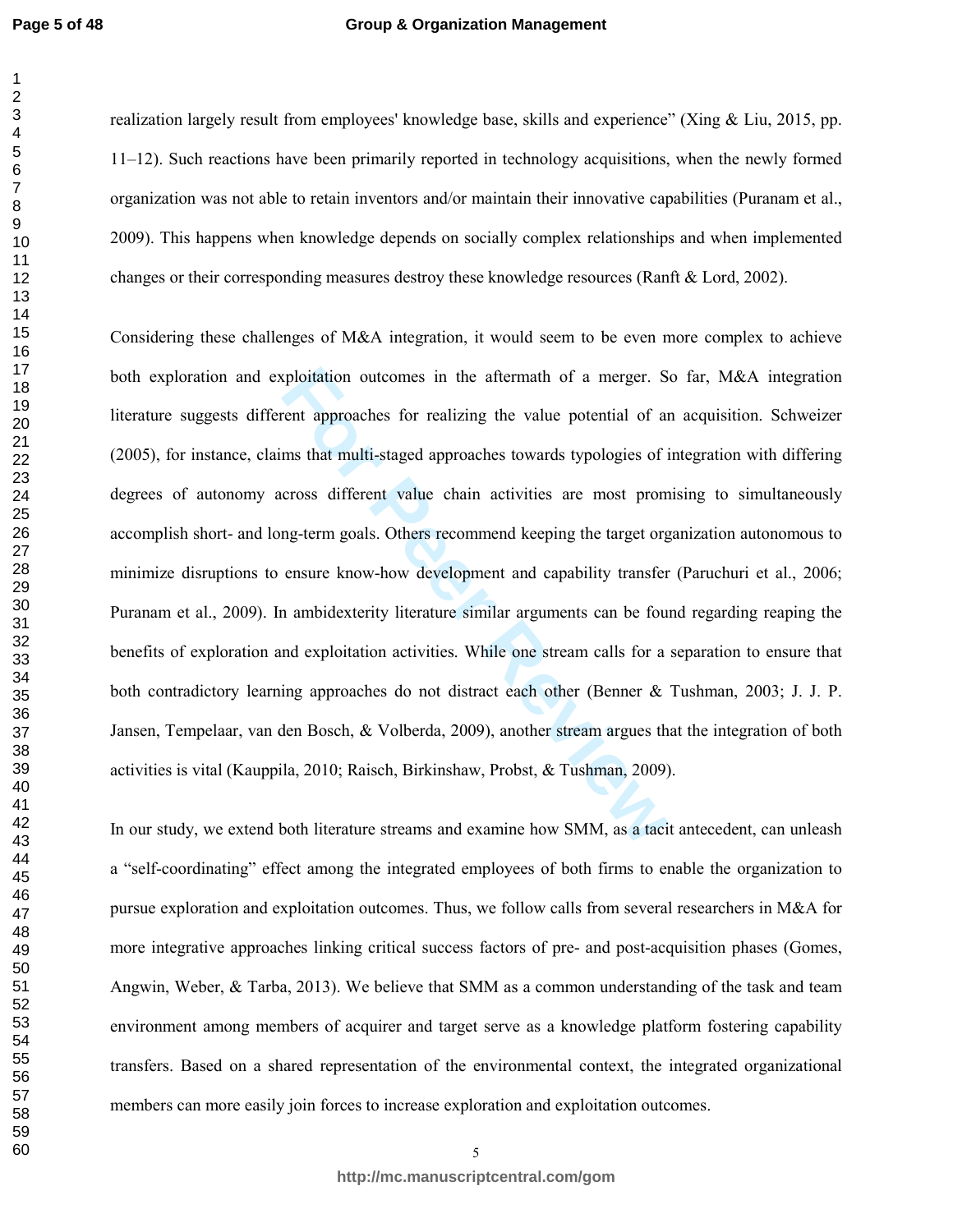#### **Shared Mental Models**

I resistance decreases (Festinger, 1954). Mental model<br>dictions, to understand phenomena, to decide what action<br>to experience events by proxy" (Johnson-Laird, 1983, p.<br>mations, and observations of systems, which allow peop According to Darr and Kurtzberg (2000), a context of understanding is necessary to transfer knowledge successfully. A similar set of attitudes, experiences, and encountered problems facilitates knowledge transfer. Tanriverdi and Venkatraman (2005) find that knowledge relatedness between acquirer and target in terms of products, technology, and R&D significantly improves performance. Reasoning is based on the theory of social comparison which states that with increased similarity of judgments people are more willing to cooperate and resistance decreases (Festinger, 1954). Mental models "enable individuals to make inferences and predictions, to understand phenomena, to decide what action to take and to control its execution, and above all to experience events by proxy" (Johnson-Laird, 1983, p. 397). So, mental models entail descriptions, explanations, and observations of systems, which allow people to organize, structure, process, and store their knowledge rapidly and flexibly based on working schemas (e.g., Cannon-Bowers et al., 1993; Maynard & Gilson, 2014). As psychological representations of the environment, mental models enable individuals to make sense and generate actions from a situation (Johnson-Laird, 1983; Kellermanns, Floyd, Pearson, & Spencer, 2008).

The relevance of mental models in team settings has been emphasized by Cannon-Bowers et al. (1993). According to the authors, organizing and storing knowledge in structured, meaningful patterns allows people to effectively interact with their environment. Thus, SMM serve as an internal knowledge base of expectations concerning how team members "decide which behaviors are required, and when and how to execute them" (Cannon-Bowers et al., 1993, p. 228). Based on compatible expectations regarding the internal and external performance environment, team members intuitively adapt to the demands of the task and of their team members (e.g., Maynard & Gilson, 2014).

In the context of mental models, sharedness has been interpreted in various ways leading to terminological differences. Some researchers refer to the term team mental model (Lim & Klein, 2006; Mohammed, Ferzandi, & Hamilton, 2010) and reason that 'shared' is an ambiguous term. They focus on team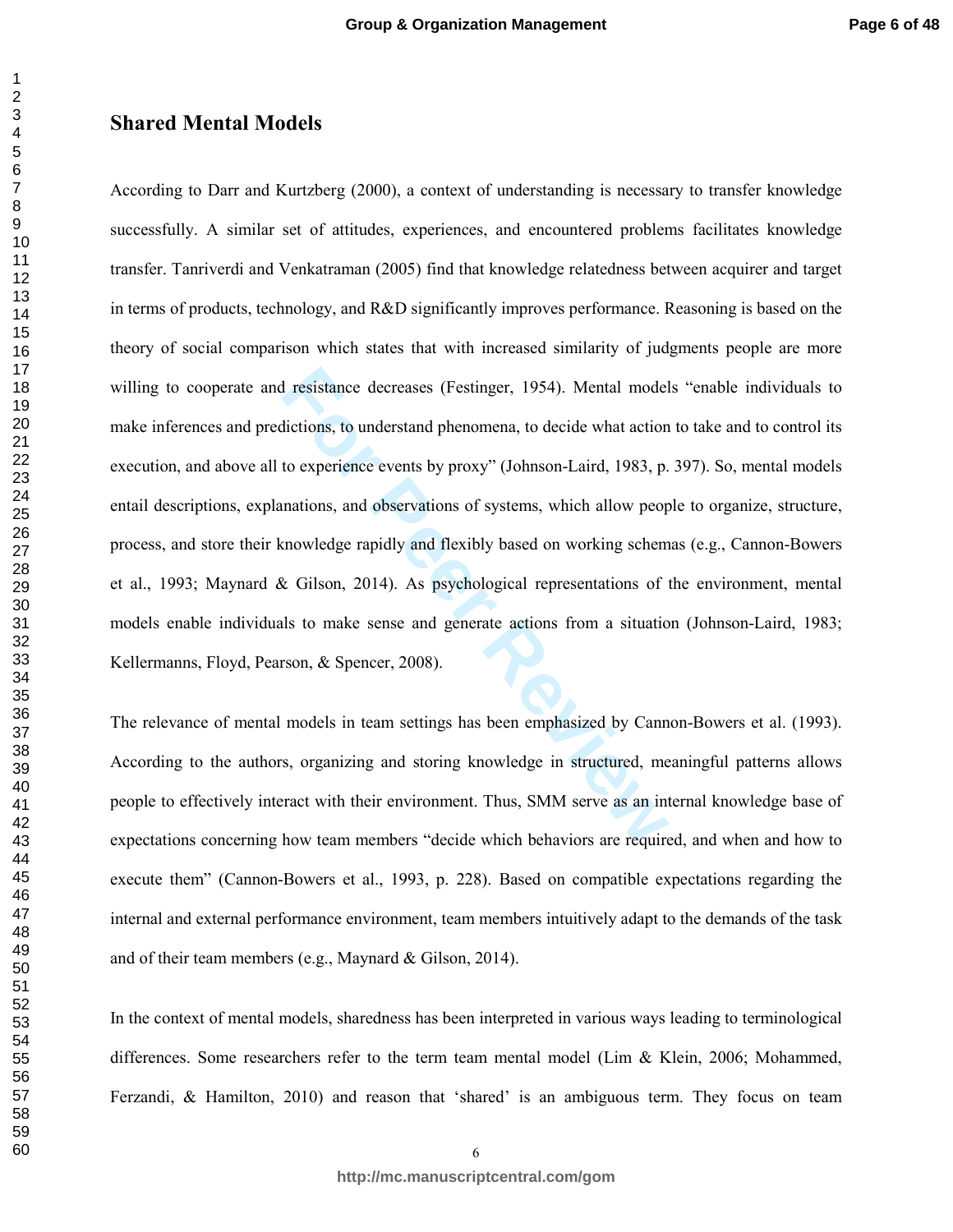#### **Group & Organization Management**

but not necessarily uniformly, shared" (Carley, 1997, pm)<br> **FM** as distinct from each other. While TMM entails both<br>
collective level among team members, SMM refers to s<br>
be sense of 'having in common' or 'being on the sam functioning (e.g., Klimoski & Mohammed, 1994; Mohammed et al., 2010). Others state that sharedness is considered as a convergence, agreement, or overlap among team members' mental models, which evolve from a shared situation or a shared problem (Cannon-Bowers et al., 1993). This research commonly refers to shared mental models (e.g., Mathieu, Heffner, Goodwin, Salas, & Cannon-Bowers, 2000; Maynard & Gilson, 2014). Even though team mental models (TMM) and shared mental models have been used somewhat interchangeably, we follow the conceptualization of Cannon-Bowers et al. (1993), who refer to a fluid, implicit common understanding of task and team coordination. However, "each 'piece' of social knowledge is commonly, but not necessarily uniformly, shared" (Carley, 1997, p. 535). Thus, we see the notions of SMM and TMM as distinct from each other. While TMM entails both similarity and accuracy of mental models on a collective level among team members, SMM refers to shared cognitions among dyads of individuals in the sense of 'having in common' or 'being on the same page' (Langan-Fox, Wirth, Code, Langfield-Smith, & Wirth, 2001; Mohammed et al., 2010). This is particularly important in complex, dynamic, and ambiguous situations (Mohammed & Dumville, 2001) like M&A, where team members need to swiftly predict what information or assistance their team members will need to solve a problem without explicit communication (Stout, Cannon-Bowers, Salas, & Milanovich, 1999).

Several studies have shown that SMM positively influence team performance, as team members do not only better anticipate their colleagues' behavior, but also communicate more effectively (e.g., DeChurch & Mesmer-Magnus, 2010). Based on the approach of Mathieu et al. (2005), researchers (e.g., Lim & Klein, 2006; Maynard & Gilson, 2014) categorize SMM into two major content domains, task and team SMM. Both dimensions not only theoretically improve team performance; empirically there is also evidence for beneficial influences on team performance. So far, task and team SMM have been analyzed in different settings, ranging from change processes in the communication industry (Langan-Fox et al., 2001), to minor crisis situations of university departments (Kellermanns et al., 2008), to experimental settings in navy submarine communities (Smith-Jentsch et al., 2001) or among undergraduate students (Mathieu et al., 2000), to team development in combat teams of armed forces (Lim & Klein, 2006) and air traffic controllers (Mathieu, Rapp, Maynard, & Mangos, 2009). The effects of task and team SMM have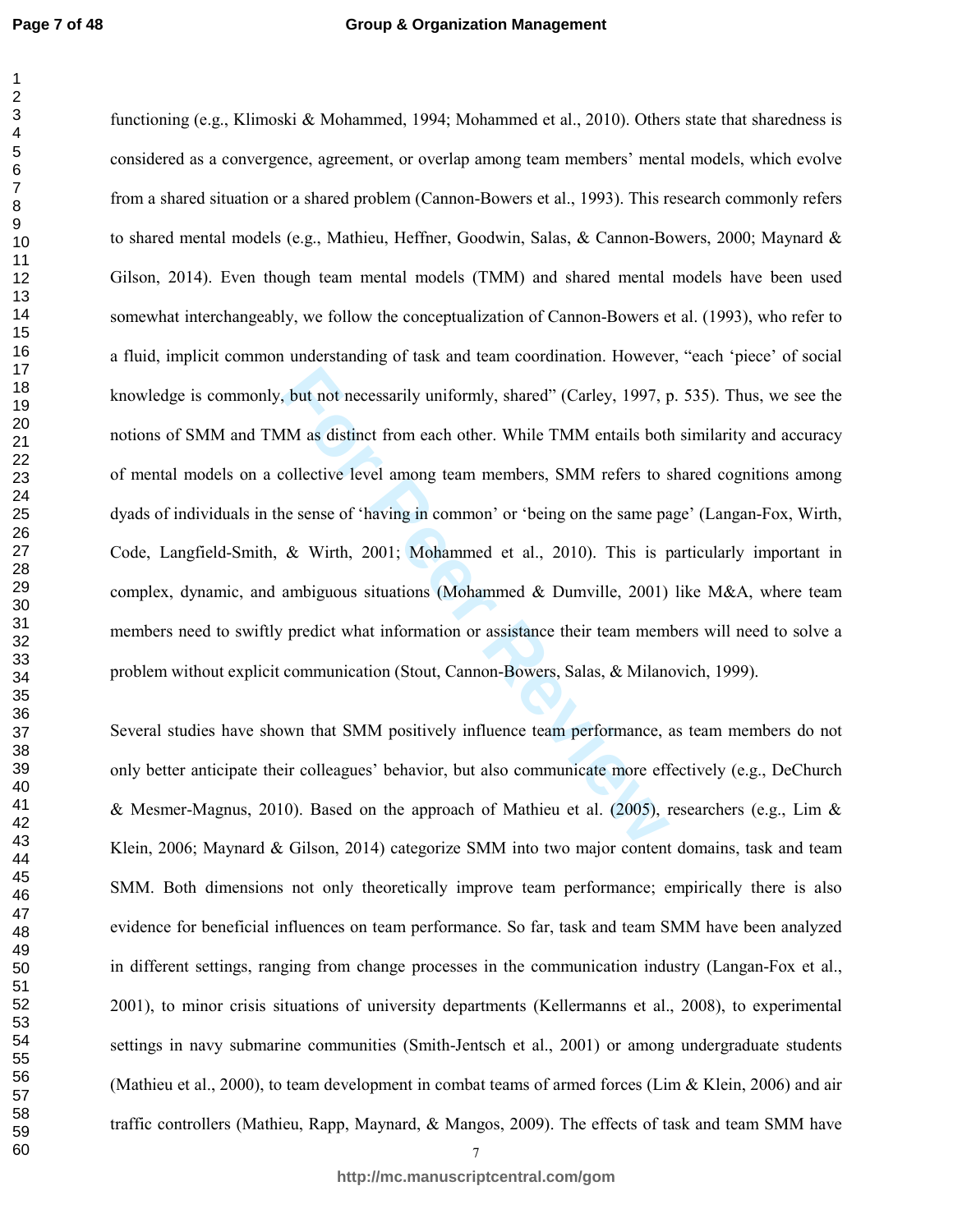only been tested on team processes (specific behavior which converts input to output, e.g. coordination or planning) and team performance (degree of goal achievement, e.g., in terms of operational effectiveness and decision-making quality) (DeChurch & Mesmer-Magnus, 2010; Kellermanns et al., 2008; Lim & Klein, 2006; Mathieu et al., 2009). Team process and performance are very generic variables that are dependent upon the task content and context. Still, they have proven to be beneficial.

#### Task SMM

prise two main areas – first, a schema of a team's dut<br>g of how a task's environment affects the demands and<br>n, 2014). Consequently, task SMM embrace team mer<br>l conditions, problems, technologies, and other resource:<br>rmann Task-related SMM comprise two main areas – first, a schema of a team's duties, resources, and jobs; second, an understanding of how a task's environment affects the demands and procedures of a specific task (Maynard & Gilson, 2014). Consequently, task SMM embrace team members' understanding of strategies, environmental conditions, problems, technologies, and other resources in order to cope with a complex situation (Kellermanns et al., 2008; Mathieu et al., 2000). Therefore, task SMM should enhance team performance in fulfilling the task to be resolved (Mathieu et al., 2009; Maynard & Gilson, 2014). Transferred to an M&A context, we argue that task SMM among the merged parties facilitates coordinating the integration of both organizations and consequently increases exploitation and exploration. An exploitative innovation strategy aims to improve and/or to build upon existing capabilities by refining routines grounded on previous and existing knowledge (Baum et al., 2000; March, 1991; Teece, Pisano, & Shuen, 1997). Exploration is defined as a learning type, which evolves through "concerted variation, planned experimentation, and play" (Baum et al., 2000, p. 768). While exploitation results in incremental innovations, exploration, as a more open and flexible approach of learning, leads to radical innovations (Atuahene-Gima, 2005).

Task SMM constitute a common understanding of resource allocation patterns, decision-making or strategizing, and sequences for completing a task (e.g., Kellermanns et al., 2008). This is a process that enables both organizations to adapt to each other by eliminating redundancies and by streamlining processes and structures. In M&A integration, this can be of particular benefit, because the precision and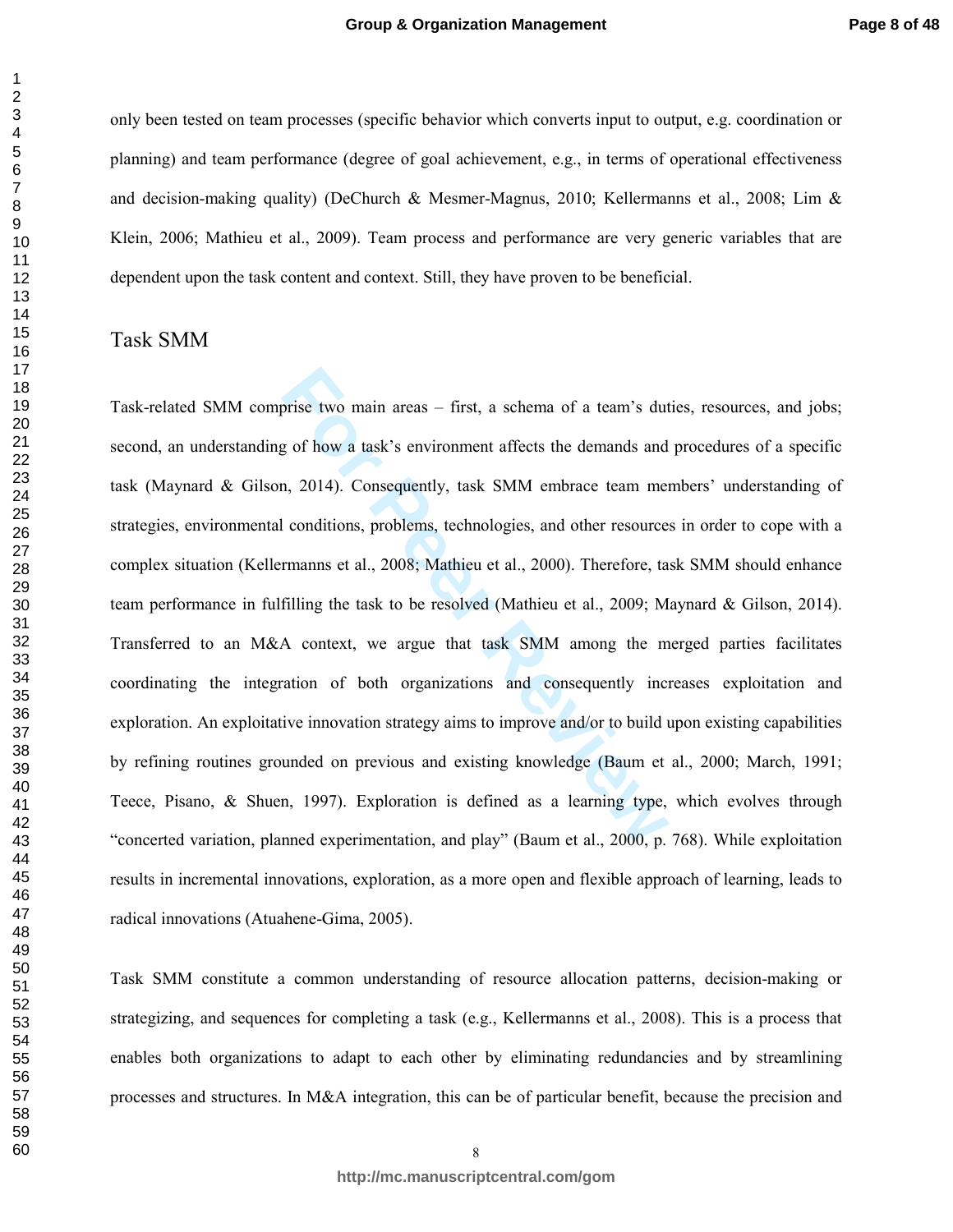interconnectedness is improved by the characteristics of adaptive procedures that enhance exploitation cumulatively and more rapidly (March, 1991). So, instead of absorbing capabilities from each other by integrating tasks (Björkman et al., 2007), whereby learning outcomes are fostered by the creative process itself (Zollo & Singh, 2004), synergies can be extracted when a task SMM between acquirer and target is already in place. Resource sharing and transferring as well as the exchange of learning capabilities are facilitated the more interdependent both organizations are. When organizational members have a common understanding of their task environment, the alignment of operational and structural requirements is more easily coordinated, which might free resources for exploration. Thus, we consider task SMM between acquirer and target as an auxiliary basis for achieving synergies in terms of both exploration and exploitation success after an acquisition. Consequently, we propose:

H1: Task SMM between target and acquirer will be positively related to (a) post-merger exploitation success and to (b) post-merger exploration success.

# Team SMM

In might free resources for exploration. Thus, we cons<br>an auxiliary basis for achieving synergies in terms of<br>an acquisition. Consequently, we propose:<br>n target and acquirer will be positively related to (a)<br>nerger explora By contrast, team-related SMM encompass the content and structure of how team members understand their interaction process and interdependence among each other (Cooke, Salas, Cannon-Bowers, & Stout, 2000). Team SMM are based on knowledge about team members' roles, skills, responsibilities, abilities, beliefs, etc. (Cooke et al., 2000). They are useful because individuals can more easily organize their team behavior in a reflective and participative manner (Smith-Jentsch et al., 2001). This also entails how well all team members work together in terms of compensating each other's weaknesses, communication patterns, and performance monitoring (Cannon-Bowers et al., 1993). Team SMM increase the effectiveness of team performance, as team members can more effectively interact with each other when they hold similar belief structures in order to intuitively agree upon priorities and strategies (Lim & Klein, 2006). Moreover, Lim and Klein (2006) proved that in situations with high stress and intense pressure, team SMM are particularly advantageous. Bringing together two companies with diverse organizational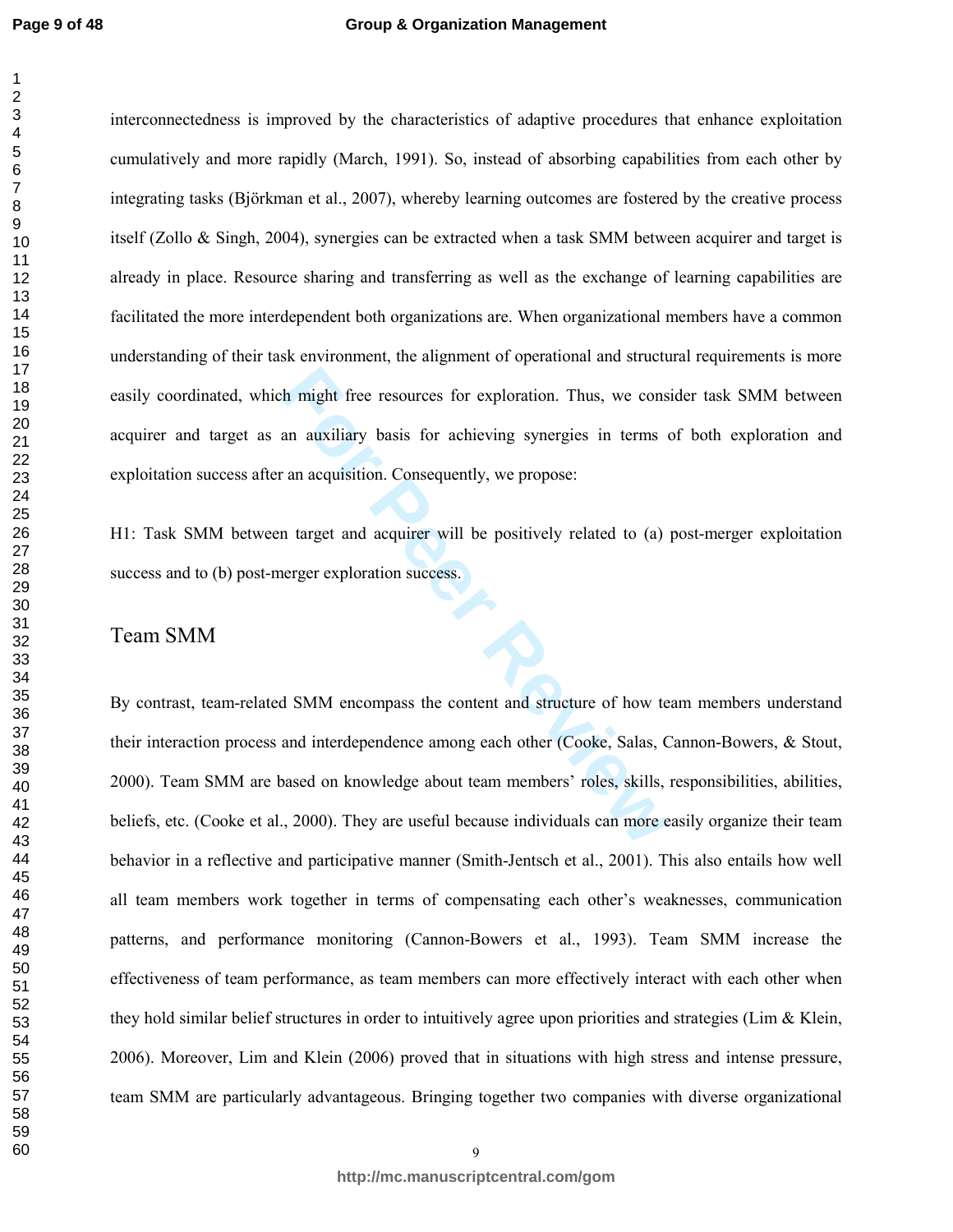cultures results in lower top management commitment and lower cooperation between both organizations (Weber, Shenkar, & Raveh, 1996). Consequently, difficulties in achieving operational synergies can emerge, resulting in poor performance (Datta, 1991). However, in terms of collaboration, rational decision-making is more easily ensured when managers and employees of both firms involved are less concerned with ascertaining social acceptance and, therefore, can better pool relevant information and exchange ideas in a more constructive manner (Gruenfeld, Mannix, Williams, & Neale, 1996). We contend that if employees of both organizations have developed a common set of beliefs, in other words a team SMM, relations are smoothed and fertile collaboration is ensured. We therefore argue that when members of two integrated organizations share team mental models, the integration process will result in superior performance in terms of both exploration and exploitation success after an acquisition.

H2: Team SMM between target and acquirer will be positively related to (a) post-merger exploitation success and (b) to post-merger exploration success.

# **The Moderating Effect of Relative Size**

Exerces an absorption is ensured. We the<br> **Formular Synchic and Synch** ensured is ensured. We the<br> **Formular Exerces Synchron and exploitation success after a**<br> **Formular and acquirer will be positively related to (a)**<br> **F** In M&A research, the relative size of the target is cited to have both beneficial and detrimental effects. The main argument for acquiring larger targets can be found in an increased synergy potential (Kitching, 1967). In terms of detrimental effects, arguments can be found both with regard to acquiring a target that is smaller and larger in size. On one side, researchers state that acquiring smaller targets is disadvantageous for two reasons: First, acquirers tend to regard the new organizational entity with a lack of empathy or misunderstandings owing to knowledge deficiencies in managing small companies (Calipha, Tarba, & Brock, 2010). The neglect of human needs increases the larger the acquirer is in relation to the target organization. Second, according to the theory of relative standing (Festinger, 1954), target employees might feel inferior or unappreciated when being acquired by a larger organization, which results in decreased performance (Very, Lubatkin, Calori, & Veiga, 1997). On the other side, there is evidence that relative size correlates, for instance, with high rigidity and inertia (Hannan & Freeman,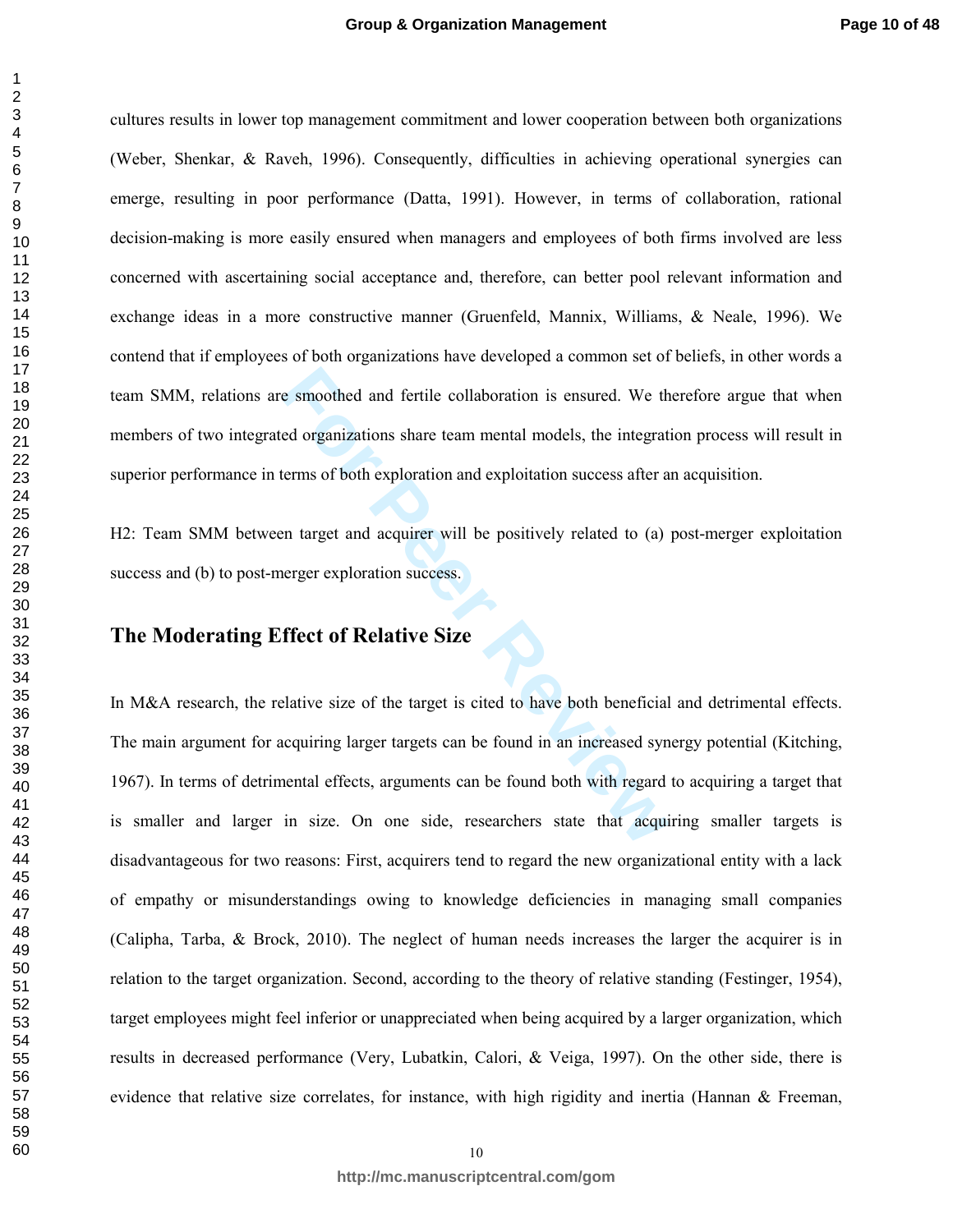#### **Group & Organization Management**

1984). Researchers argue that the larger a target organization relative to the acquirer, the more complex integration measures will be (e.g., Ahuja & Katila, 2001; Cording et al., 2008), despite the fact that larger acquisitions receive more managerial attention (Slangen, 2006). Thus, return on assets and market return are impacted negatively (Kusewitt, 1985). Other researchers found no effect of relative size on M&A performance (Bruton, Oviatt, & White, 1994) and argue that management can set structural countermeasures to mitigate size mismatch effects (Kitching, 1967) or that the relationship between relative size and M&A performance is too complex and could be contingent on other variables (see, for instance, Kusewitt, 1985). Building on these heterogeneous results, we argue that relative size impacts acquisition implementation and, thus, moderates our proposed direct relationships instead of impacting performance directly.

For Publishing on these heterogeneous results, we argue to and, thus, moderates our proposed direct relationsh<br>t al. (2008), integration becomes a bigger challenge wi<br>ne increased attention from management that larger acqu According to Cording et al. (2008), integration becomes a bigger challenge with increasing size of the target, notwithstanding the increased attention from management that larger acquisitions receive (Slangen, 2006). The bigger challenge derives from the fact that greater targets are less adaptive as they have routinized behaviors and inertial pressures. Despite the fact that Puranam et al. (2009) found a significant positive correlation between the number of target employees and common ground (which might be attributed to the measurement of common ground in terms of overlapping patents), we argue that relative size negatively moderates the relationships of SMM on both exploration and exploitation for several internal and external reasons.

Social identity theory argues that the individual's self-concept is embedded in a group membership driving a consistency of an individual's thinking, acting, and feeling with a group (van Dick, Ullrich, & Tissington, 2006). Humans belong to social groups whose importance is determined by situational characteristics. Here, conflicts strengthen the allegiance to a group and a common identity fosters resistance to merge with other groups (Haunschild, Moreland, & Murrell, 1994). We therefore contend that an increasing relative target size fosters in-group/out-group biases. So far, organizational members favoring their former group over the new group have been mainly reported when both organizations are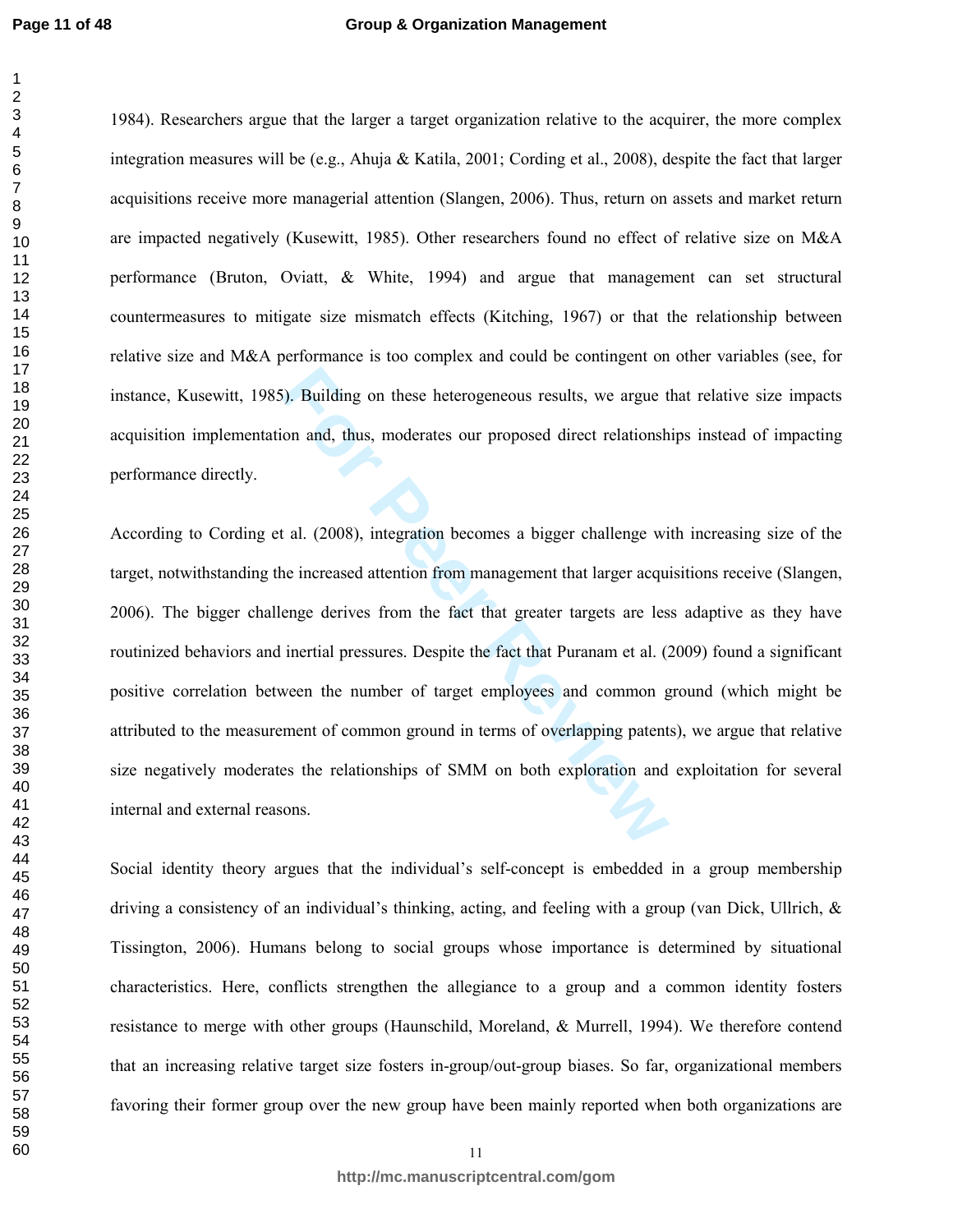highly dissimilar (van Knippenberg, van Knippenberg, Monden, & de Lima, 2002). Anyway, in the case of acquisitions, it is usually the target that has to adapt and implement the acquirer's processes to create operational synergies (Andrade, Mitchell, & Stafford, 2001). These changes lead to discontinuity for employees, hampering the transfer of their former identity to the new organization (Ullrich  $\&$  van Dick, 2007; van Dick et al., 2006). This effect is triggered by relative size. When acquired employees have many peers from their former group, chances of accepting or building a new identity are rather low, as commitment to the old group is maintained (Homburg & Bucerius, 2006). Furthermore, managers of larger firms are more confident in their power and former leaders of the target organization can increase the commitment of their employees (Avolio, Zhu, Koh, & Bhatia, 2004). Thus, it is assumable that target employees stick to their former leaders and resist adapting to the new organization. These causes hamper adjustment and neutralize the beneficial effects of SMM.

motident in their power and former leaders of the target comployees (Avolio, Zhu, Koh, & Bhatia, 2004). Thus, if former leaders and resist adapting to the new organization the beneficial effects of SMM.<br>
Former leaders and Next to inner-organizational issues, increased firm size comes along with institutional pressures such as stricter labor regulations. Capron and Guillen (2009) found empirical evidence that stricter labor rights negatively impact the redeployment of target resources. In central European countries, reporting requirements, regulations with regard to work councils, or mandatory employee positions in the supervisory board increase with firm size. These institutional pressures caused by firm size additionally limit the possibilities for informal coordination through SMM as formal and transparent measures are mandatory and have to be imprinted to the target organization.

With regard to exploration, smaller firms are more capable of generating explorative activities (March, 1991). This ability decreases when organizations grow, because larger organizations are more prone towards bureaucracy, complex communication, and coordination of R&D activities (Stock, Greis, & Fischer, 2002). Smaller firms have an exploration advantage as they can more easily adapt to changes (Levinthal & March, 1993; March, 1991) and the performance effect of an individual is more visible than in larger firms, which leads to greater responsibility but also to higher motivation of employees (Kamien & Schwartz, 1975). Considering that the required agility and flexibility vanishes with increasing size, we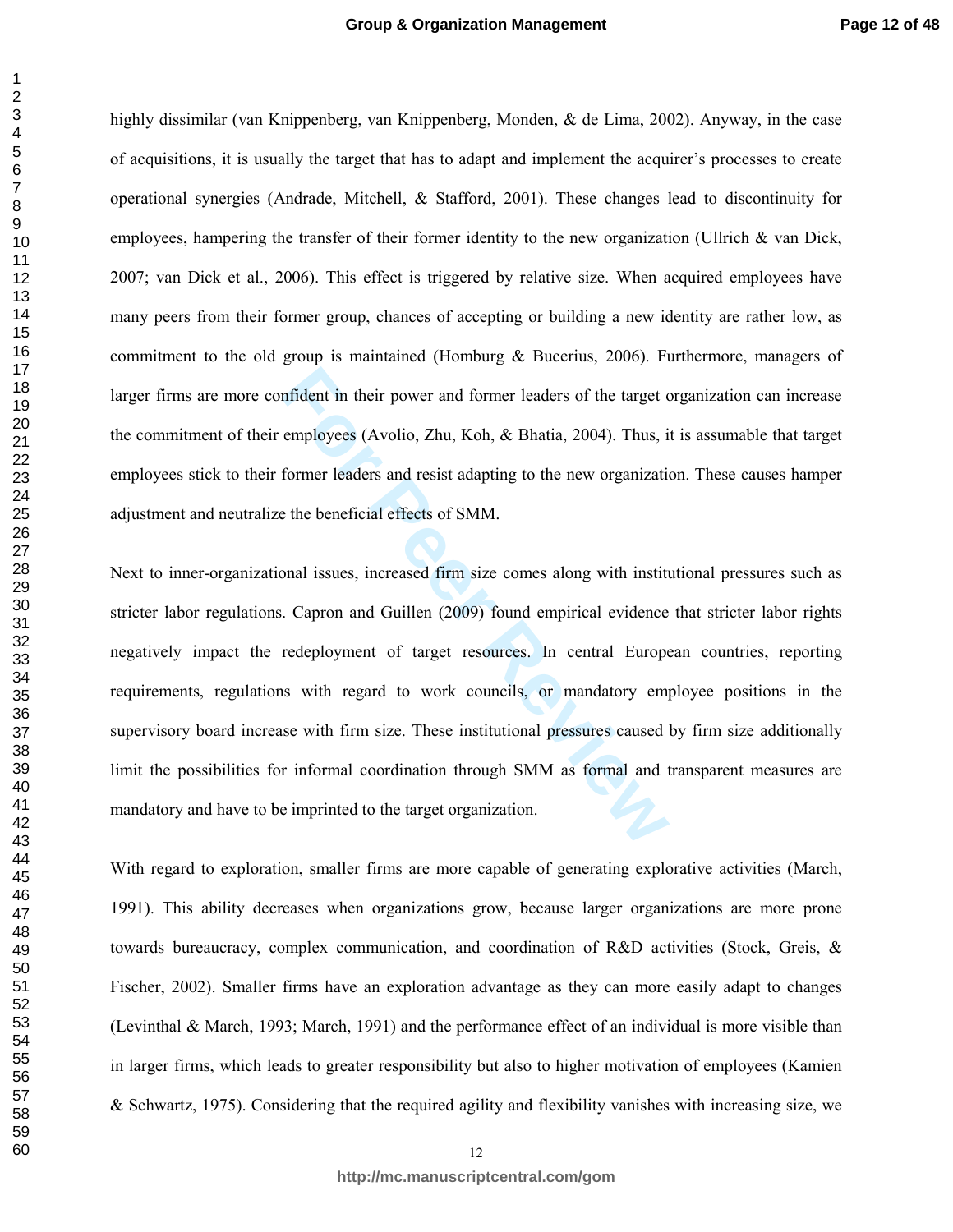#### **Group & Organization Management**

contend that the larger a target is relative to the acquiring company, the more difficult it will become to utilize the benefits of SMM on exploration outcomes.

For synergies with greater targets. This would make SMN<br>bund a negative significant correlation between relative<br>licating that increasing relative size reduces the effects of<br>lowing hypotheses forward:<br>onship of task SMM o With regard to exploitation, there is evidence that organizational size affects inertial pressures leading to the exploitation of existing capabilities. This is in line with the observation that relative size correlates with integration. Larsson and Finkelstein (1999), for instance, found that relative size positively correlates with organizational integration, indicating that acquirers implement tighter control mechanisms to achieve cost-advantages and other synergies with greater targets. This would make SMM obsolete. Furthermore, Paruchuri et al. (2006) found a negative significant correlation between relative size and loss of relative standing of inventors, indicating that increasing relative size reduces the effects of informal coordination.

Therefore, we put the following hypotheses forward:

H3a: The positive relationship of task SMM on post-merger exploitation success will be moderated by relative size, such that the positive relationship will become weaker as relative size increases.

H3b: The positive relationship of team SMM on post-merger exploitation success will be moderated by relative size, such that the positive relationship will become weaker as relative size increases.

H3c: The positive relationship of task SMM on post-merger exploration success will be moderated by relative size, such that the positive relationship will become weaker as relative size increases.

H3d: The positive relationship of team SMM on post-merger exploration success, such that the positive relationship will become weaker as relative size increases.

### **Method**

# Sample and Procedure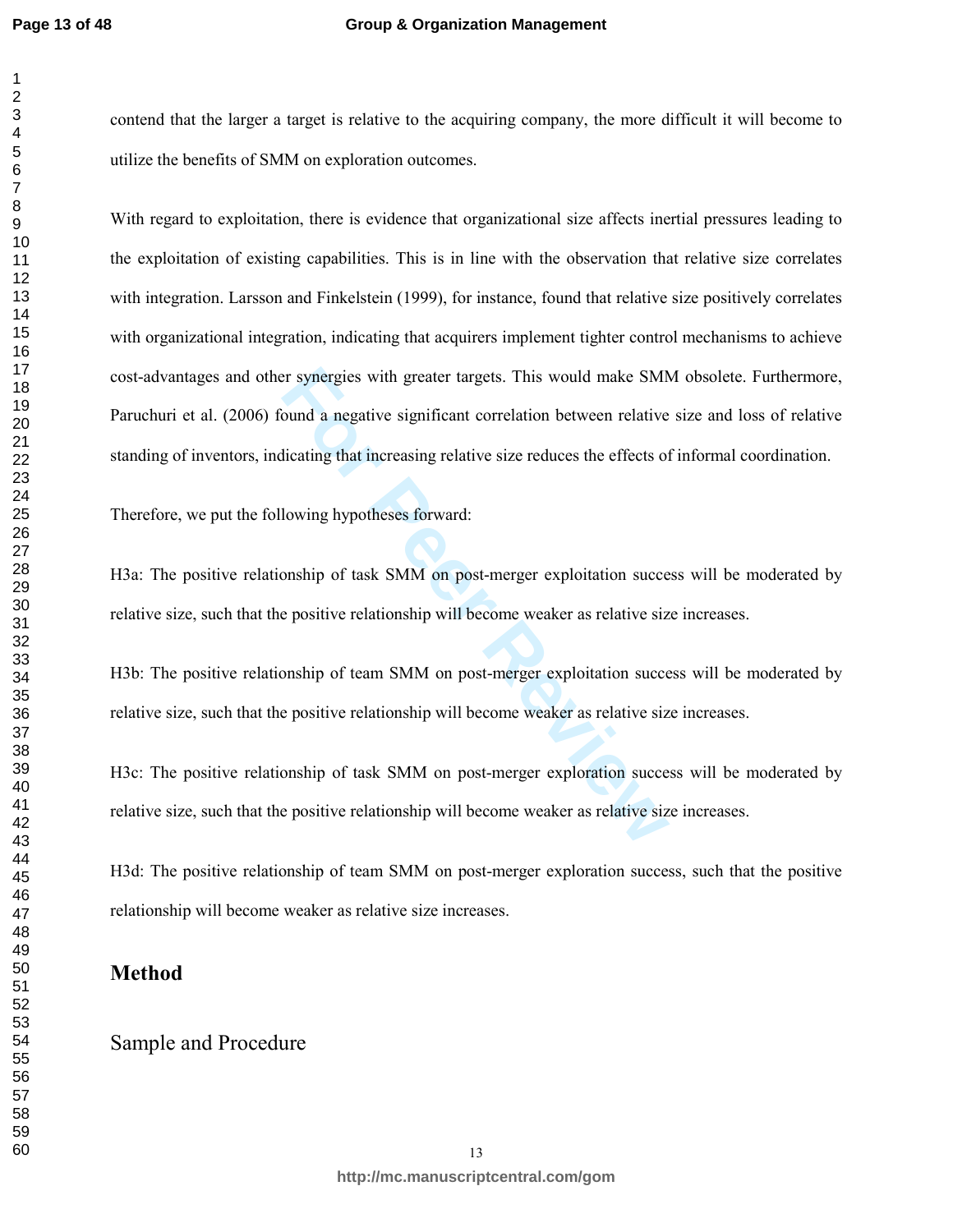Survey methodology for primary data collection was applied. After a face-to-face pretest with five managers from various backgrounds (banking, industry, science, economics, and law) in February 2013, we made minor adjustments to the questionnaire to clarify wording and add examples. Subsequently, five academics as well as M&A managers conducted an additional pretest of the final questionnaire (Dillman, Smyth, & Christian, 2009). The finalized questionnaires were sent out including a personalized letter together with a management summary of a previous study (the intention was to trigger responses with an upfront incentive (Rogelberg  $\&$  Stanton, 2007) and return envelopes. Furthermore, we offered participants to receive a management summary of the current survey. Regarding this issue, the respondents could fill out a separate section with their contact details. The separation of this section guaranteed the respondents´ anonymity. Overall, managers from 655 acquirers were contacted at the beginning of March 2013.

**Example 18 For PER Review CONCIL EXECUTE:** The separation of this section guaragers from 655 acquirers were contacted at the beginning agers from 655 acquirers were contacted at the beginning from databases from Bureau va The sample was drawn from databases from Bureau van Dijk. For the acquisition details, we used the Zephyr database which is a comprehensive M&A database. Contact details were identified from the Orbis database. We limited our sample to organizations with fewer than 2,000 employees, a maximum deal value of 100 million Euros, and operating in long-living industries (e.g., machinery industry) in the German-speaking part of Europe. We also limited the sample to acquisitions which took place between January 2007 and December 2010. The sample selection followed three principles: First, in particular SME acquisitions are of interest in M&A research, as the European industry structure is primarily madeup of small and medium-sized firms and re-search on SME transactions is lacking (Jansen, 2008). Research results and conclusions from large enterprises (e.g., Siemens or GE conducting about 100 acquisitions per year) or so called mega-mergers (i.e., M&A exceeding a deal value of one billion Euros) cannot be automatically generalized to acquisitions by SMEs, as they differ in terms of strategic and financial control systems, R&D expenses, and type of innovativeness (King, Covin, & Hegarty, 2003). Furthermore, our intention was to observe a specific acquisition and its effect on the combined entity. Second, focusing on industries with long life-cycles allows us to disregard those acquisitions which are not strategy-driven. Third, the chosen period of time not only increases the likelihood that managers in charge are still employed at the acquiring company, but also reduces a retrospective bias (Reus & Lamont,

**http://mc.manuscriptcentral.com/gom**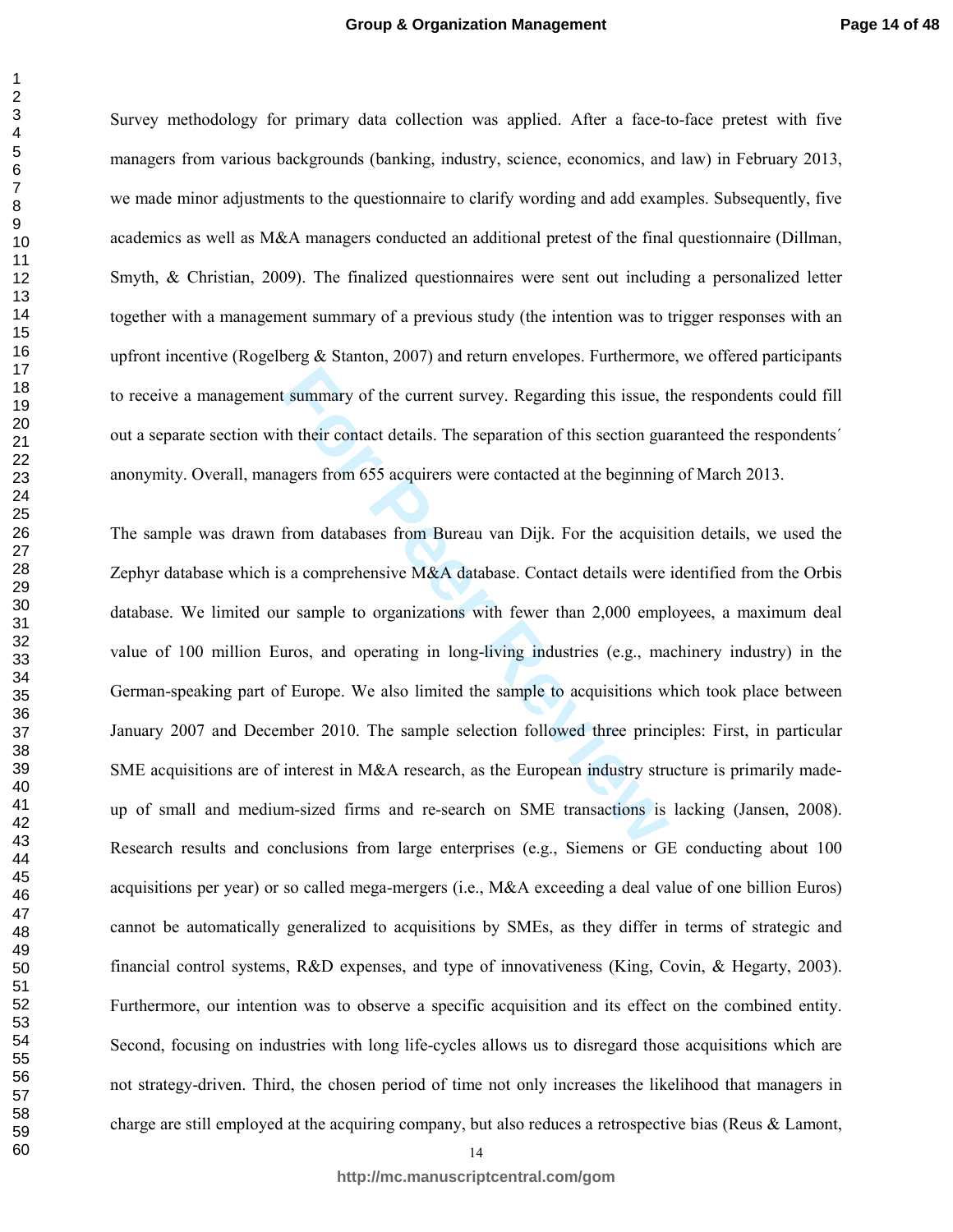2009). It also ensures that post-merger integration has already been completed (Krishnan, Miller, & Judge, 1997).

sible to survey several executives. After receiving 32 q<br>terminder emails were sent out and follow-up calls were extionnaires, resulting in a response rate of 15.42%. In co<br>the high-level executives who were targeted, this Key informants of this survey included CEOs, CFOs, or managers of corporate development departments of the acquirer. Top managers are best informed about strategic and organizational issues (Bauer & Matzler, 2014; Ellis, Reus, Lamont, & Ranft, 2011; Homburg & Bucerius, 2006). Furthermore, in our sample, acquisitions are a top management task. We opted for a single key informant design, because in most cases it was impossible to survey several executives. After receiving 32 questionnaires two weeks after our initial mailing, reminder emails were sent out and follow-up calls were conducted which led to a total of 101 useable questionnaires, resulting in a response rate of 15.42%. In consideration of the length of the questionnaire and the high-level executives who were targeted, this response rate is satisfactory and in line with other survey data research on M&A (Homburg & Bucerius, 2006). Following Armstrong and Overton (1977), we test for differences between early and late respondents and find no significant differences. Thus, non- and late-response bias is not a serious problem in our study.

# Measures

To ensure the validity and reliability of the survey measurement, we adapt established measure-ments from existing studies. Rating scales were chosen with either a five-point or seven-point Likert scale. Even though Likert originally used a five-point scale (Pedhazur & Pedhazur Schmelkin, 1991), using a sevenpoint scale gives the opportunity of deriving a more differentiated evaluation (Schwarz, 2010). Questions relating to more distant points in time were scaled on five-point measures, whereas more recent events were scaled on a seven-point measure. This is beneficial because respondents' capacity for remembering decreases over time (Golden, 1992; Sudman & Bradburn, 1973). Table 3 presents the survey measurement described in the following.

*Exploration and Exploitation.* We relied on the measurements of both innovation strategy do-mains introduced by He and Wong (2004), which have already been proven to be reliable and valid by other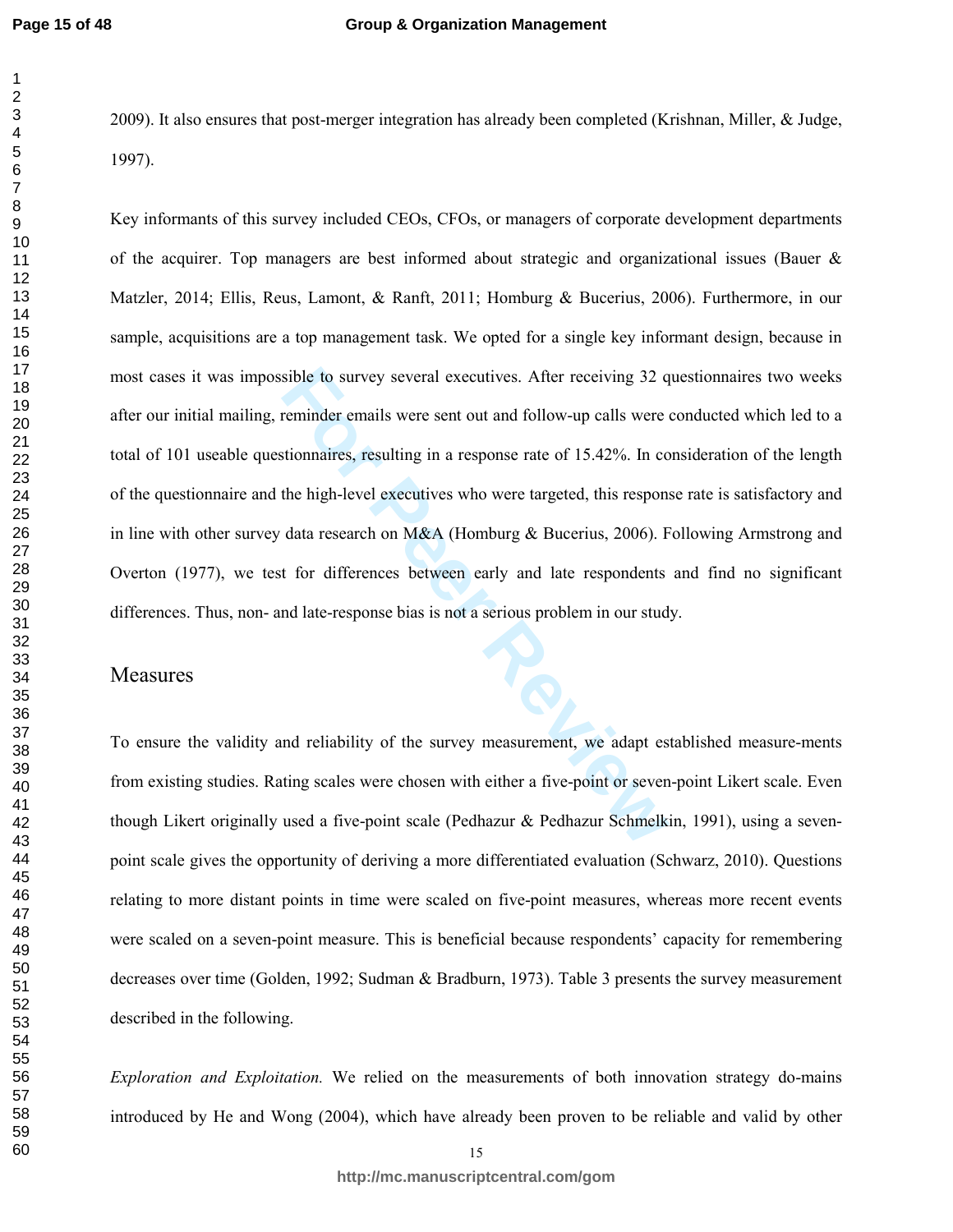researchers (e.g., Cao, Gedajlovic, & Zhang, 2009; Lubatkin, Simsek, Ling, & Veiga, 2006). On a sevenpoint Likert scale, respondents had to indicate whether the items for each dimension improved after the acquisition ( $1 = I$  do not agree at all;  $7 = I$  totally agree).

ration and the required lead-time to evolve, and then<br>
1, 2009; Mohammed et al., 2010). As outlined in the the<br>
ualization of Cannon-Bowers et al. (1993) and appl<br>
und team coordination. We therefore analyze the pres<br>
orga *Task and Team SMM*. The discourse about how to appropriately measure SMM has resulted in different standpoints. Due to their context-dependent nature, to date no consistent operationalization has been developed (Mohammed et al., 2010). Some researchers imply that SMM are complex to elicit owing to the ambiguous operationalization and the required lead-time to evolve, and therefore pose an empirical challenge (Mathieu et al., 2009; Mohammed et al., 2010). As outlined in the theory section of our paper, we follow the conceptualization of Cannon-Bowers et al. (1993) and apply SMM as a common understanding of task and team coordination. We therefore analyze the presence of SMM between acquirer and target on an organizational level. We adhere to a traditional questionnaire with rating scales, which have been proven to reveal consistent results in terms of task and team SMM (DeChurch & Mesmer-Magnus, 2010). Therefore, we adapted task and team SMM items introduced by Lim and Klein (2006). Respondents were asked to assess the degree of fit in terms of task (5 items) and team SMM (6 items) prior to the acquisition on a five-point Likert scale  $(1 =$  companies did not match at all;  $5 =$ companies matched perfectly).

*Relative size.* Relative size is usually assessed as a ratio of acquirer and target sales (e.g., Bauer & Matzler, 2014), market capitalization (King, Slotegraaf, & Kesner, 2008), assets, employees, or a combination (Cording et al., 2008). Even though research on, for instance, export behavior found different effects of size measures (Calof, 1994), in acquisition research there is evidence that the different measures highly correlate (Hambrick & Cannella, 1993). One reason for this high correlation can be found in the horizontal nature of most acquisitions, indicating rather homogeneous sales and assets per capita. Some researchers even use the measures alternatively (Larsson & Finkelstein, 1999). Furthermore, the participants of our pretest suggested that annual sales might be a more robust indicator managers would remember. Further, annual sales reflect organizations' potential to mobilize resources and can therefore be

 $\mathbf{1}$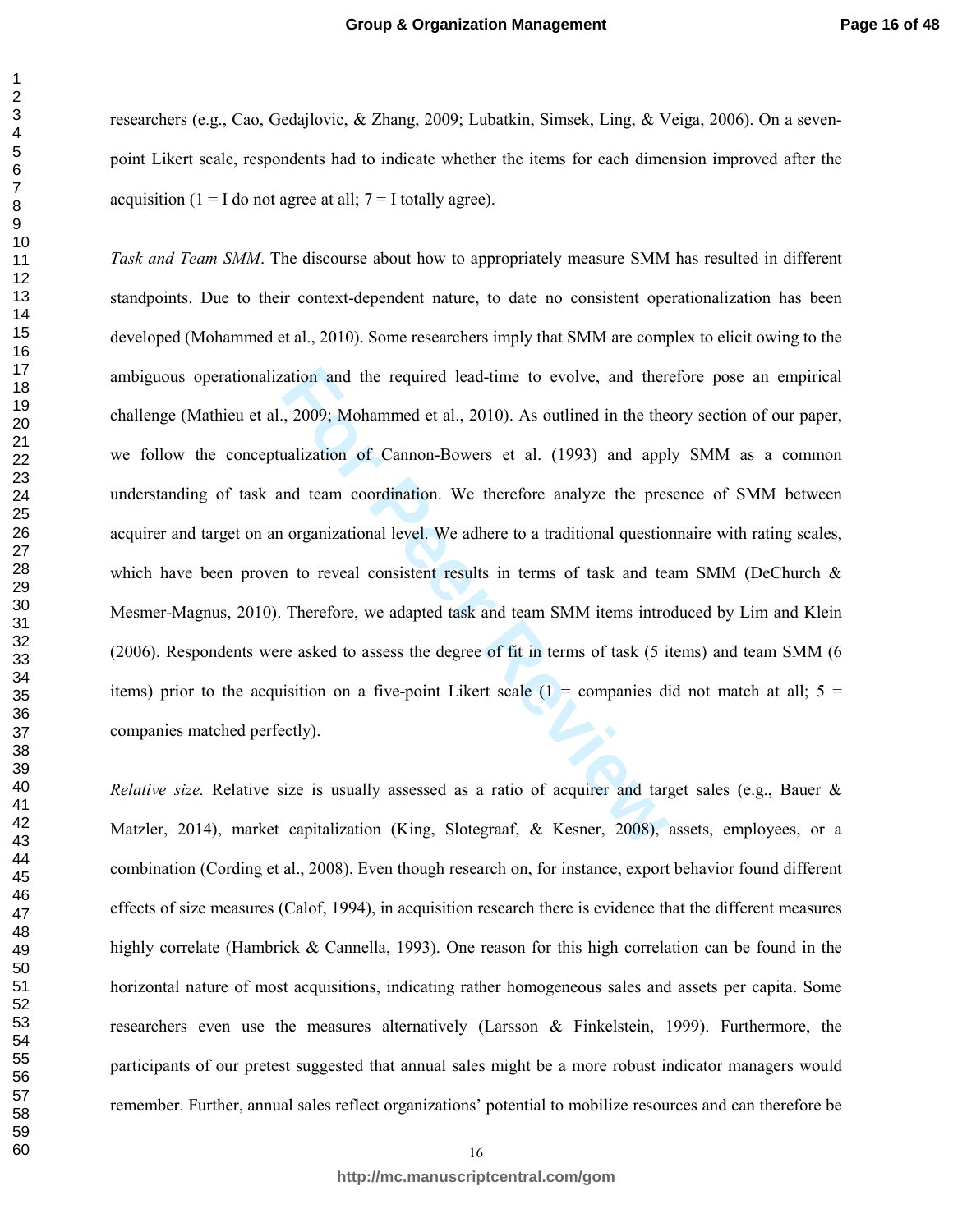#### **Group & Organization Management**

considered as a proxy for relative strength. This is in line with some qualitative research indicating that managers compare firm size according to annual sales (Ranft & Lord, 2002). Consequently, annual sales have been included as a single-item measure whereby respondents were asked to indicate the relative size in terms of annual sales in the year of transaction ( $1 = 25\%$ ;  $5 = 100\%$ ).

ilities (Paruchuri et al., 2006; Puranam et al., 2009). We<br> **Froduced by Cording et al.** (2008) for marketing, p<br> **For Perroduced by Cording et al.** (2008) for marketing, p<br> **For Perroduced to The Example Peer Cording CEA** *Control variables.* Structural integration is included as a control variable, as it might have an influence on a more coordinated exploitation of common resources (Puranam, Singh, & Zollo, 2006), but may also disrupt innovation capabilities (Paruchuri et al., 2006; Puranam et al., 2009). We applied the items of the measurement model introduced by Cording et al. (2008) for marketing, production, and systems integration. The respondents had to rate the degree of change they experienced on a seven-point Likert scale (1 = no change at all; = entire change) in terms of marketing (3 indicators), production (2 indicators), and systems (3 indicators) integration. Structural integration is measured as a second-order reflective construct covering the three dimensions. The resource availability of an acquirer might influence its capacity to pursue exploitation as well as exploration activities. Therefore, we included annual sales as a proxy for the resource availability of a company. Furthermore, annual sales are associated with well-developed acquisition routines (Barkema & Schijven, 2008) and bureaucratic structures or formalization (Marsh & Mannari, 1981). Industry growth is incorporated to capture the firmspecific environment. We also controlled for transaction type (horizontal, vertical, or conglomerate) and if the transaction was an acquisition or a merger. Finally, we controlled for the number of prior M&A, as literature provides evidence for potential influences of experience (Haleblian & Finkelstein, 1999).

#### Results

#### *Method of Analysis*

The study model was tested with partial least square (PLS) structural equation modelling (SEM). SEM was the preferred choice over a standard regression analysis for two reasons: First, we investigate two independent variables. While ordinary regression analysis cannot detect interfering effects between the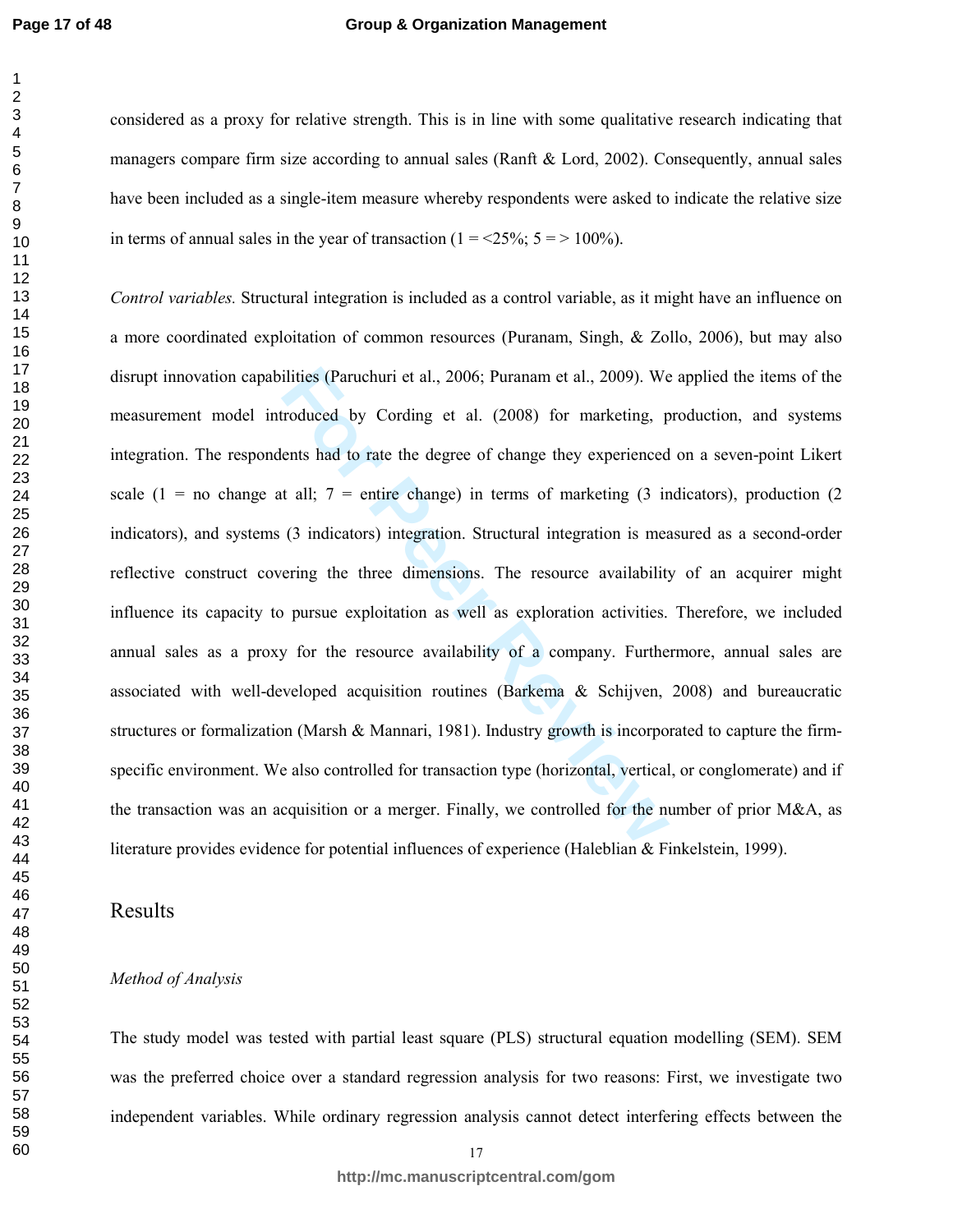two independent variables, SEM enables researchers to do so (Byrne, 2013; Hair, Hult, Ringle, & Sarstedt, 2014). Second, SEM is the preferred choice when research in-volves latent constructs (Bollen & Lennox, 1991).

all model fit and is therefore only suitable when a<br>(Barroso, Cepeda, & Roldán, 2010). This is not the case<br>ing innovation outcomes from M&A transactions and en<br>oducing SMM. Therefore, we seek to explain explore<br>ransaction PLS SEM was chosen for several reasons. Foremost, PLS SEM is favored for prediction-oriented research like the research at hand because it aims at maximizing the explained variance of de-pendent variables (Hair, Ringle, & Sarstedt, 2012; Hair, Sarstedt, Ringle, & Mena, 2012). Covariance-based SEM (CB SEM) focuses on overall model fit and is therefore only suitable when a very strong theoretical background is available (Barroso, Cepeda, & Roldán, 2010). This is not the case in the research at hand, which focuses on predicting innovation outcomes from M&A transactions and enabling theory building in M&A research by introducing SMM. Therefore, we seek to explain exploration and exploitation innovation following a transaction and adding to future theory development on organizational learning through M&A. Although we provide theoretical arguments for the proposed relationships, there is no strong theory available, making the use of a prediction-oriented method preferable. According to Hair et al. (2012), "the benefits of PLS-SEM lie in its ability to identify relationships among latent variables in the model when they in fact exist in the population (i.e., its statistical power)" (p. 333). Therefore, the prediction-oriented nature of PLS SEM provides opportunities for supplementary analyses, shedding further light on poorly investigated phenomena by facilitating the identification of so-far undetected relationships.

Additionally, PLS SEM performs superior when the research model is rather complex (Haenlein & Kaplan, 2004; Hair, Sarstedt, Ringle, et al., 2012). The number of variables employed in this research exceeds the average number of variables reported in reviews of SEM (Hair, Sarstedt, Ringle, et al., 2012; Shah & Goldstein, 2006). As for most survey-based research investigating the phenomenon of M&A (e.g., Bauer & Matzler, 2014; Homburg & Bucerius, 2006), the sample size underlying this research is limited  $(n = 101)$ . Like for other statistical procedures, the statistical power of PLS SEM depends on the sample size (Marcoulides  $\&$  Chin, 2013). However, research has shown that CB SEM requires relatively large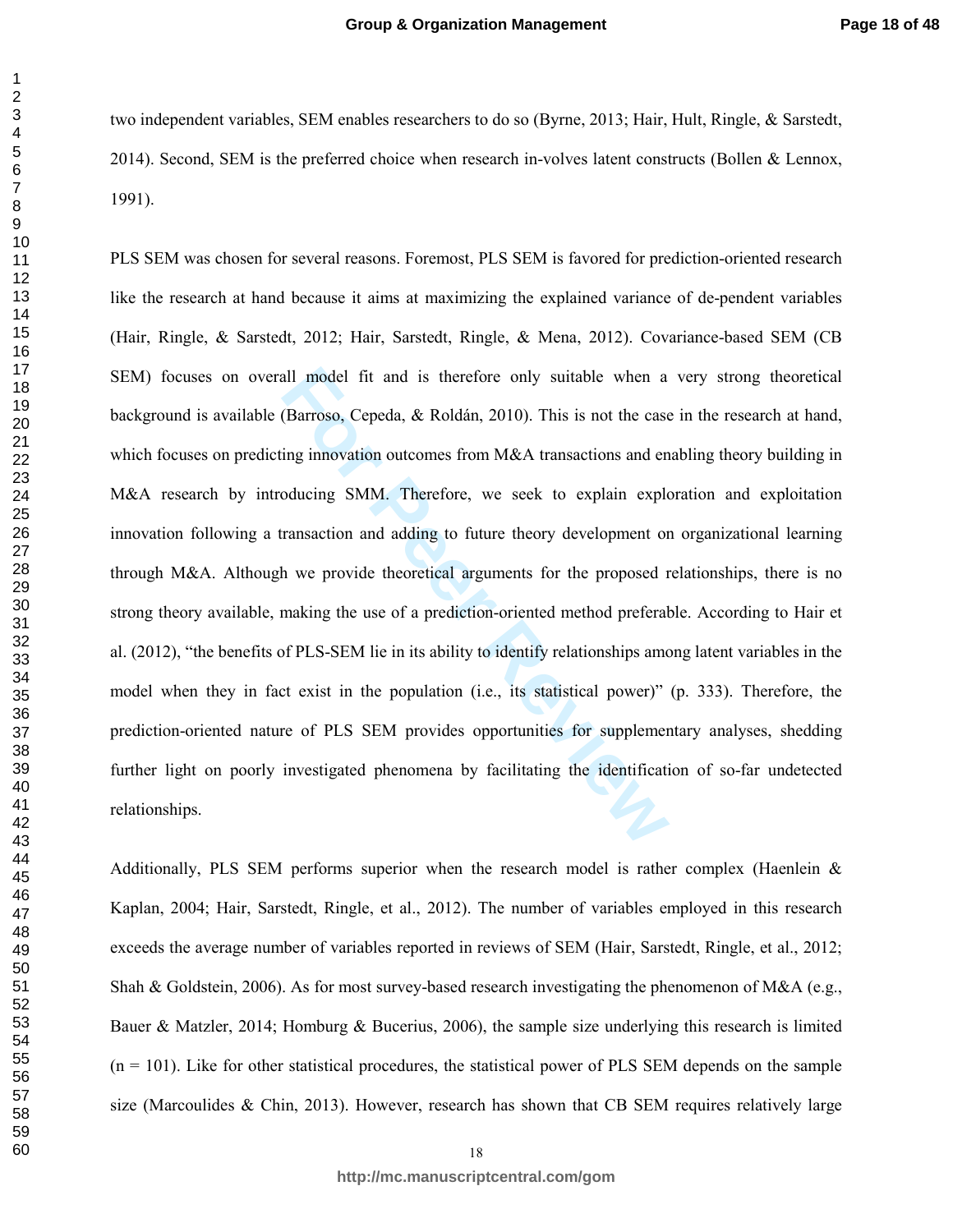#### **Group & Organization Management**

sample sizes  $(n > 200)$  while PLS SEM can achieve high levels of power with small sample sizes (Hair, Sarstedt, Ringle, et al., 2012; Henseler et al., 2014). Research has therefore referred to PLS SEM as "generally more favorable with smaller sample sizes and more complex models" (Hair, Sarstedt, Ringle, et al., 2012, p. 420). A definitive judgement regarding the superiority of one of these methods remains to be delivered though (McIntosh, Edwards, & Antonakis, 2014). Furthermore, PLS SEM is a well-established technique in the field of strategic management and M&A (e.g., Junni, Sarala, Tarba, & Weber, 2015). Thus, we argue for the use of PLS SEM in this research.

Ficance testing on the bootstrapping technique. As proposition<br>
1012), we base all our investigations on 5,000 bootstrap rumple size  $(n = 101)$ . Additionally, the sign change option<br>
the recommendation of Henseler, Ringle PLS SEM bases its significance testing on the bootstrapping technique. As proposed in literature (Hair, Sarstedt, Ringle, et al., 2012), we base all our investigations on 5,000 bootstrap runs and fix the number of cases according to the sample size  $(n = 101)$ . Additionally, the sign change option is set to individual level sign changes following the recommendation of Henseler, Ringle and Sinkovics (2009). All calculations are conducted with the software package SmartPLS 3.2.4 (Ringle, Wende, & Becker, 2015; SmartPLS GmbH, 2016).

#### *Descriptive Statistics*

The following table displays the descriptive data of our sample. In detail, we display relative size, annual sales, and the average growth rates of the acquirer´s industry.

#### ---Insert Table 1 about here---

We have reason to believe that our sample reflects the real situation of the investigated industries. We compared our sample with a randomly chosen sample of 101 firms of the basic population in terms of relative size and annual sales. The results of a Kruskal-Wallis test indicate no statistically significant differences. Furthermore, we find evidence that for medium-sized acquirers, acquisitions are a topmanagement task. Table 2 gives information on our respondents.

---Insert Table 2 about here---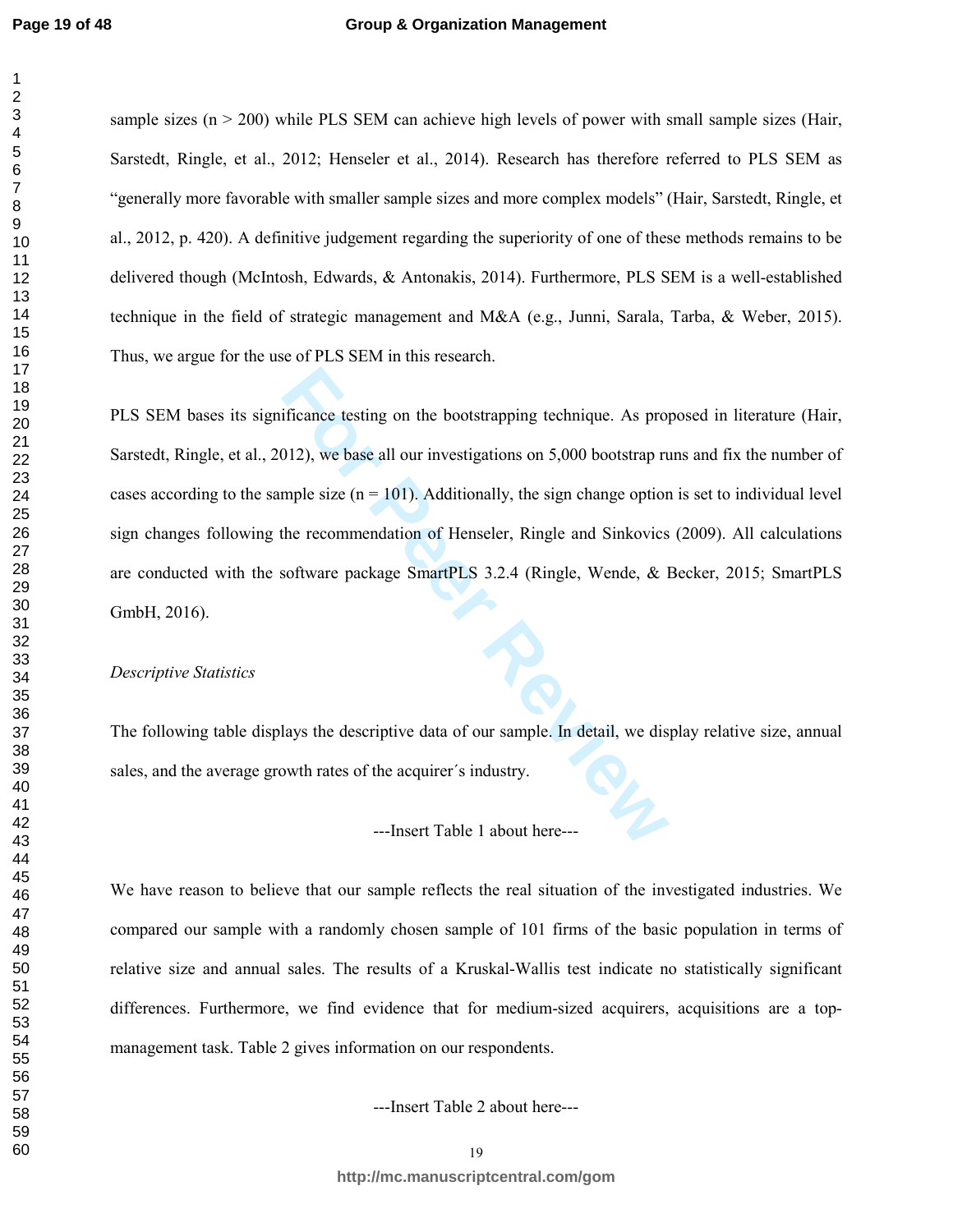Most of the respondents are CEOs or CFOs (see Table 2). Only very few responses stem from heads of M&A departments (which are rather unusual for the acquirers' firm size) or other firm functions. Different hierarchical levels and organizational roles of respondents might lead to systematically different views on organizational events, as well as in the judgment of their impact and influence (Kumar, Stern, & Anderson, 1993). Consequently, we conducted a Kruskal-Wallis test to compare our independent, dependent, and control variables among the different hierarchical groups. Our results suggest no significant differences. Job tenure as well as industry experience of the respondents display the typical character of medium-sized firms in German-speaking countries.

#### *Analysis of the Structural Equation Model*

readed firms in German-speaking countries.<br> *Fouation Model*<br>
del is investigated, we check the reliability and validity of<br>
ent variables. One of the criticisms of PLS refers to<br>
urement model and specifying measurement m Before the structural model is investigated, we check the reliability and validity of the measurement model and its constituting latent variables. One of the criticisms of PLS refers to not being suitable for investigating the measurement model and specifying measurement misspecifications (Rönkkö & Eyermann, 2013). Thus, before we investigate the composite measurement model in PLS, we perform a confirmatory factor analysis (CFA) using AMOS 24.0.0, including all latent variables. The CFA yielded the necessity of conducting some changes to the measurement model. First of all, two items of Team SMM and one item each of the Task SMM and systems integration had to be excluded. Additionally, the best model fit was achieved when treating the control variable structural integration as three separate firstorder dimensions (production, marketing, and systems integration). The final CFA shows that all the survey items load highly on the proposed constructs (standardized loadings varied between .71 and .93). The average variance extracted (AVE) (.56 – .72) and construct reliability (CR) (.76 – .91) are well above the proposed thresholds recommended in literature (.50 for AVE and .60 for CR) (Bagozzi & Yi, 1988). Fur-thermore, model fit is acceptable ( $\chi^2 = 264.02$  (p = .004),  $\chi^2/df = 1.28$ ; TLI = .95; CFI = .96; RMSEA = .05). Although the  $\chi^2$  value is significant, we do not deem this problematic as this is almost always the case and the other fit indices indicate a good model fit (Iacobucci, 2010).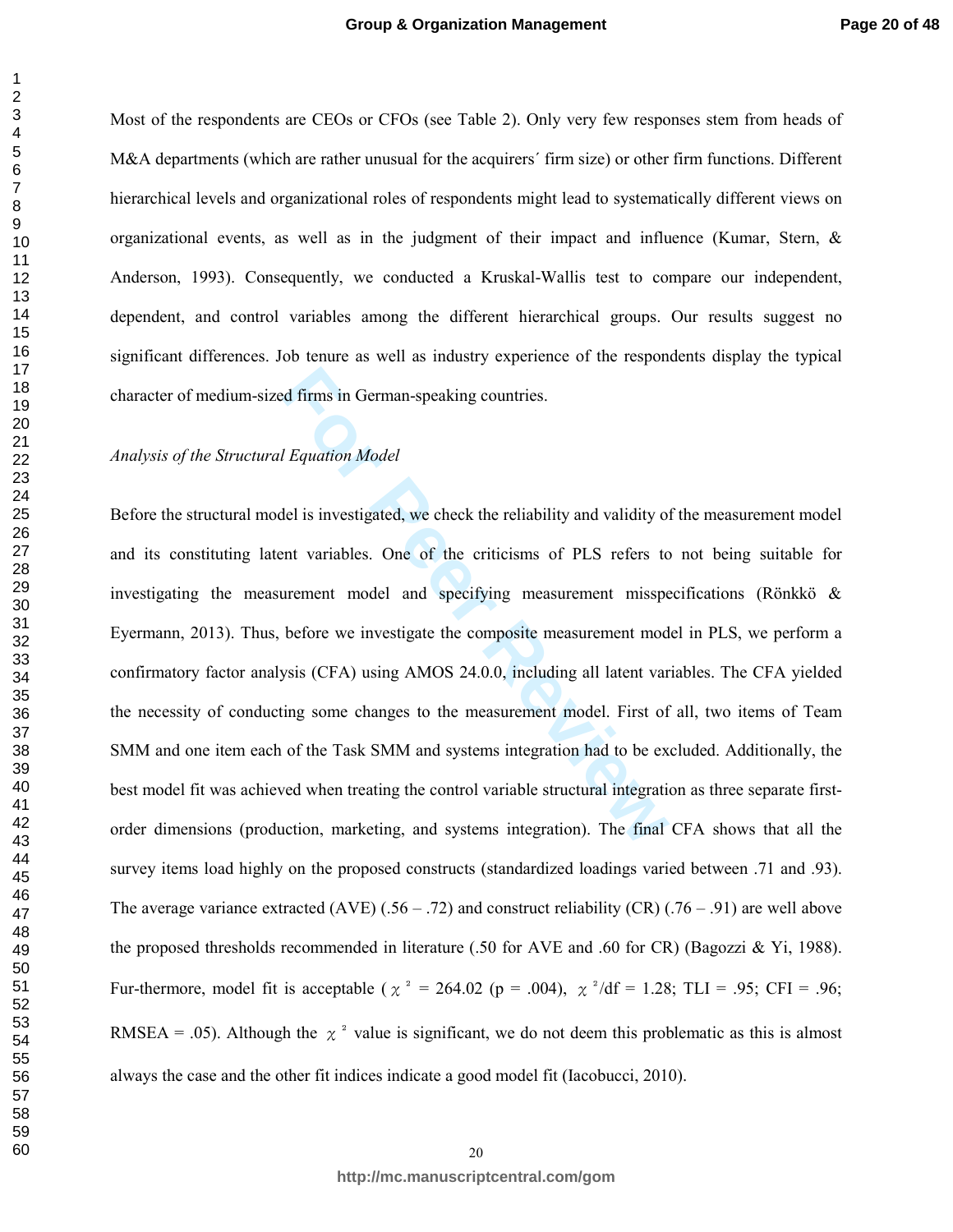#### **Group & Organization Management**

PLS models latent variables as composite factors. Thus, after specifying a suitable measurement model with the CFA, we check the reliability and validity of the composite measurement model in PLS. Again, the standardized loadings of the items on the respective constructs are high  $(.66 - .99)$ . AVE  $(.66 - .80)$ and CR (.83 – .94) are well above the proposed thresholds. Building on these findings, we can conclude that our measurement model is reliable. Table 3 presents the calculations of the composite measurement model in PLS.

# ---Insert Table 3 about here---

---Insert Table 3 about here---<br>discriminant validity of our model. In this respect, w<br>& Larcker, 1981). We compare the correlations between<br>AVEs of the respective latent variables. Table 4 clear<br>lower than the square root We also investigate the discriminant validity of our model. In this respect, we calculate the For-nell-Larcker criteria (Fornell & Larcker, 1981). We compare the correlations between the latent variables and the squared root of the AVEs of the respective latent variables. Table 4 clearly shows that the latent variable correlations are lower than the square roots of the AVEs. As further indication of discriminant validity, we checked the cross-loadings of all survey items and found that all items loaded highest on the proposed constructs (Chin, 1998). Thus, violations against discriminant validity are not an issue in this research.

#### ---Insert Table 4 about here---

Previous research has highlighted the possibility of facing common method bias when conducting survey research (Podsakoff, MacKenzie, Lee, & Podsakoff, 2003). Even though some scholars refer to common method bias as being an "urban legend" (Spector, 2006), we address this serious concern (Podsakoff, MacKenzie, & Podsakoff, 2012) by taking several counter measures. Our 'a priori' measures were first, guaranteeing respondents anonymity and confidentiality (Podsakoff et al., 2012);second, our measures were borrowed from existing research and we improved clarity of the items with a pretest; and third, for our main constructs we applied multiple item measurements (Harrison, McLaughlin, & Coalter, 1996). We further investigated the possibility of com-mon method bias, by introducing a common method factor in the model (Podsakoff et al., 2003; Williams, Edwards, & Vandenberg, 2003). We follow the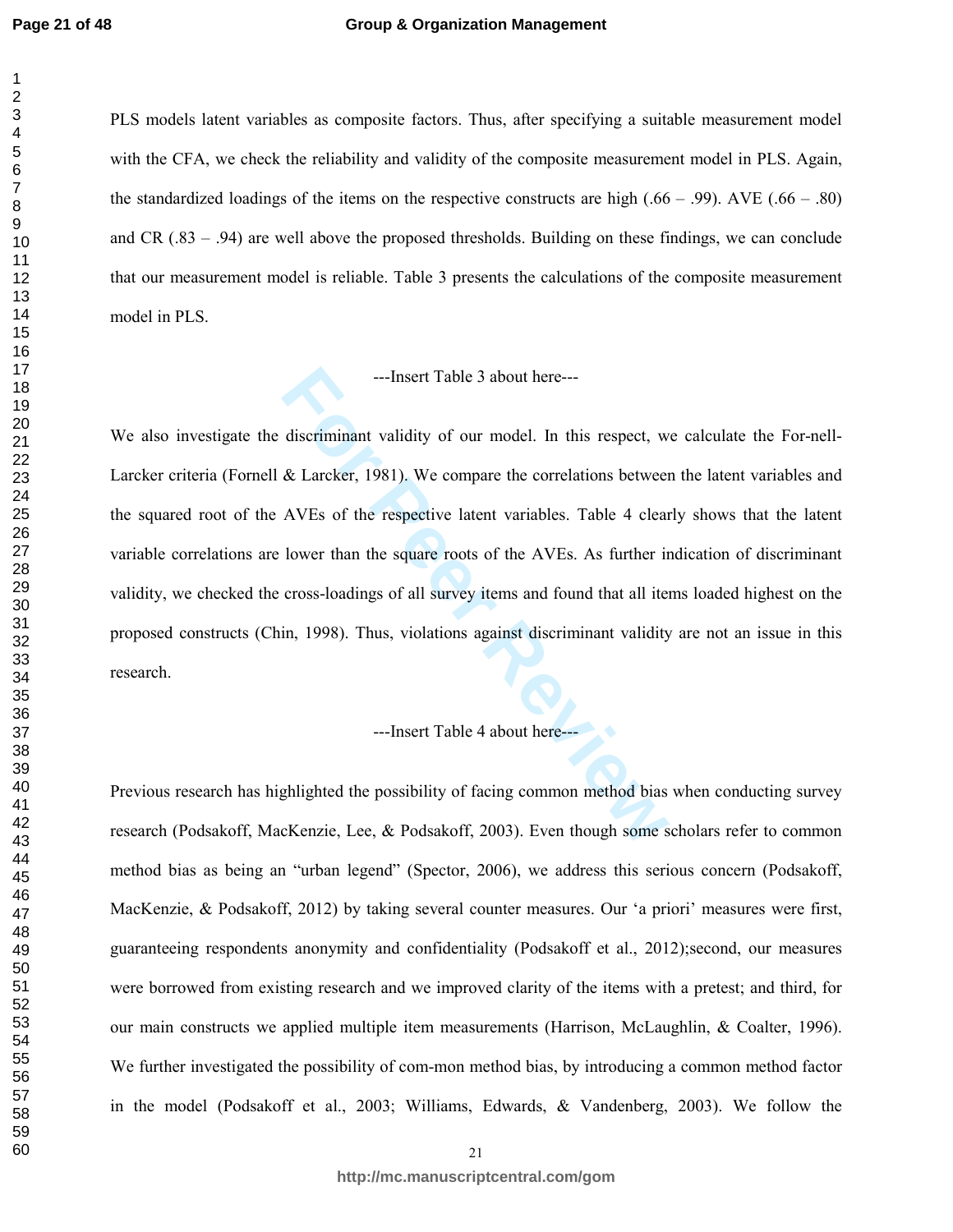recommendations put forward by Liang et al. (2007) for performing this analysis in PLS. The possibility of common method bias is investigated by comparing the loadings on the common method factor and the loadings on the respective latent variables. The average item loading on the common method factor is .01 com-pared to .81 on the respective latent variables. The respective ratio is 103.42:1. Thus, we do not consider common method bias an issue.

As the measurement model seems to be valid and reliable, we test the structural model as a next step (Hulland, 1999). The calculations provide evidence for several significant influences. Figure 1 summarizes the results of structural model testing.

---Insert Figure 1 about here---

calculations provide evidence for several significar<br> **Formal Exercity 1** about here—<br> **Formal Exercity Exercity 1** about here—<br> **Formal Exercity Exercity and Team SMM** on<br> **SMM** positively influence post-merger exploitat H1 and H2 predicted significant direct effects of Task SMM and Team SMM on post-merger exploitation and exploration. Task SMM positively influence post-merger exploitation ( $\beta$  = .20, p < .10) in a significant way, while the influence on post-merger exploration is nonsignificant. Team SMM significantly influence post-merger exploitation ( $\beta = .24$ ,  $p < .10$ ) and exploration ( $\beta = .30$ ,  $p < .05$ ) positively. Our results support the predictions made for H1a, H2a and H2b, but not for H1b.

For investigating the moderation hypotheses H3, the variables are standardized before calculating the interaction terms as recommended in literature (Aiken & West, 1991). To get a more detailed picture of the moderating effects of relative size, we also conducted a simple slope analysis following Aiken and West (1991). The results show that relative size negatively moderates the relationship between task SMM and exploitation ( $\beta = -0.23$ ,  $p < 0.05$ ) and thus support our prediction made in H3a. Figure 2 clearly shows that the relationship between Task SMM and post-merger exploitation is far stronger when the target displays a small relative size. Additionally, the simple slope analysis reveals that the relationship between Task SMM and exploration is significant only for rather low levels of relative size. The slope turns significant at the  $10\%$  level when relative size reaches standardized values lower than  $-16$ .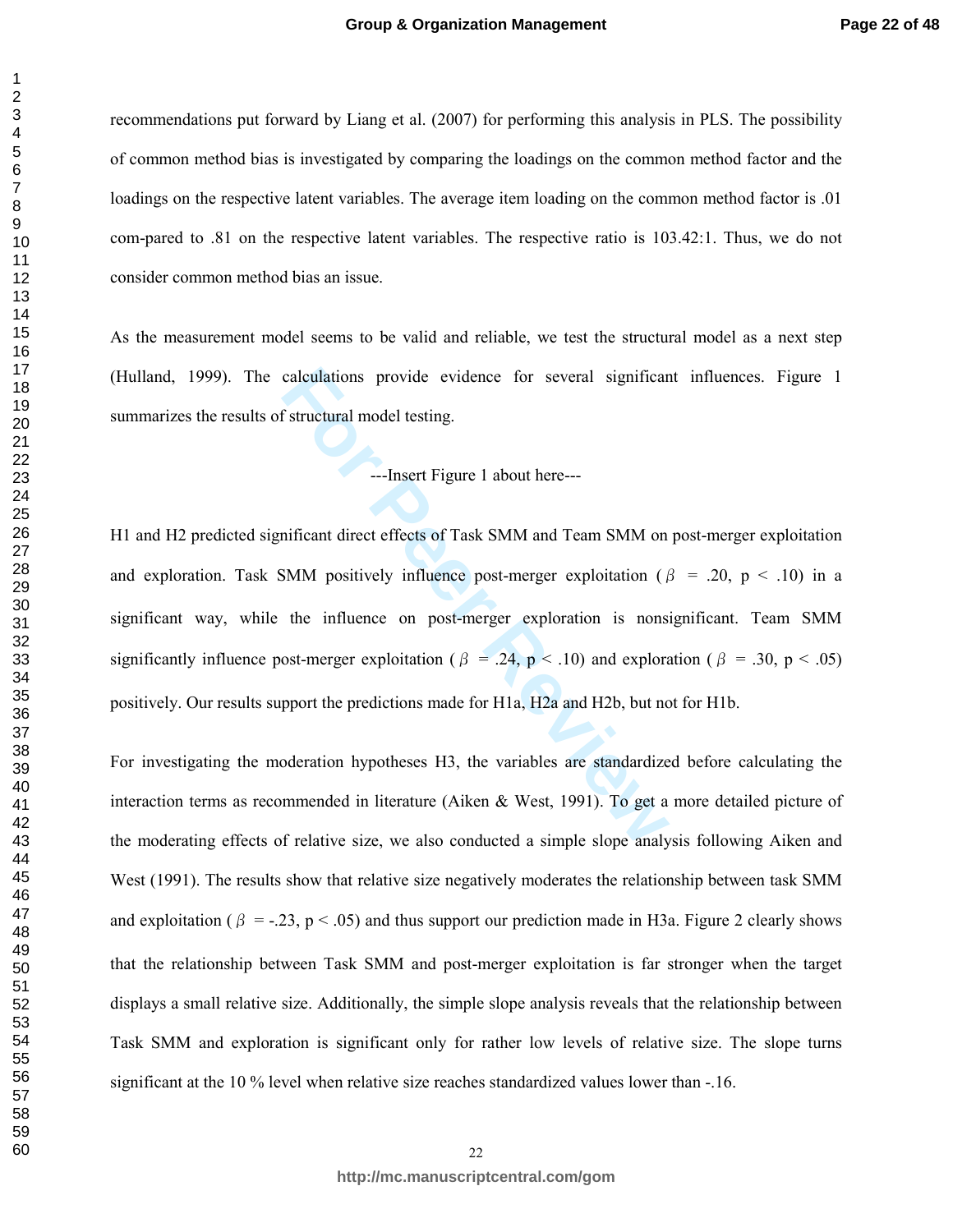Furthermore, the moderation effects on the relationships between team SMM and exploitation ( $\beta = 0.22$ , p  $<$  .05) and exploration ( $\beta = -0.31$ ,  $p < 0.05$ ) are significant. Contrary to the predicted effect, figure 3 shows how a high relative size of the target strengthens the relationship between team SMM and exploitation. The simple slope analysis demonstrates that moderation is significant for rather high levels of relative size. The slope becomes significant at the 10 % level when relative size is slightly below the mean (at standardized values higher than -.07). Thus, we find no support for our prediction made in H3b. Figure 4 shows how the positive influence of team SMM on exploration increases the smaller the target is in relation to the acquirer. The simple slope analysis shows that the slope becomes significant at the 10% at standardized values below .21 for relative size. Thus, H3d is supported.

---Insert Table 5 about here---

---Insert Figure 2, Figure 3, and Figure 4 about here---

The simple slope analysis shows that the slope becomes<br>
21 for relative size. Thus, H3d is supported.<br>
--Insert Table 5 about here----<br>
--Insert Figure 2, Figure 3, and Figure 4 about here----<br>
--Insert Figure 2, Figure 3 Three control variables show significant effects. Marketing integration ( $\beta$  = .33, p < .05) and an-nual sales ( $\beta$  = -.17, p < .10) influence exploration outcomes. Marketing integration ( $\beta$  = .21, p < .10) also influences exploitation outcomes. The proposed relationships yield an  $\mathbb{R}^2$  of .22 for exploration and of .30 for exploitation (see figure 1). The R² for exploration is rather weak (Henseler et al., 2009; Chin, 1999). One reason might be that only one exogenous variable significantly impacts this dependent variable and exploration might also be attributed to other variables not subject in this investigation. Table 6 presents the path coefficients together with the respective t statistics and variance inflation factors (VIF). VIFs are calculated for investigating potential multi-collinearity issues. All VIFs are all well below the threshold of 10 (O'Brien, 2007).

---Insert Table 6 about here---

To evaluate the inner model, the predictive relevance  $(q^2)$  effect sizes) of the proposed model was investigated by applying blindfolding. As proposed in literature the cross-validated redundancy approach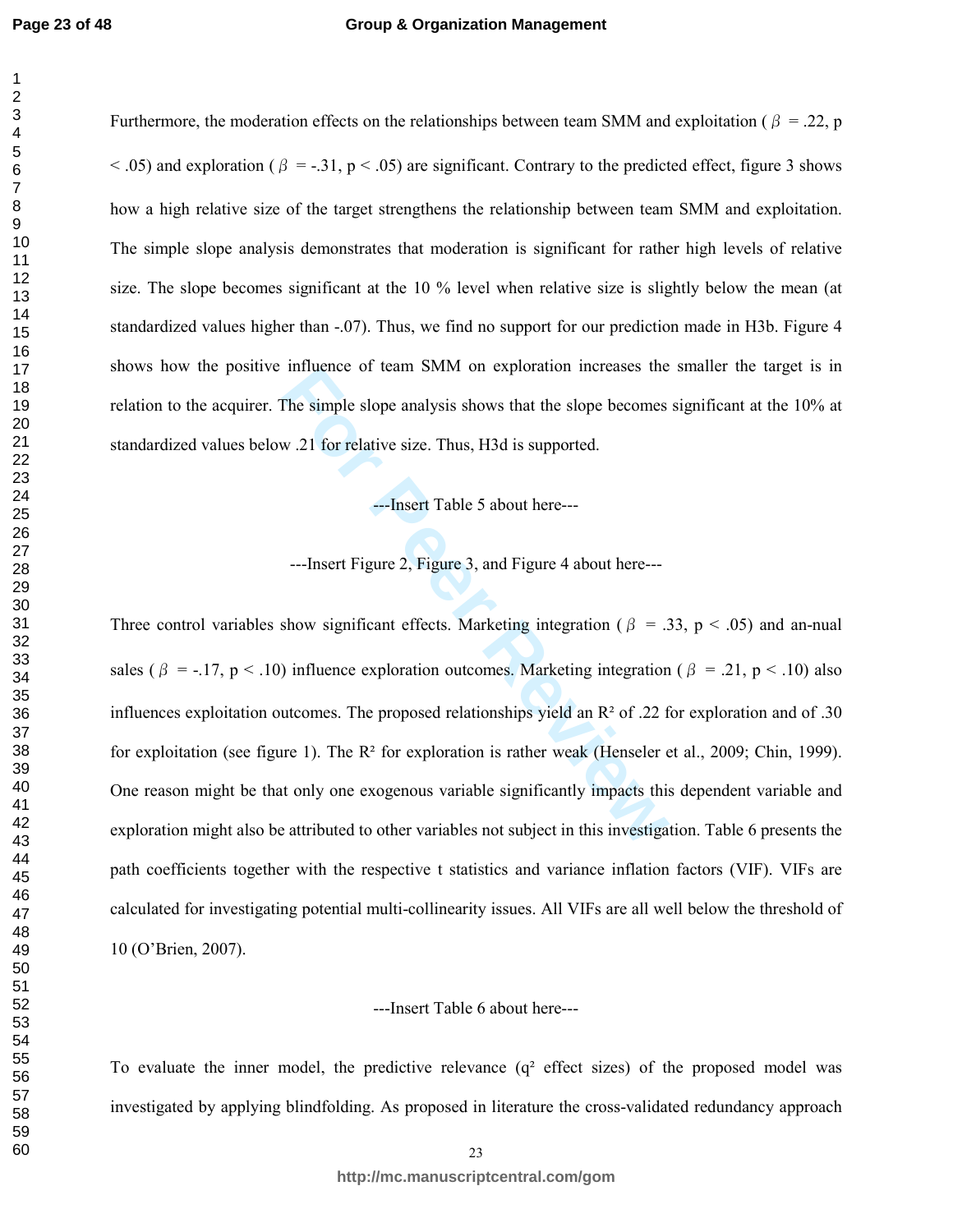was used (Hair, Sarstedt, Ringle, et al., 2012). For conducting this analysis, the literature proposes to choose an omission distance between five and ten which is not a multiple of the sample size (Chin, 1998; Henseler et al., 2009). 8 meet these criteria for the study at hand ( $n = 101$ ). Additionally,  $f^2$  effect sizes display the explanatory power of the exogenous latent variables (Cohen, 1988). Table 7 presents these calculations for the endogenous latent construct exploration. All effect sizes are positive indicating the predictive relevancy of the proposed relationships (Chin, 1998; Henseler et al., 2009). The effect size of task SMM of .00 is no surprise, as we did not find a significant effect on exploration. The f² effect sizes turn out to be weak to medium (Hair, Sarstedt, Ringle, et al., 2012), emphasizing the explanatory relevance of the proposed relationships.

#### ---Insert Table 7 about here---

medium (Hair, Sarstedt, Ringle, et al., 2012), empt<br>
directionships.<br>
--Insert Table 7 about here----<br>
liculations for the endogenous latent construct exploitation<br>
e, again indicating the predictive relevancy of the<br>
effe Table 8 presents these calculations for the endogenous latent construct exploitation. All q<sup>2</sup> effect sizes are at least weakly positive, again indicating the predictive relevancy of the proposed relationships. Furthermore, also all  $f<sup>2</sup>$  effect sizes are weak to moderate indicating that the proposed relationships show explanatory power for post-merger exploitation.

---Insert Table 8 about here---

#### *Supplementary analysis*

As our results indicate that team and task SMM differ with regard to their effects on innovation outcomes, we conducted supplementary analyses. For investigating a potential difference, we calculated 95 % bias corrected confidence intervals for the paths between task and team SMM and exploitation and exploration success. This approach builds on the non-parametric confidence set approach (Sarstedt, Henseler,  $\&$ Ringle, 2011) which was developed for comparing path coefficients across groups. Table 9 displays the 95% bias corrected confidence intervals. The path between task SMM and exploitation does not fall into the confidence interval of the path between task SMM and exploration. As consequence, the effect of task SMM is significantly stronger on exploitation than on exploration. One reason might be that a common

 **http://mc.manuscriptcentral.com/gom**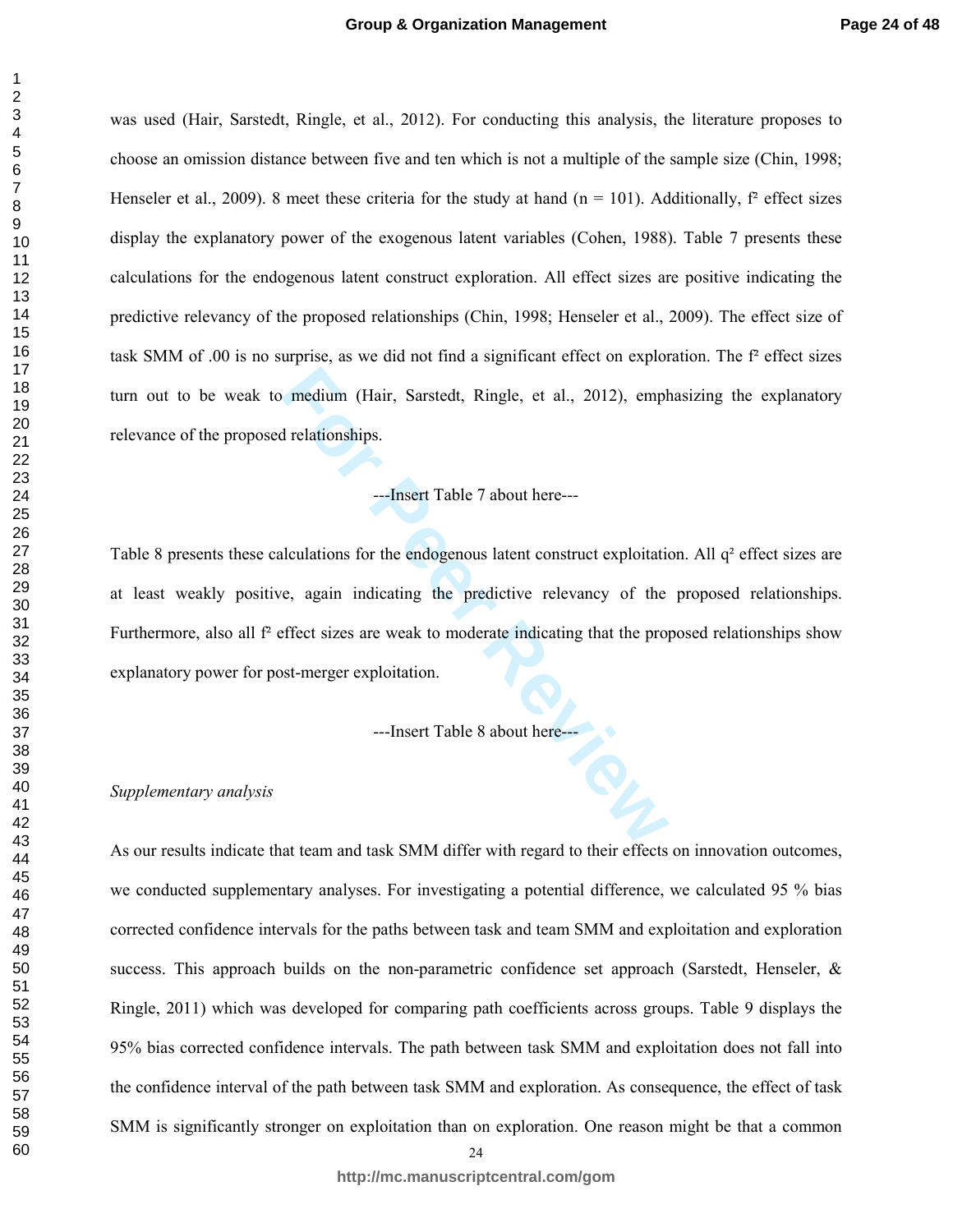**Page 25 of 48**

#### **Group & Organization Management**

understanding of the task environment fosters process and structural efficiency and thus, increases exploitation success (Jansen et al., 2009; March, 1991). For team SMM we find no statistically significant differences (see Table 9).

---Insert Table 9 about here---

# **Discussion**

# Theoretical Implications

tions<br> **Formular Exercise SMM can reinforce innovation** cyond simple performance measures and includes conte<br> **Formular SMM can reinforce innovation** commens of value creation. From a social capital theory len<br> **Formular a** This study analyzed, whether task and team SMM can reinforce innovation outcomes, by enabling a perspective that goes beyond simple performance measures and includes context-related organizational conditions and mechanisms of value creation. From a social capital theory lens, shared mental models might be considered as a crucial condition for learning and knowledge sharing in M&A (Aklamanu, Degbey, & Tarba, 2015). Knowledge transfer has been emphasized by Degbey (2015) for ensuring customer retention as an important indicator of overall M&A performance. In terms of task SMM, we provide empirical evidence for a positive relationship with post-merger exploitation success only. This emphasizes that SMM on task-related features of a situation (e.g., technology, equipment, competitors, strategy) (Lim & Klein, 2006; Mathieu et al., 2005) are beneficial, because exploitation activities build upon existing capabilities (Baum et al., 2000; March, 1991). Exploitation as one manifestation of innovation strategies is primarily concerned with improving the current state of procedures (Andriopoulos & Lewis, 2009; Nielsen, 2010). As this approach is based upon altering what is already in place by routine-based experiential learning (Lavie, Stettner, & Tushman, 2010), both organizations can seize their common understanding of tasks to refine routines, improve processes, reduce redundancies, etc. Crossan et al. (1999) provide a helpful framework for explaining how learning might transcend from the individual, to the group, and eventually to the organization. In this respect, task SMM help acquirer and target members to establish a common interpretation of tasks. These mutually developed interpretations are the foundation for developing a shared understanding at the group level (the whole integration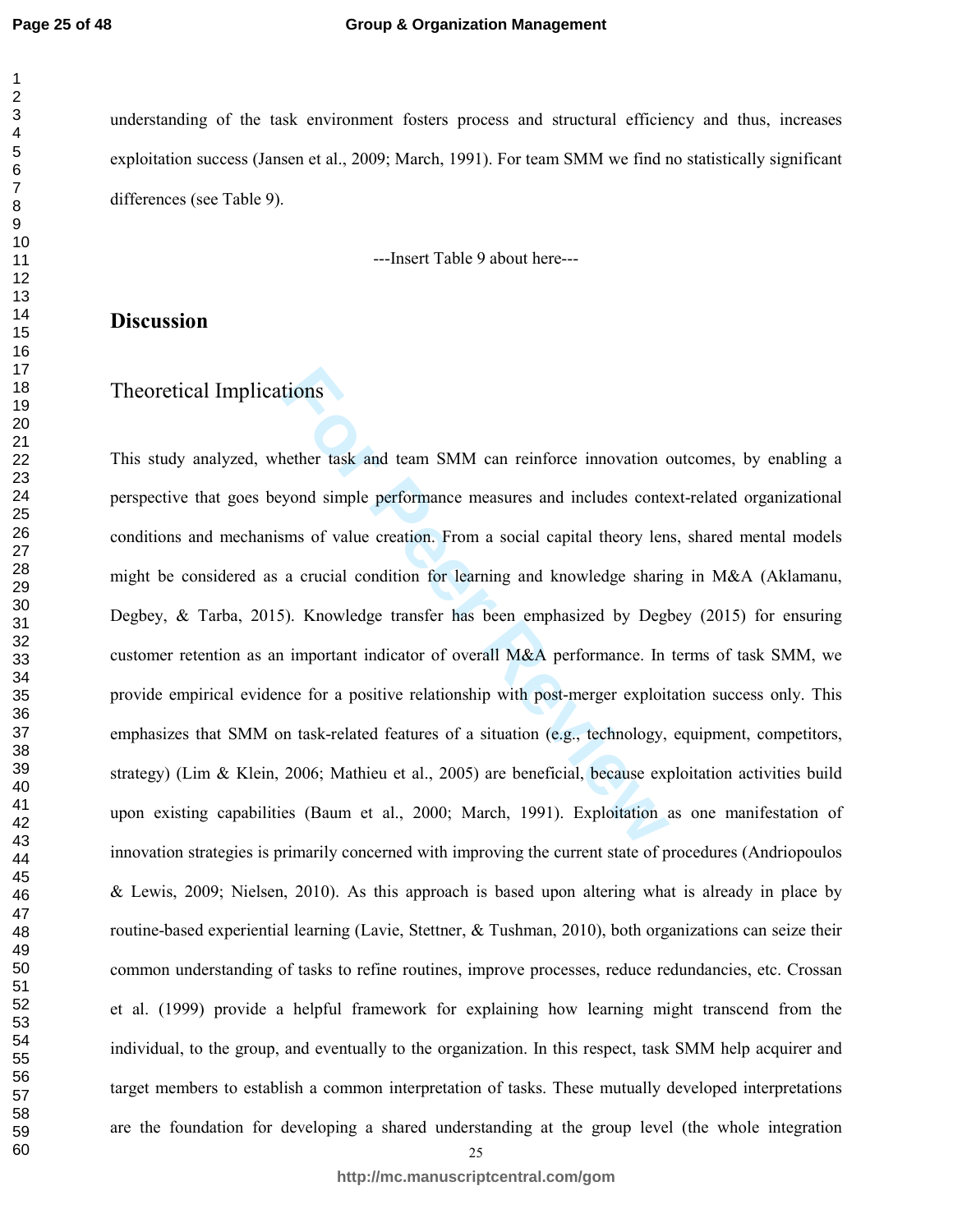management team consisting of acquirer and target employees) regarding which adaptions and refinements of tasks need to be accomplished. In a final step, these shared interactive systems are institutionalized through the development of routines, rules, and procedures.

ation. A possible explanation is that task SMM are heave, so that such mental models do not have any influe for radical innovation. The positive direct effect betwe tion shows that a common understanding of team interthey The relationship between task SMM and exploration is nonsignificant. As task SMM are characterized by a shared understanding in terms of resource allocation and sequences in complementing tasks (e.g., Kellermanns et al., 2008), these SMM might not be useful for exploration, which is geared towards experimentation and variation. A possible explanation is that task SMM are heavily focused on alteration of what is already in place, so that such mental models do not have any influence on the discovery of entirely new approaches for radical innovation. The positive direct effect between team SMM and both exploration and exploitation shows that a common understanding of team interaction fuels employees' absorptive capacity, as they can rely on trust and social acceptance. Those more subjective and less formally communicated codes of conduct are established through cultural learning effects (Schweiger & Goulet, 2005).

In terms of relative size, we show that increasing relative size has indeed a negative influence on the task SMM exploitation relationship as well as on the team SMM exploration relationship. Even though exploitation focuses on improving structures and processes (Jansen et al., 2009; March, 1991) and thus does not require as much freedom and autonomy, the beneficial influence of SMM can be hampered when the target company is large relative to the acquirer. In that case, we assume that post-merger integration management, which is primarily coordinated by the acquirer, is increasingly challenged by the target organization with a higher perception of unfair management. The principle of equality – everyone receives equal treatment – is spoiled, which results in social disintegration (Meyer & Altenborg, 2007). Despite this, fair processes are necessary to create a fruitful environment for the intellectual value and emotional well-being of employees in order to encourage them to take on new challenges and cooperate with each other, which consequently leads to firm-level value creation (Ellis, Reus, & Lamont, 2009). If employees are being disrupted or even dominated during the creation and maintenance of relationships, social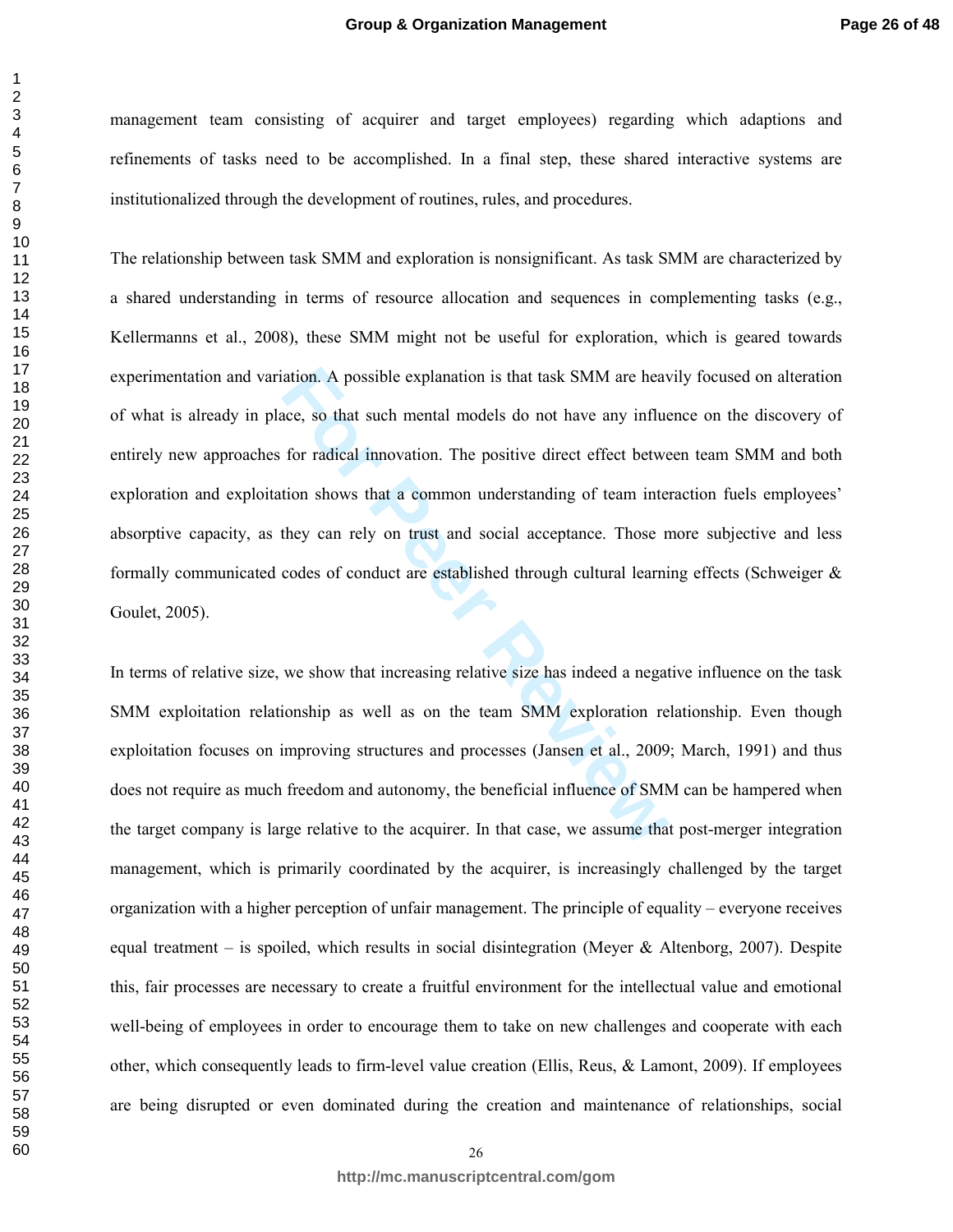#### **Group & Organization Management**

integration negatively impacts M&A success (Meyer & Altenborg, 2007). This is the case because established intergroup dynamics and the perceived legitimacy of power relations are unsettled (Lupina-Wegener, Schneider, & van Dick, 2011). As such, perceptions of discontinuity result in lowered identification with the combined organization (Vuuren, Beelen, & de Jong, 2010). Well-grooved belief structures are decisive in creating a social identity and, thus, crucial for  $M&A$  success (Hogg  $&$  Terry, 2000). However, the positive effect of team SMM among both organizations is levered out with increasing relative size. The study shows that the relationship between team SMM and exploration is a sensitive one that can be easily disrupted.

readed.<br> **For Peer Total System Started Exercises the set of the set of the set of the set of the set of the set of plottation and exploitation are so strong that it makes<br>
are applied. This ties in to the findings of Pura** An interesting result derives from our control variable structural integration, as it has neither a supportive nor a disruptive effect on exploration and exploitation. We assume that the reinforcing effect between task and team SMM on exploration and exploitation are so strong that it makes no difference whether integration mechanisms are applied. This ties in to the findings of Puranam et al. (2009), who already questioned whether structural integration is necessary considering a common understanding between the merged organizations. Furthermore, we find no evidence for a significant effect of acquisition experience in terms of prior acquisitions undertaken by the acquirer. In general, experienced acquirers benefit from routinized acquisition behavior as well as elaborated integration skills (Nikandrou & Papalexandris, 2007). Thus, it is not the number of prior acquisitions but rather how firms apply deliberate learning mechanisms that impacts acquisition performance (Zollo, 2009; Zollo & Singh, 2004). As a consequence, future research should investigate how codified and tacit experiences impact the relationships of SMM on exploration and exploitation.

# Practical Implications

M&A managers should make sure that targets and acquirers follow similar task and team SMM, especially when the transaction aims at increasing exploitation. If exploration is the goal, only team SMM are of importance. Managers secure task and team SMM following two paths. First, target screening can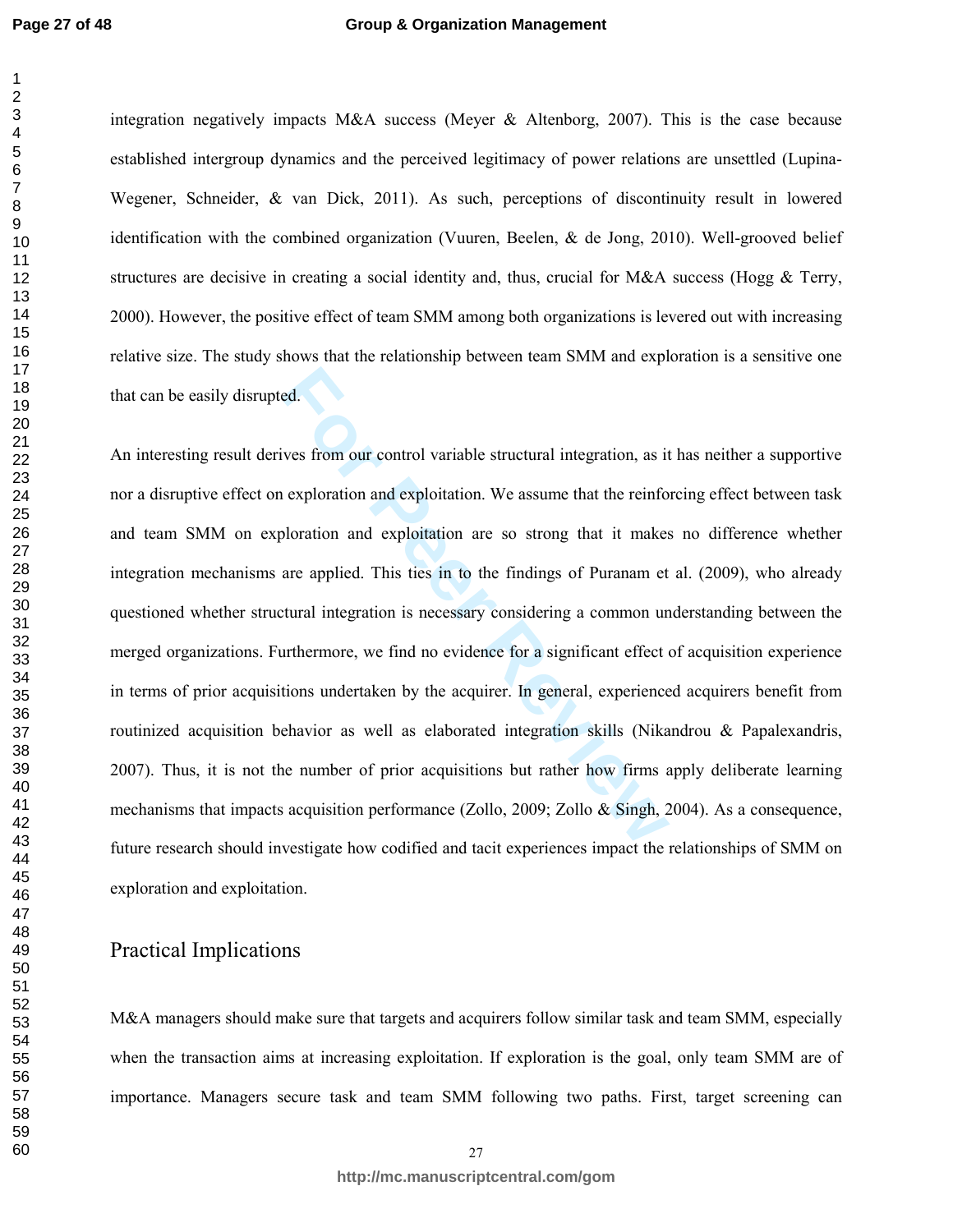For would be too complex for forecasting potential conflined establish team and task SMM. Furthermore, M&A mends on contingency factors. In this research, we show of SMM. Relatively large targets might bring along relation emphasize the importance of similar company cultures with regard to task and team understanding. M&A integration can be facilitated to the extent that emotional factors like status and achievement (Graebner  $\&$ Eisenhardt, 2004) can be mitigated, when employees of both firms are aligned and have a common understanding on norms of collaboration (Monin, Noorderhaven, Vaara, & Kroon, 2013). For instance, prioritizing targets which have been partners in the past so that SMM might already exist. Second, triggering the development of SMM as early as possible during integration might be a viable avenue. Joint trainings and activities could pave the way. Zueva-Owens et al. (2012) find that evaluating cultural fit between target and acquirer would be too complex for forecasting potential conflicts and challenges. Thus, we suggest to look for and establish team and task SMM. Furthermore, M&A managers need to consider that the use of SMM depends on contingency factors. In this research, we show that relative size impacts the beneficial influence of SMM. Relatively large targets might bring along resistance against change measures imposed on them. In particular, task SMM lose importance when targets are large. The usefulness of team SMM is mixed when relative size is high. In this respect, team SMM are especially helpful when post-merger exploitation should be fostered.

# Limitations and Future Research

Although several countermeasures have been undertaken to reduce potential biases (see method section), limitations cannot be ruled out completely. Surveys can involve problems regarding key informants' decreasing capacity of recollection and measurement reliability (Sudman & Bradburn, 1973). In M&A research, this is important because it takes three to five years until transaction success is measurable (Homburg & Bucerius, 2006). Thus, key informants might not be able to remember every detail of the transaction process. However, as the integration process normally spans several years, it is necessary to implement a time lag to investigate M&A integration outcomes (Ellis et al., 2009). Furthermore, the phenomena of interest (especially task and team SMM) are barely measurable with other data sources. In addition, the research design brings along a possible key informant bias (Kumar et al., 1993). A longitudinal research design would also have been preferable. We decided against a longitudinal design

 $\mathbf{1}$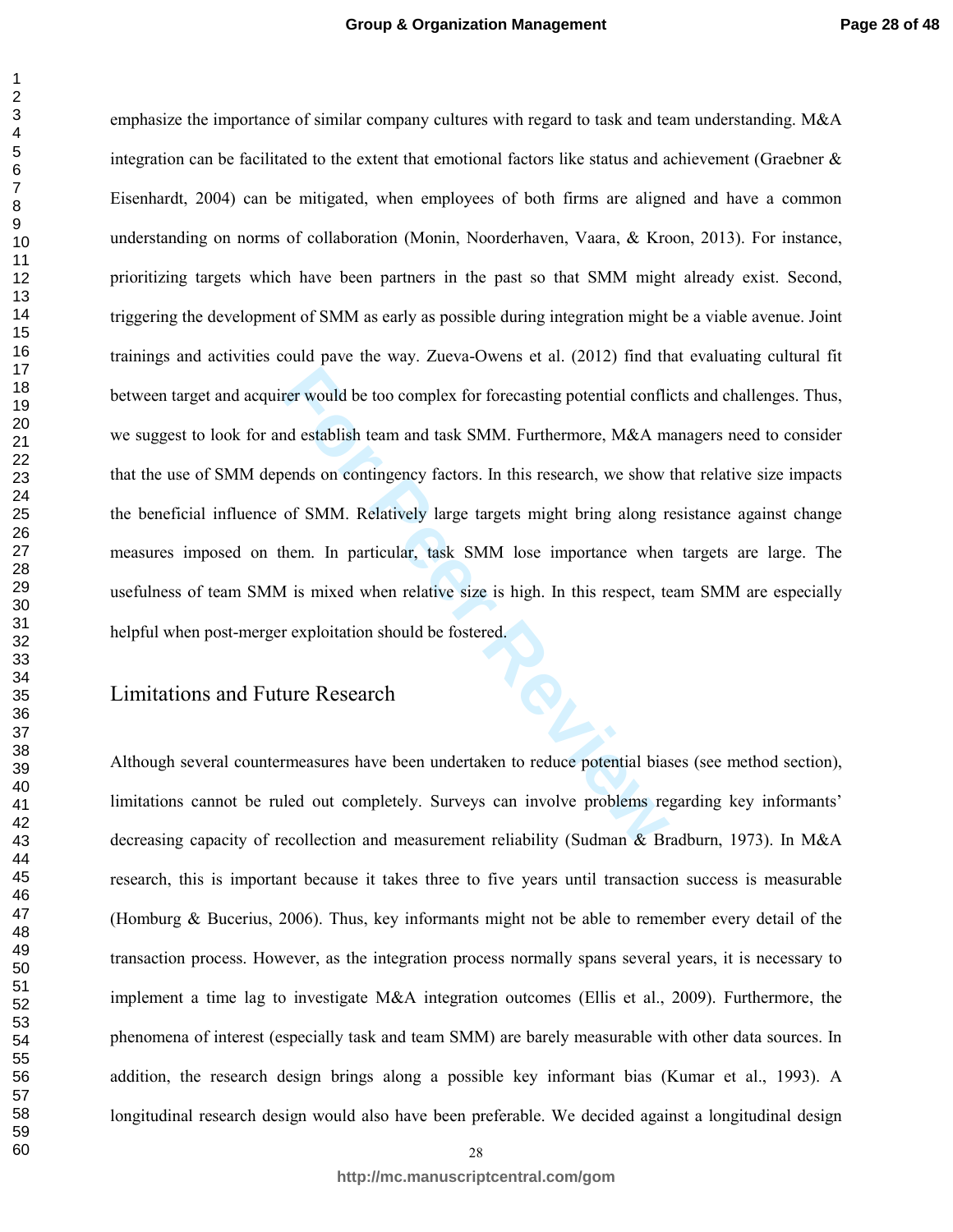#### **Group & Organization Management**

because managerial turnover complicates the identification of suitable respondents, and the willingness of managers to participate in primary data research is generally low. Finally, our sample is limited to the German-speaking part of Europe. Consequently, the results might not be generalizable to other parts of the world. These limitations provide fertile research opportunities for future research initiatives. A replication of the proposed relationships accessing other data sources could prove the robustness of the results. Recent trends in the field of emerging market multinational corporations venturing into advanced economies, in particular, could be captured in this context (see for example Liu & Deng, 2014; Xing, Liu, Tarba, & Cooper, 2016). Furthermore, an investigation of cultural and institutional aspects could shed light on important contingencies of M&A performance. Also, reinforcing effects by additional human resource management practices during M&A integration (Aklamanu et al., 2015) could be analyzed.

In summary, our study offers new insights into the sensitivity of shared mental models with regard to the organizational context in M&A and their joint effects on innovation outcomes following the deal.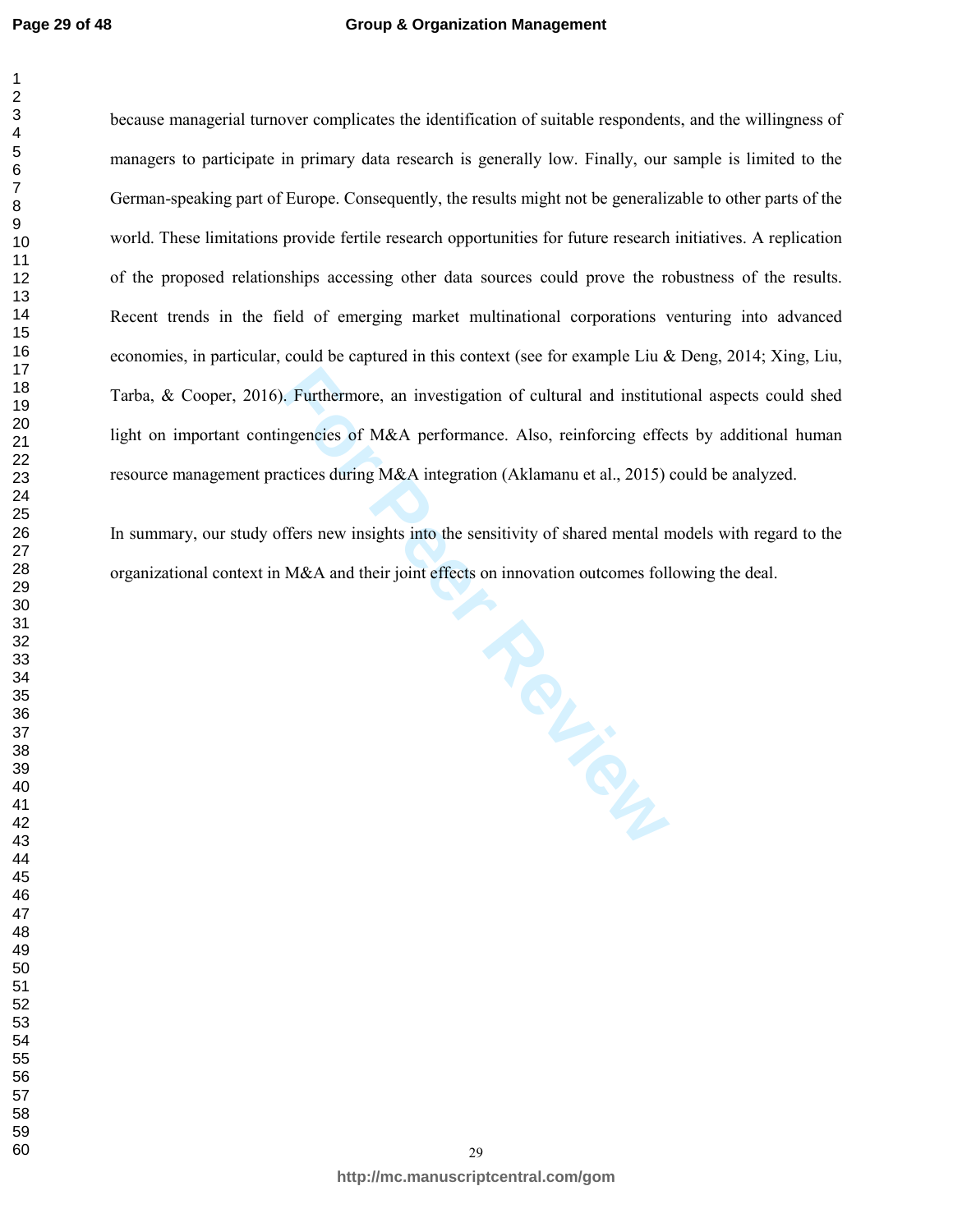# **References**

- Ahuja, G., & Katila, R. (2001). Technological acquisitions and the innovation performance of acquiring firms: A longitudinal study. Strategic Management Journal, 22(August 1998), 197–220.
- Aiken, L. S., & West, S. G. (1991). Multiple Regression: Testing and Interpreting Interactions. Newbury Park, London, New Delhi: SAGE Publications Inc.
- Aklamanu, A., Degbey, W. Y., & Tarba, S. Y. (2015). The role of HRM and social capital con-figuration for knowledge sharing in post-M&A integration: A framework for future empirical investigation. International Journal of Human Resource Management.
- Andrade, G., Mitchell, M., & Stafford, E. (2001). New Evidence and Perspectives on Mergers. Journal of Economic Perspectives, 15(2), 103–120.
- Andriopoulos, C., & Lewis, M. W. (2009). Exploitation-exploration tensions and organizational ambidexterity: Managing paradoxes of innovation. Organization Science, 20(4), 696–717.
- Angwin, D. N., & Meadows, M. (2015). New integration strategies for post-acquisition management. Long Range Planning, 48(4), 235–251.
- Armstrong, J. S., & Overton, T. S. (1977). Estimating nonresponse bias in mail surveys. Journal of Marketing Research, 14, 396–402.
- Atuahene-Gima, K. (2005). Resolving the capability: Rigidity paradox in new product innovation. Journal of Marketing, 69(4), 61–83.
- 1., & Stafford, E. (2001). New Evidence and Perspective<br>tives, 15(2), 103–120.<br>Lewis, M. W. (2009). Exploitation-exploration tensi<br>naging paradoxes of innovation. Organization Science, 2<br>dows, M. (2015). New integration st Avolio, B. J., Zhu, W., Koh, W., & Bhatia, P. (2004). Transformational leadership and organiza-tional commitment: Mediating role of psychological empowerment and moderating role of structural distance. Journal of Organizational Behavior.
- Barroso, C., Cepeda, G., & Roldán, J. L. (2010). Applying maximum likelihood and PLS on dif-ferent sample sizes: Studies on SERVQUAL model and employee behavior model. In Handbook of Partial Least Squares (pp. 427–448).
- Bauer, F., & Matzler, K. (2014). Antecedents of M&A success: The role of strategic complemen-tarity, cultural fit, and degree and speed of integration. Strategic Management Journal, 291, 269–291.
- Bauer, F., Strobl, A., Dao, M. A., Matzler, K., & Rudolf, N. (forthcoming). Examining links between pre and post M&A value creation mechanisms — Exploitation, exploration and ambidexterity in central European SMEs. Long Range Planning. http://doi.org/10.1016/j.lrp.2016.07.002
- Baum, J. A. C., Li, S. X., & Usher, J. M. (2000). Making the next move: How experiential and vicarious learning shape the locations of chains' acquisitions. Administrative Science Quar-terly, 45(4), 766– 801.
- Benner, M. J., & Tushman, M. L. (2003). Exploitation, exploration, and process management: The productivity dilemma revisited. The Academy of Management Review, 28(2), 238–256.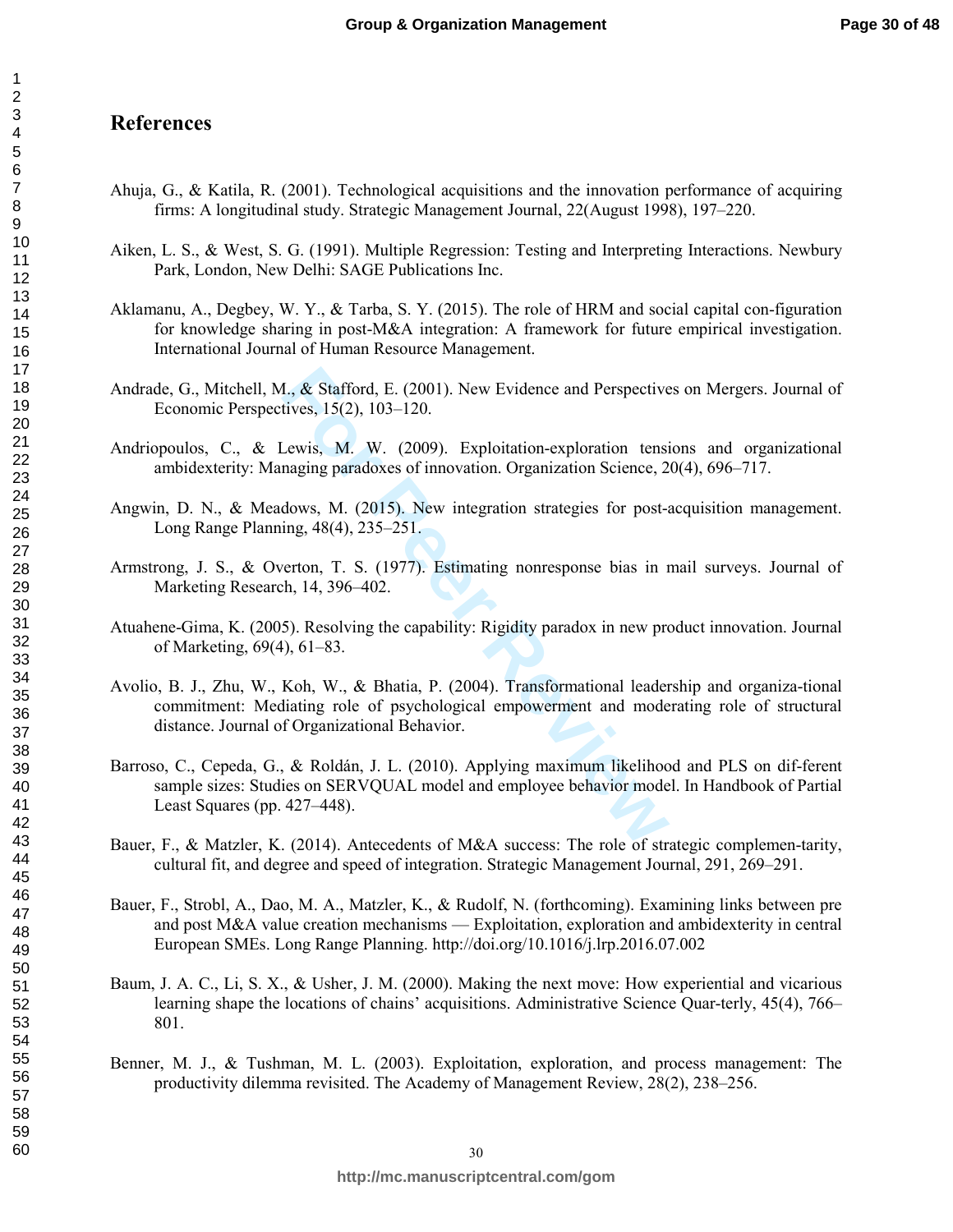- Björkman, I., Stahl, G. K., & Vaara, E. (2007). Cultural differences and capability transfer in cross-border acquisitions: The mediating roles of capability complementarity, and social integration. Journal of International Business Studies, 38(4), 658–672.
	- Bollen, K., & Lennox, R. (1991). Conventional wisdom on measurement: A structural equation perspective. Psychological Bulletin, 110(2), 305–314.
	- Bower, J. L. (2001). Not all M&As are alike and that matters. Harvard Business Review, 79(3), 92–101.
	- Bruton, G. D., Oviatt, B. M., & White, M. A. (1994). Performance of acquisitions of distressed firms. Academy of Management Journal, 37(4), 972–989.
	- Burgers, J. H., Jansen, J. J. P., Van den Bosch, F. a. J., & Volberda, H. W. (2009). Structural differentiation and corporate venturing: The moderating role of formal and informal integration mechanisms. Journal of Business Venturing, 24(3), 206–220.
	- Byrne, B. (2013). Structural equation modeling with AMOS. New York, NY: Routledge.
	- Calipha, R., Tarba, S. Y., & Brock, D. M. (2010). Mergers and acquisitions: A review of phases, motives, and success factors. Advances in Mergers and Acquisitions, 9, 1–24.
	- Calof, J. L. (1994). The relationship between firm size and export behavior revisited. Journal of International Business Studies, 25(2), 367–387.
	- I corporate venturing: The moderating role of formal<br>aal of Business Venturing, 24(3), 206–220.<br>aral equation modeling with AMOS. New York, NY: Rou<br>, & Brock, D. M. (2010). Mergers and acquisitions: A re<br>s. Advances in Mer Cannon-Bowers, J. A., Salas, E., & Converse, S. (1993). Shared mental models in expert team decision making. In N. J. Castellan (Ed.), Individual and group decision making (pp. 221–246). Hillsdale: Lawrence Erlbaum Associates.
	- Cao, Q., Gedajlovic, E., & Zhang, H. (2009). Unpacking organizational ambidexterity: Dimensions, contingencies, and synergistic effects. Organization Science, 20(4), 781–796.
	- Capron, L., & Guillén, M. (2009). National corporate governance institutions and post-acquisition target reorganization. Strategic Management Journal, 30(8), 803–833.
	- Capron, L., & Pistre, N. (2002). When do acquirers earn abnormal returns? Strategic Management Journal, 23(9), 781–794.
	- Carley, K. M. (1997). Extracting team mental models through textual analysis. Journal of Organizational Behavior, 18, 533–558.
	- Chin, W. W. (1998). The partial least squares approach for structural equation modelling. In G. A. Marcoulides (Ed.), Methodology for Business & Management (pp. 295–336). Mahwah, NJ: Lawrence Erlbaum Associates.
	- Cohen, J. (1988). Statistical power analysis for the behavioral sciences. Hillsdale, NJ: Lawrence Erlbaum Associates.
	- Cooke, N. J., Salas, E., Cannon-Bowers, J. A., & Stout, R. J. (2000). Measuring team knowledge. Human Factors: The Journal of the Human Factors and Ergonomics SocietyO, 42(1), 151–173.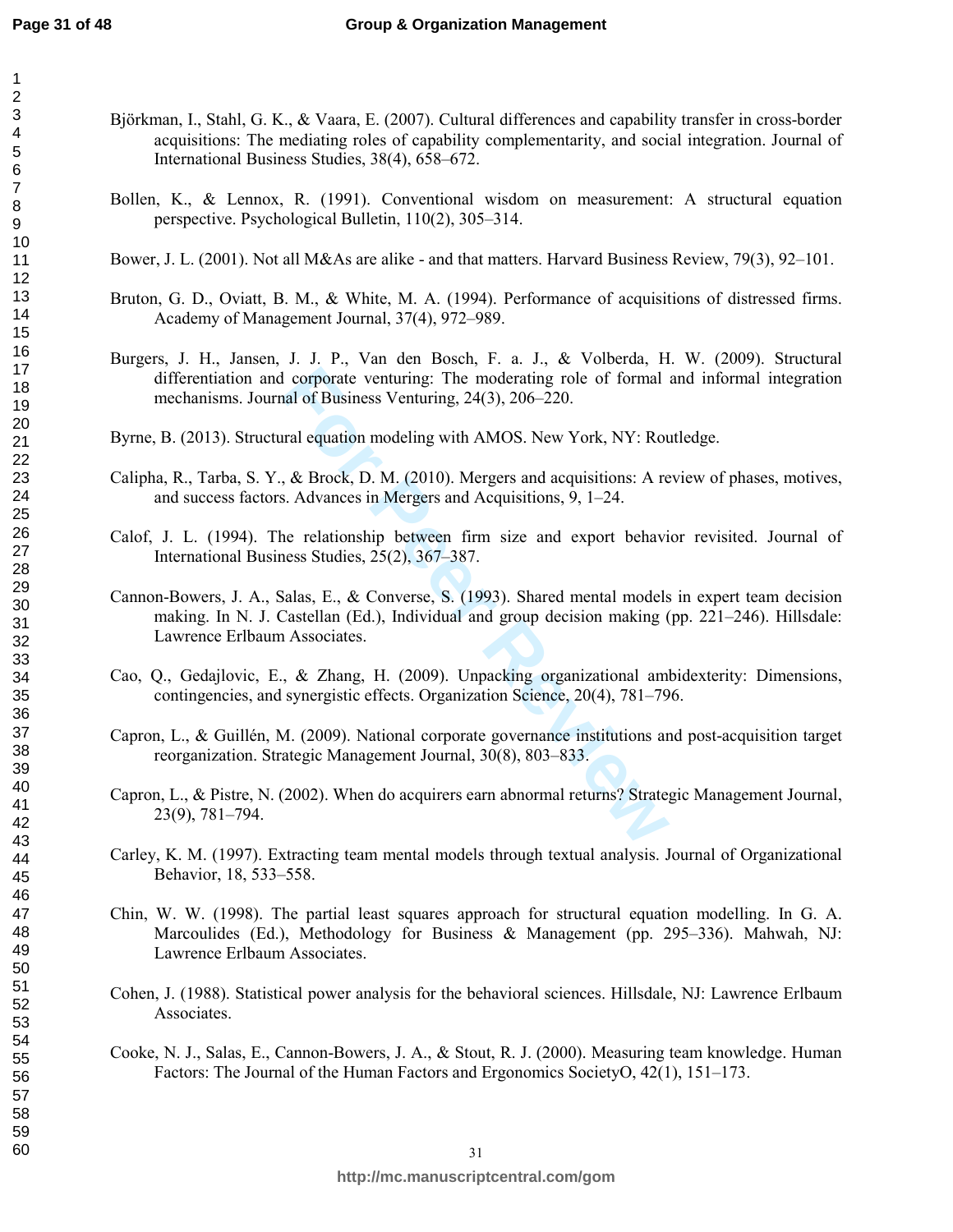- Cording, M., Christman, P., & King, D. R. (2008). Reducing causal ambiguity in acquisition in-tegration: Intermediate goals as mediators of integration decisions and acquisition performance. Academy of Management Journal, 51(4), 744–767.
- Crossan, M. M., Lane, H. W., & White, R. E. (1999). An organizational learning framework: From intuition to institution. The Academy of Management Review, 24(3), 522–537.
- Dao, M. A., Bauer, F., Strobl, A., Matzler, K., & Eulerich, M. (2016). The complementing and facilitating nature of common ground in acquisitions – why task and human integration are still necessary in the presence of common ground. The International Journal of Human Resource Management, 27(20),
- Darr, E. D., & Kurtzberg, T. R. (2000). An investigation of partner similarity dimensions on knowledge transfer. Organizational Behavior and Human Decision Processes, 82(1), 28–44.
- Datta, D. K. (1991). Organizational fit and acquisition performance: Effects of post-acquisition integration. Strategic Management Journal, 12(4), 281–297.
- DeChurch, L. A., & Mesmer-Magnus, J. R. (2010). Measuring shared team mental models: A metaanalysis. Group Dynamics: Theory, Research, and Practice, 14(1), 1–14.
- Degbey, W. Y. (2015). Customer retention: A source of value for serial acquirers. Industrial Marketing Management, 46(11–23).
- Dillman, D. A., Smyth, J. D., & Christian, L. M. (2009). Internet, mail, and mixed-mode surveys: The tailored design method (3rd ed.). Hoboken: Wiley & Sons.
- Organizational fit and acquisition performance: Efficion Management Journal, 12(4), 281–297.<br>
esmer-Magnus, J. R. (2010). Measuring shared team 1<br>
ynamics: Theory, Research, and Practice, 14(1), 1–14.<br>
Customer retention: Ellis, K. M., Reus, T. H., & Lamont, B. T. (2009). The effects of procedural and informational justice in the integration of related acquisitions. Strategic Management Journal, 161(November 2008), 137– 161.
- Ellis, K. M., Reus, T. H., Lamont, B. T., & Ranft, A. L. (2011). Transfer effects in large acquisitions: How size-specific experience matters. Academy of Management Journal, 54(6), 1261–1276.
- Festinger, L. (1954). A theory of social comparison processes. Human Relations, 7, 117–140.
- Golden, B. R. (1992). Tha past is the past or is it? The use of retrospective accounts as indicators of past strategy. The Academy of Management Journal, 35(4), 848–860.
- Gomes, E., Angwin, D. N., Weber, Y., & Tarba, S. Y. (2013). Critical success factors through the mergers and acquisitions Process: Revealing pre- and post-M&A connections for improved performance. Thunderbird International Business Review, 55(1), 13–35.
- Graebner, M. E. (2004). Momentum and serendipity: How acquired leaders create value in the integration of technology firms. Strategic Management Journal, 25(89), 751–777.
- Graebner, M. E., & Eisenhardt, K. M. (2004). The seller's side of the story: Acquisition as courtship and governance as syndicate in entrepreneurial firms. Administrative Science Quarterly, 49, 366–403.
- Graebner, M. E., Heimeriks, K. H., Huy, Q. N., & Vaara, E. (forthcoming). The process of post-merger integration: A review and agenda for future research. Academy of Management Annals.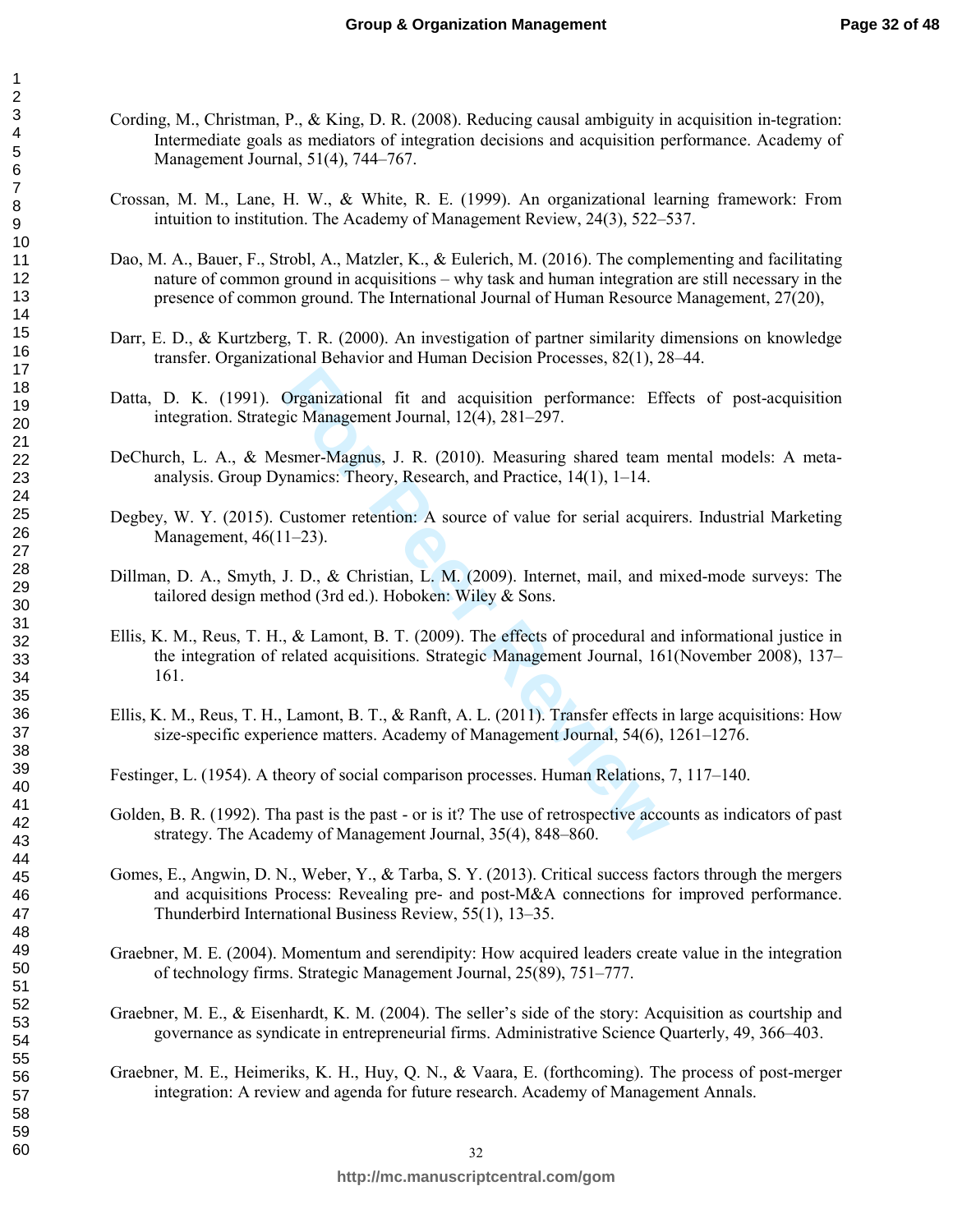- Gruenfeld, D. H., Mannix, E. A., Williams, K. Y., & Neale, M. A. (1996). Group composition and decision making: How member familiarity and information distribution affect process and performance. Organizational Behavior and Human Decision Processes, 67(1), 1–15.
	- Gupta, A. K., Smith, K. G., & Shalley, C. E. (2006). The Interplay between exploration and exploitation. Academy of Management Journal, 49(4), 693–706.
	- Haenlein, M., & Kaplan, A. M. (2004). NoA beginner's guide to partial least square analysis. Understanding Statistics, 3(4), 283–297.
	- Hair, J. F., Hult, G. T. M., Ringle, C. M., & Sarstedt, M. (2014). A primer on partial least squares structural equation modeling (PLS-SEM). Thousand Oaks, CA: SAGE Publications.
	- Hair, J. F., Ringle, C. M., & Sarstedt, M. (2012). Partial least squares: The better approach to structural equation modeling? Long Range Planning, 45(5–6), 312–319.
	- I., & Sarstedt, M. (2012). Partial least squares: The bett<br>
	? Long Range Planning, 45(5–6), 312–319.<br>
	Pieper, T. M., & Ringle, C. M. (2012). The use of partia<br>
	g in strategic management research: A review<br>
	for future appli Hair, J. F., Sarstedt, M., Pieper, T. M., & Ringle, C. M. (2012). The use of partial least squares structural equation modeling in strategic management research: A review of past practices and recommendations for future applications. Long Range Planning, 45(5–6), 320–340.
	- Hair, J. F., Sarstedt, M., Ringle, C. M., & Mena, J. (2012). An assessment of the use of partial least squares structural equation modeling in marketing research. Journal of the Academy of Marketing Science, 40(3), 414–433.
	- Haleblian, J., & Finkelstein, S. (1999). The influence of organizational acquisition experience on acquisition performance: A behavioral learning perspective. Administrative Science Quarterly, 44, 29–56.
	- Hambrick, D. C., & Cannella, A. A. (1993). Relative standing: A framework for understanding departures of acquired executives. Academy of Management Journal, 36(4), 733–762.
	- Hannan, M. T., & Freeman, J. (1984). Structural inertia and organizational change. American Psychological Review, 49(2), 149–164.
	- Harrison, D. A., McLaughlin, M. E., & Coalter, T. M. (1996). Context, cognition, and common method variance: Psychometric and verbal protocol evidence. Organizational Behavior and Human Decision Processes, 68(3), 246–261.
	- Haspeslagh, P. C., & Jemison, D. B. (1991). Managing acquisitions. Creating value through corporate renewal. New York, NY: The Free Press.
	- Haunschild, P. R., Moreland, R. L., & Murrell, A. J. (1994). Sources of resistance to mergers between groups. Journal of Applied Social Psychology, 24(13), 1150–1178.
	- He, Z.-L., & Wong, P.-K. (2004). Exploration vs. exploitation: An empirical test of the ambidexterity hypothesis. Organization Science, 15(4), 481–494.
	- Henseler, J., Dijkstra, T. K., Sarstedt, M., Ringle, C. M., Diamantopoulos, A., Straub, D. W., … Calantone, R. J. (2014). Common beliefs and reality about PLS: Comments on Rönkkö and Evermann. Organizational Research Methods, 17(2), 182–209.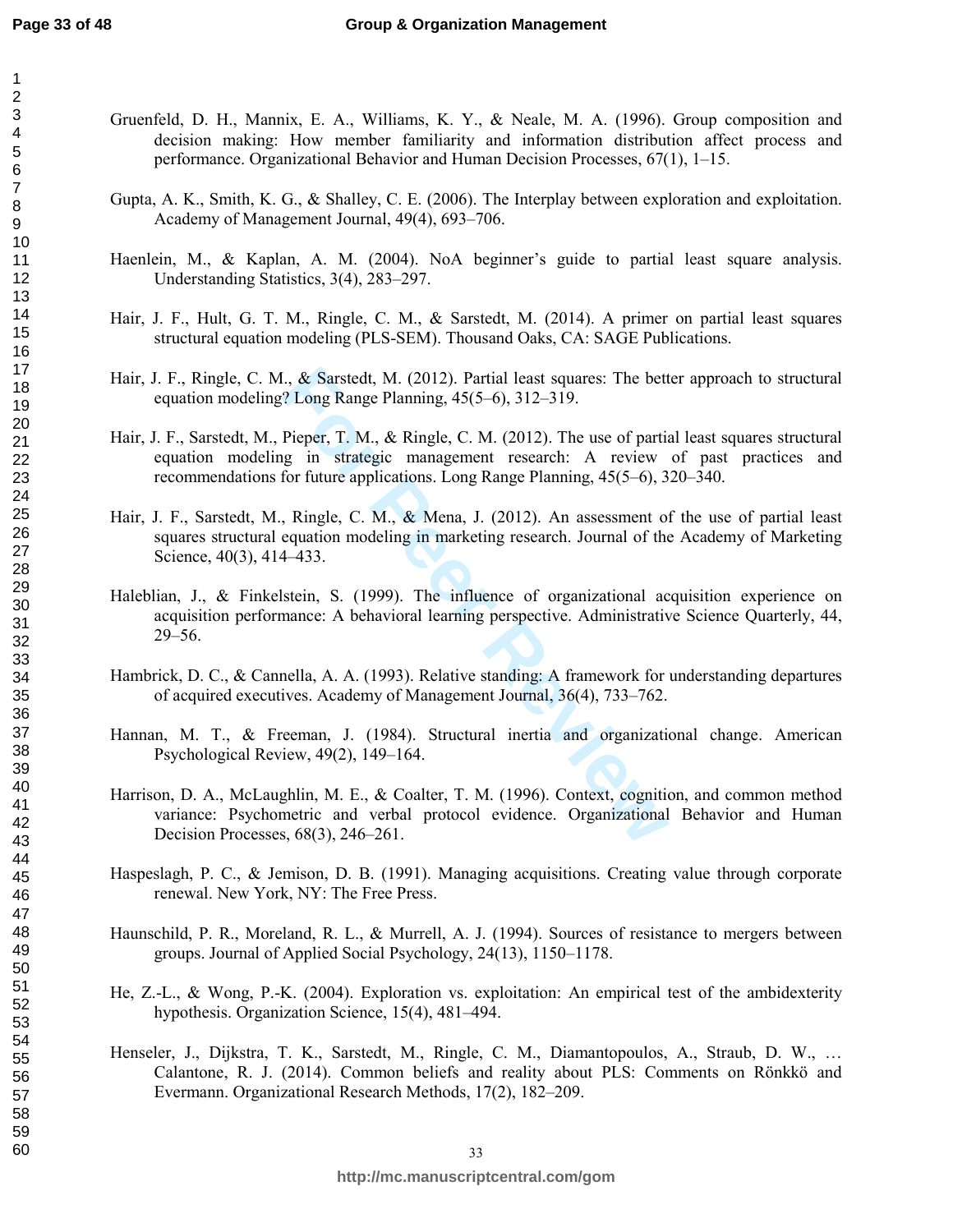- Henseler, J., Ringle, C. M., & Sinkovics, R. R. (2009). Advances in international marketing. Bingley: Emerald Group Publishing Ltd.
- Hogg, M. A., & Terry, D. J. (2000). Social identity and self-categorization processes in organizational contexts. The Academy of Management Review, 25(1), 121–140.
- Homburg, C., & Bucerius, M. (2006). Is speed of integration really a success factor of mergers and acquisitions? An analysis of the role of internal and external relatedness. Strategic Management Journal, 27, 347–367.
- Hulland, J. (1999). Use of partial least square (PLS) in strategic management research. A review of four recent studies. Strategic Management Journal, 20(2), 195–204.
- Iacobucci, D. (2010). Structural equation modeling: Fit indices, sample size, and advanced topics. Journal of Consumer Psychology, 20, 90–98.
- uctural equation modeling: Fit indices, sample size, and<br>hology, 20, 90–98.<br>laar, M. P., van den Bosch, F. a. J., & Volberda, F.<br>Ambidexterity: The Mediating Role of Integration M<br>7–811.<br>Mergers & acquisitions: Unternehmen Jansen, J. J. P., Tempelaar, M. P., van den Bosch, F. a. J., & Volberda, H. W. (2009). Structural Differentiation and Ambidexterity: The Mediating Role of Integration Mechanisms. Organization Science, 20(4), 797–811.
- Jansen, S. A. (2008). Mergers & acquisitions: Unternehmensakquisitionen und -kooperationen. Eine strategische, organisatorische und kapitalmarkttheoretische Einführung (5th ed.). Wiesbaden, Germany: Gabler Verlag.
- Jemison, D. B., & Sitkin, S. B. (1986). Corporate acquisitions: A process perspective. The Academy of Management Review, 11(1), 145–163.
- Johnson-Laird, P. N. (1983). Mental Models. Towards a cognitive science of language, inference, and consciousness. Cambridge: Cambridge University Press.
- Junni, P., Sarala, R. M., Taras, V., & Tarba, S. Y. (2013). Organizational ambidexterity and performance: A meta-analysis. The Academy of Management Perspectives.
- Junni, P., Sarala, R. M., Tarba, S. Y., Liu, Y., & Cooper, C. L. (2015). The role of human resources and organizational factors in ambidexterity. Human Ressource Management, 54(S1), 1–28.
- Junni, P., Sarala, R. M., Tarba, S. Y., & Weber, Y. (2015). The Role of Strategic Agility in Acquisitions. British Journal of Management, 26(4), 596–616.
- Kamien, M. I., & Schwartz, N. L. (1975). Market structure and innovation : A survey. Journal of Economic Literature, 13(1), 1–37.
- Kauppila, O.-P. (2010). Creating ambidexterity by integrating and balancing structurally separate interorganizational partnerships. Strategic Organization, 8(4), 283–312.
- Kellermanns, F. W., Floyd, S. W., Pearson, A. W., & Spencer, B. (2008). The contingent effect of constructive confrontation on the relationship between shared mental models and decision quality. Journal of Organizational Behavior, 29(1), 119–137.
- King, D. R., Covin, J. G., & Hegarty, W. H. (2003). Complementary resources and the exploitation of technological innovations. Journal of Management, 29(4), 589–606.

123456789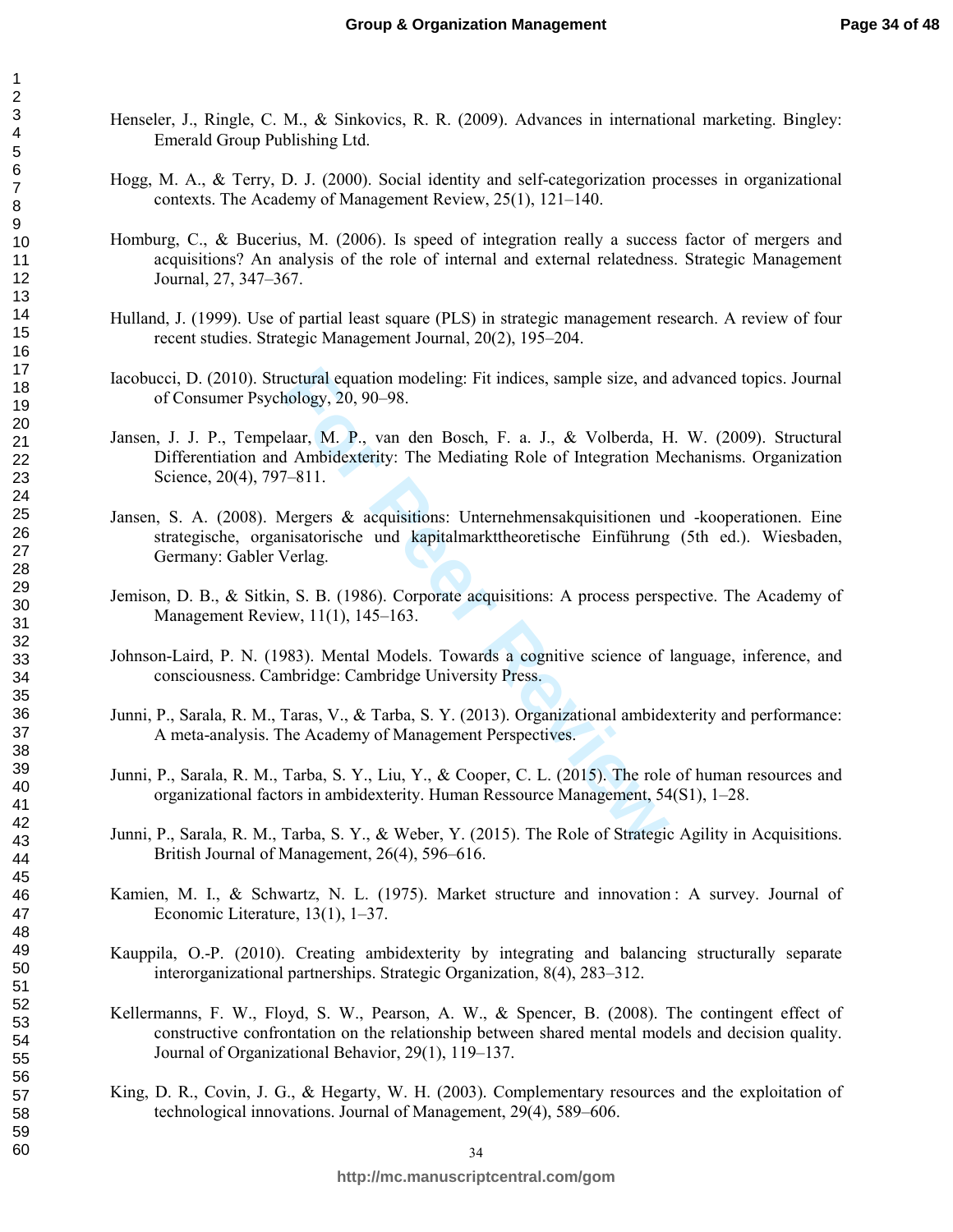- King, D. R., Slotegraaf, R. J., & Kesner, I. (2008). Performance implications of firm resource interactions in the acquisition of R&D-intensive firms. Organization Science, 19(2), 327–340.
- Kitching, J. (1967). Why do mergers miscarry? Harvard Business Review, 45(6), 84–101.
- Kostopoulos, K. C., & Bozionelos, N. (2011). Team exploratory and exploitative learning: Psychological safety, task conflict, and team performance. Group & Organization Management, 36(3), 385–415.
- Koza, M. P., & Lewin, A. Y. (1998). The co-evolution of strategic alliances. Organization Science, 9(3), 255–264.
- Krishnan, H. A., Miller, A., & Judge, W. Q. (1997). Diversification and top management team complementarity : Is performance improved by merging similar or dissimilar teams? Strategic Management Journal, 18(5), 361–374.
- Kumar, N., Stern, L. W., & Anderson, J. C. (1993). Conducting interorganizational research using key informants. The Academy of Management Journal, 36(6), 1633–1651.
- Kusewitt Jr, J. B. (1985). An exploratory study of strategic acquisition factors relating to performance. Strategic Management Journal, 6(2), 151–169.
- Langan-Fox, J., Wirth, A., Code, S., Langfield-Smith, K., & Wirth, A. (2001). Analyzing shared and team mental models. International Journal of Industrial Ergonomics, 28, 99–112.
- nal, 18(5), 361–374.<br> **Formal**, 8(5), 361–374.<br> **Formal**, 36(6), 1633–1651.<br> **Formal**, 36(6), 1633–1651.<br> **Formal**, 6(2), 151–169.<br> **Formal**, 6(2), 151–169.<br> **Formal**, 6(2), 151–169.<br> **Formall, 6(2), 151–169.**<br> **Formall Jo** Larsson, R., & Finkelstein, S. (1999). Integrating strategic, organizational, and human resource perspectives on mergers and acquisitions: A case survey of synergy realization. Organization Science, 10(1), 1–26.
- Lavie, D., Stettner, U., & Tushman, M. L. (2010). Exploration and exploitation within and across organizations. The Academy of Management Annals, 4(1), 109–155.
- Levinthal, D. A., & March, J. G. (1993). The myopia of learning. Strategic Management Journal, 14(2), 95–112.
- Lewis, M. W., & Smith, W. K. (2014). Paradox as a metatheoretical perspective: Sharpening the focus and widening the scope. Journal of Applied Behavioral Science, 50(2), 127–149.
- Liang, H., Saraf, N., Hu, Q., & Xue, Y. (2007). Assimilation of enterprise systems: The effect of institutional pressures and the mediating role of top management. MIS Quarterly, 31(1), 59–87.
- Lim, B. C., & Klein, K. J. (2006). Team mental models and team performance: A field study of the effects of team mental model similarity and accuracy. Journal of Organizational Behavior, 27(4), 403–418.
- Liu, Y., & Deng, P. (2014). Chinese cross-border M&A: Past achievement, contemporary debates and future direction. Advances in Mergers and Acquisitions, 13, 85–107.
- Lubatkin, M. H., Simsek, Z., Ling, Y., & Veiga, J. F. (2006). Ambidexterity and performance in small-to medium-sized firms: The pivotal role of top management team behavioral integration. Journal of Management, 32(5), 646–672.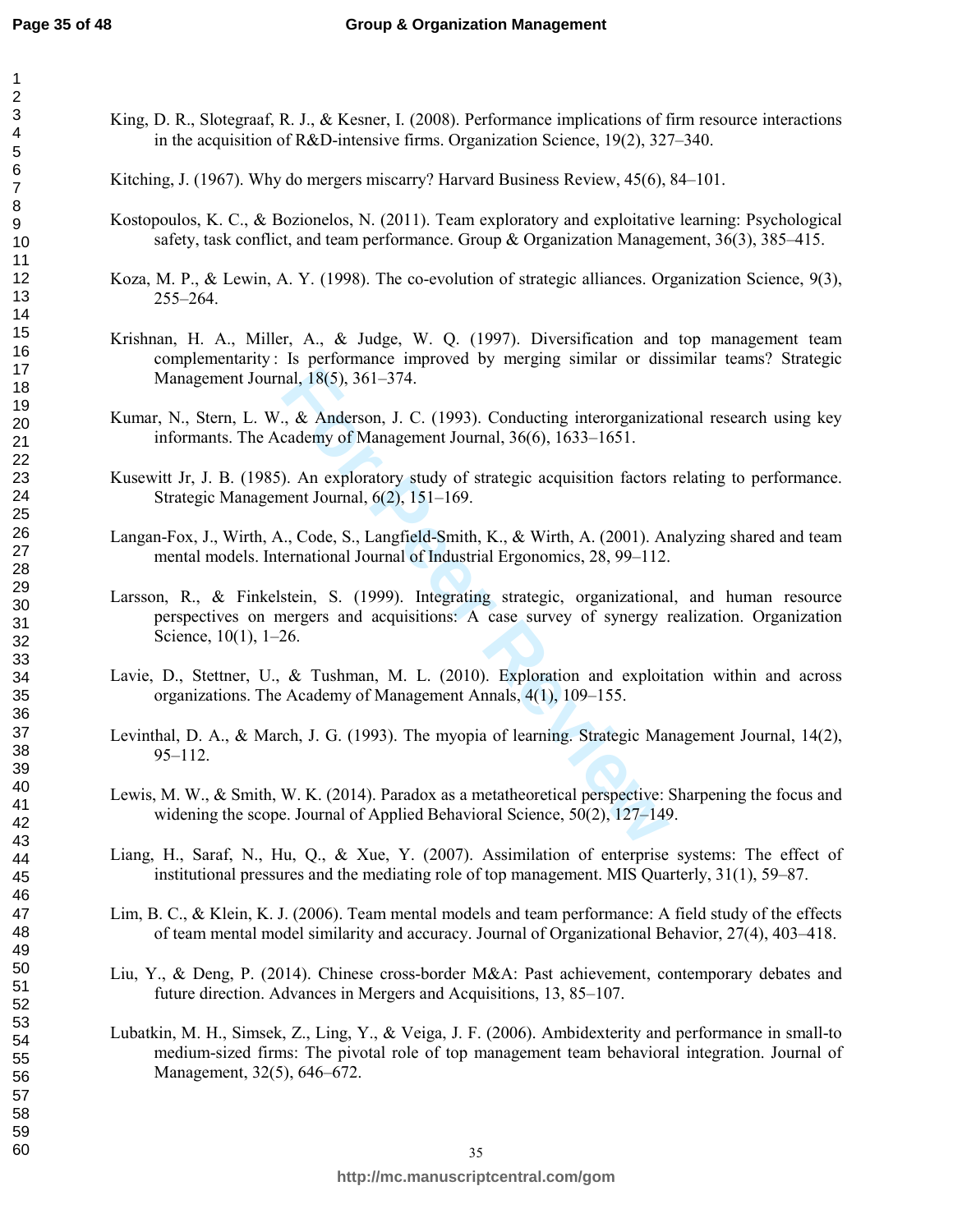- Lupina-Wegener, A. A., Schneider, S. C., & van Dick, R. (2011). Different experiences of socio-cultural integration: A European merger in Mexico. Journal of Organizational Change Management, 24(1), 65–89.
- March, J. G. (1991). Exploration and exploitation in organizational learning. Organization Science, 2(1), 71–87.
- Marcoulides, G. A., & Chin, W. W. (2013). You write, but others read: Common methodological misunderstandings in PLS and related methods. In H. Abdi, H. H. Chin, V. Esposito Vinzi, G. Russolillo, & L. Trinchera (Eds.), New perspectives in partial least squares and related methods (pp. 31–64). New York, NY: SPringer New York.
- Marsh, R. M., & Mannari, H. (1981). Technology and size as determinants of the organizational structure of Japanese factories. Administrative Science Quarterly, 26(1), 33.
- Mathieu, J. E., Heffner, T. S., Goodwin, G. F., Cannon-Bowers, J. A., & Salas, E. (2005). Scaling the quality of teammates' mental models: Equifinality and normative comparisons. Journal of Organizational Behavior, 26(1), 37–56.
- Mathieu, J. E., Heffner, T. S., Goodwin, G. F., Salas, E., & Cannon-Bowers, J. A. (2000). The influence of shared mental models on team process and performance. The Journal of Applied Psychology, 85(2), 273–83.
- es. Administrative Science Quarterly, 26(1), 33.<br>
T. S., Goodwin, G. F., Cannon-Bowers, J. A., & Sala:<br>
atates' mental models: Equifinality and normative c<br>
havior, 26(1), 37–56.<br>
F. S., Goodwin, G. F., Salas, E., & Cannon Mathieu, J. E., Rapp, T. L., Maynard, M. T., & Mangos, P. M. (2009). Interactive effects of team and task shared mental models as related to air traffic controllers' collective efficacy and effectiveness. Human Performance, 23(1), 22–40.
- Maynard, M. T., & Gilson, L. L. (2014). The role of shared mental model development in understanding virtual team effectiveness. Group & Organization Management, 39(1), 3–32.
- McIntosh, C. N., Edwards, J. R., & Antonakis, J. (2014). Reflections on partial least squares path modeling. Organizational Research Methods.
- Meglio, O., King, D. R., & Risberg, A. (2015). Improving acquisition outcomes with contextual ambidexterity. Human Resource Management, 54(S1), S29–S43.
- Meyer, C. B., & Altenborg, E. (2007). The disintegrating effects of equality: A study of a failed international merger. British Journal of Management, 18(3), 257–271.
- Mohammed, S., & Dumville, B. C. (2001). Team mental models in a team knowledge framework: Expanding theory and measurement across disciplinary boundaries. Journal of Organizational Behavior, 22, 89–106.
- Mohammed, S., Ferzandi, L., & Hamilton, K. (2010). Metaphor no more: A 15-year review of the team mental model construct. Journal of Management, 36(4), 876–910.
- Monin, P., Noorderhaven, N., Vaara, E., & Kroon, D. (2013). Giving sense to and making sense of justice in postmerger integration. Academy of Management Journal, 56(1), 256–284.
- Nielsen, B. B. (2010). Strategic fit, contractual, and procedural governance in alliances. Journal of Business Research, 63, 682–689.

123456789

10 11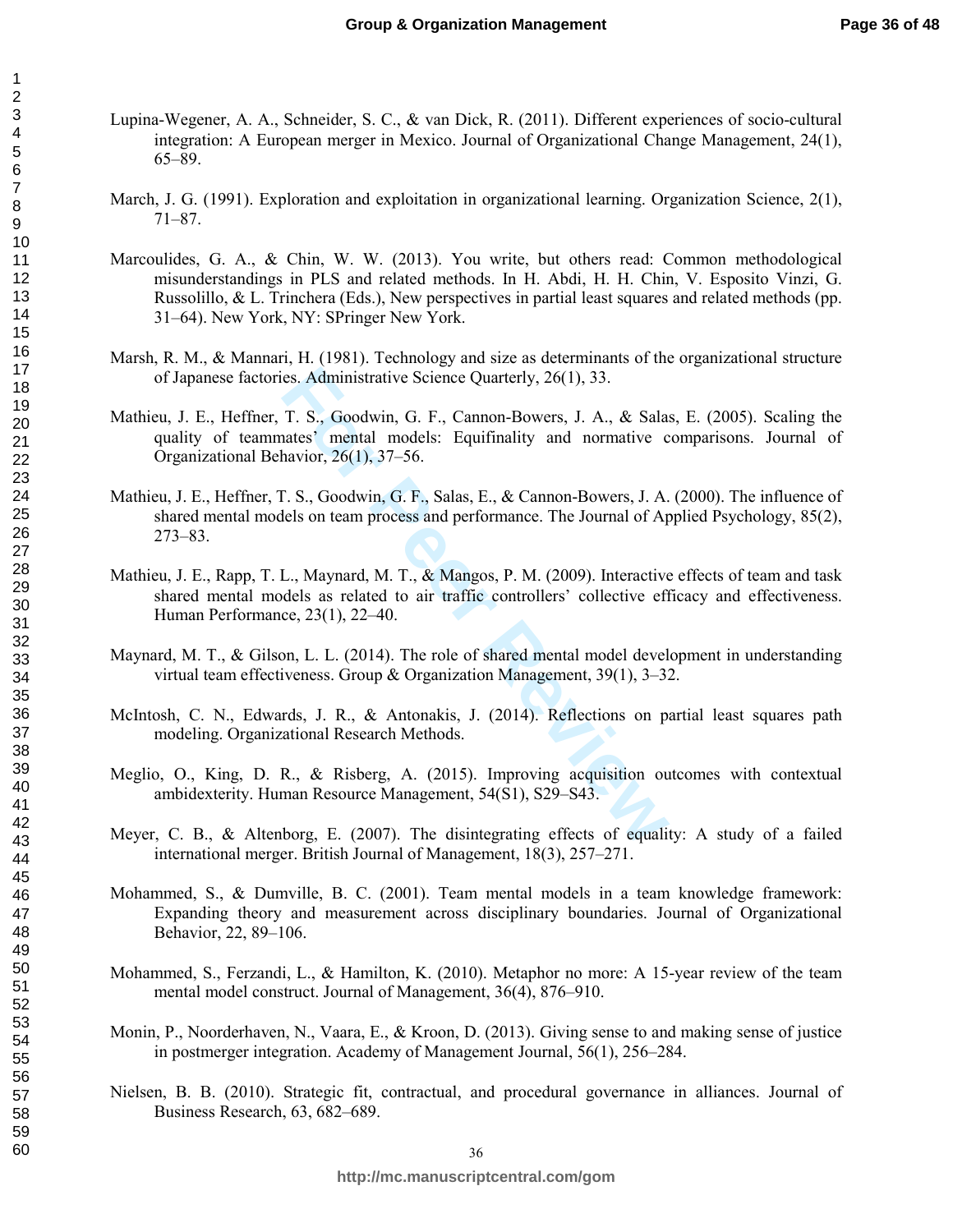- Nikandrou, I., & Papalexandris, N. (2007). The impact of M&A experience on strategic HRM practices and organisational effectiveness: Evidence from Greek firms. Human Resource Management Journal, 17(2), 155–177.
	- O'Brien, R. M. (2007). A caution regarding rules of thumb of variance inflation factors. Quality & Quantity, 41(5), 673–690.
	- Paruchuri, S., Nerkar, A., & Hambrick, D. C. (2006). Acquisition integration and productivity losses in the technical core: Disruption of inventors in acquired companies. Organization Science, 17(5), 545– 562.
- Pedhazur, E. J., & Pedhazur Schmelkin, L. (1991). Measurement, design, and analysis: An integrated approach. New York: Psychology Press.
- enzie, S. B., Lee, J.-Y., & Podsakoff, N. P. (2003). Contract A critical review of the literature and recommended by, 88(5), 879–903.<br>
Fig. S. B., & Podsakoff, N. P. (2012). Sources of methomenology, 88(5), 879–903.<br>
Fig. Podsakoff, P. M., MacKenzie, S. B., Lee, J.-Y., & Podsakoff, N. P. (2003). Common method biases in behavioral research: A critical review of the literature and recommended remedies. The Journal of Applied Psychology, 88(5), 879–903.
- Podsakoff, P. M., MacKenzie, S. B., & Podsakoff, N. P. (2012). Sources of method bias in social science research and recommendations on how to control it. Annual Review of Psychology, 63, 539–69.
- Puranam, P., Singh, H., & Chaudhuri, S. (2009). Integrating acquired capabilities: When structural integration is (un)necessary. Organization Science, 20(2), 313–328.
- Puranam, P., Singh, H., & Zollo, M. (2006). Organizing for innovation: Managing the coordinationautonomy dilemma in technology acquisitions. The Academy of Management Journal, 49(2), 263– 280.
- Puranam, P., & Srikanth, K. (2007). What they know vs. what they do: How acquirers leverage technology acquisitions. Strategic Management Journal, 28(8), 805–825.
- Raisch, S., Birkinshaw, J., Probst, G., & Tushman, M. L. (2009). Organizational ambidexterity: Balancing exploitation and exploration for sustained performance. Organization Science, 20(4), 685–695.
- Ranft, A. L., & Lord, M. D. (2002). Acquiring new technologies and capabilities: A grounded model of acquisition implementation. Organization Science, 13(4), 420–441.
- Reus, T. H., & Lamont, B. T. (2009). The double-edged sword of cultural distance in international acquisitions. Journal of International Business Studies, 40, 1298–1316.
- Ringle, C. M., Wende, S., & Becker, J.-M. (2015). SmartPLS3. Boenningstedt: SmartPLS GmbH.
- Rogelberg, S. G., & Stanton, J. M. (2007). Understanding and dealing with organizational survey nonresponse. Organizational Research Methods, 10(2), 195–209.
- Rönkkö, M., & Eyermann, J. (2013). A critical examination of common beliefs about partial least squares path modeling. Organizational Research Methods, 16(3), 425–448.
- Sarstedt, M., Henseler, J., & Ringle, C. M. (2011). Multigroup analysis in partial least squares (PLS) path modeling: Alternative methods and empirical results. Advances in International Marketing, 22, 195–218.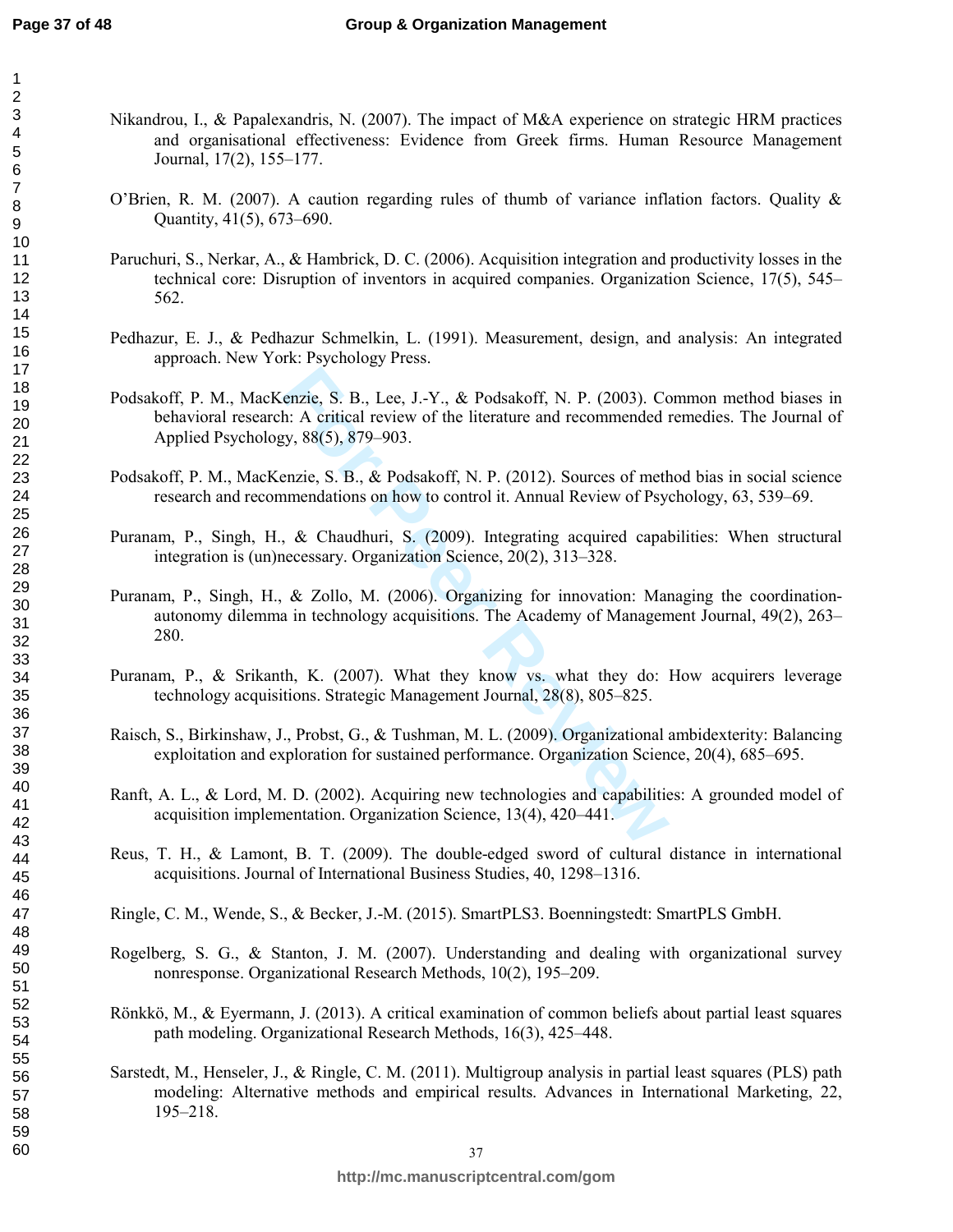- Schwarz, N. (2010). Measurement as cooperative communication: What research participants learn from questionnaires. In G. Walford, E. Tucker, & M. Viswanathan (Eds.), The SAGE handbook of measurement (pp. 43–59). London: SAGE Publications.
	- Schweiger, D. M., & Goulet, P. K. (2005). Facilitating acquisition integration through deep-Level cultural learning interventions: A longitudinal field experiment. Organization Studies, 26(10), 1477–1499.
	- Schweizer, L. (2005). Organizational integration of acquired biotechnology companies into pharmaceutical companies: The need for a hybrid approach. Academy of Management Journal, 48(6), 1051–1074.
	- Shah, R., & Goldstein, S. M. (2006). Use of structural equation modeling in operations management research: Looking back and forward. Journal of Operations Management, 24(2), 148–169.
- Slangen, A. H. L. (2006). National cultural distance and initial foreign acquisition performance: The moderating effect of integration. Journal of World Business, 41(2), 161–170.

SmartPLS GmbH. (2016). SmarPLS 3. Boenningstedt.

- Smith-Jentsch, K. A., Campbell, G. E., Milanovich, D. M., & Reynolds, A. M. (2001). Measuring teamwork mental models to support training needs assessment, development, and evaluation: Two empirical studies. Journal of Organizational Behavior, 22(2), 179–194.
- Spector, P. E. (2006). Method variance in organizational research: Truth or urban legend? Organizational Research Methods, 9(2), 221–232.
- Stadler, C. (2007). The 4 Principles of Enduring Success. Harvard Business Review, 85(7/8), 62–72.
- Stahl, G. K., & Voigt, A. (2008). Do cultural differences matter in mergers and acquisitions? A tentative model and examination. Organization Science, 19(1), 160–176.
- Stock, G. N., Greis, N. P., & Fischer, W. A. (2002). Firm size and dynamic technological innovation. Technovation, 22(9), 537–549.
- 6). National cultural distance and initial foreign acquided of integration. Journal of World Business, 41(2), 161–170.<br>
For PES 3. Boenningstedt.<br>
Campbell, G. E., Milanovich, D. M., & Reynolds, Amodels to support training Stout, R. J., Cannon-Bowers, J. A., Salas, E., & Milanovich, D. M. (1999). Planning, shared mental models, and coordinated performance: An empirical link is established. Human Factors, 41(1), 61– 71.
- Sudman, S., & Bradburn, N. M. (1973). Efects of time and memory factors on response in surveys. Journal of American Statistical Association, 68(344), 805–815.
- Tanriverdi, H., & Venkatraman, N. (2005). Knowledge relatedness and the performance of multibusiness firms. Strategic Management Journal, 26, 97–119. http://doi.org/10.1002/smj.435
- Teece, D. J., Pisano, G., & Shuen, A. (1997). Dynamic capabilities and strategic management. Strategic Management Journal, 18(7), 509–533.
- Ullrich, J., & van Dick, R. (2007). The group psychology of mergers & acquisitions: Lessons from the social identity approach. Advances in Mergers and Acquisitions, 6, 1–15.
- van Dick, R., Ullrich, J., & Tissington, P. A. (2006). Working under a black cloud: How to sustain organizational identification after a merger. British Journal of Management, 17(S1), S69–S79.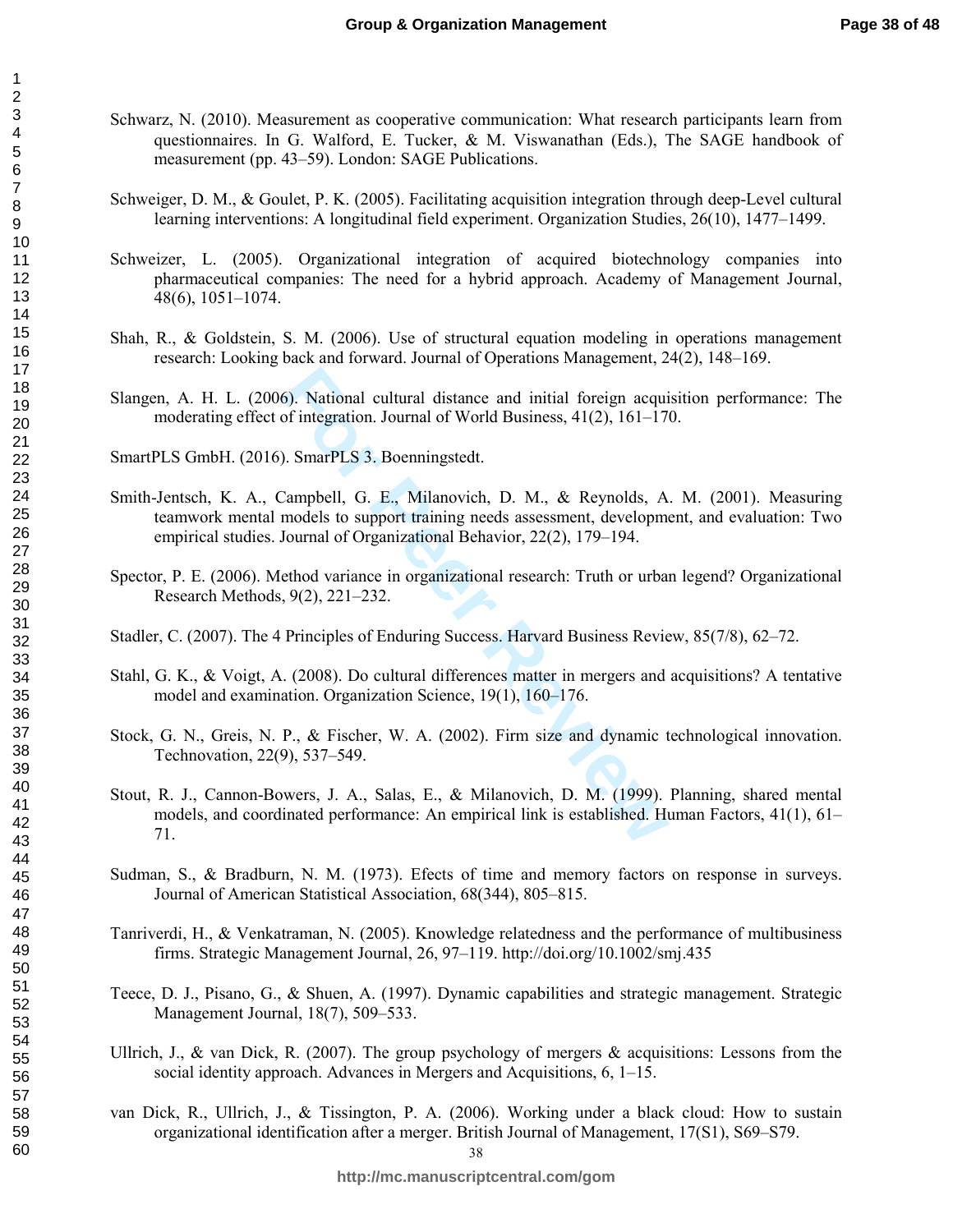- van Knippenberg, D., van Knippenberg, B., Monden, L., & de Lima, F. (2002). Organizational identication after a merger: A social identity perpective. British Journal of Social Psychology, 41, 233–252.
- Very, P., Lubatkin, M., Calori, R., & Veiga, J. (1997). Relative standing and the performance of recently acquired european firms. Strategic Management Journal, 18(8), 593–614.
- Vuuren, M., Beelen, P., & de Jong, M. D. T. (2010). Speaking of dominance, status differences, and identification: Making sense of a merger. Journal of Occupational and Organizational Psychology, 83, 627–643.
- Weber, Y., Shenkar, O., & Raveh, A. (1996). National and corporate cultural fit in mergers/acquisitions: An exploratory study. Management Science, 42(8), 1215–1227.
- F. Y. (2011). Exploring integration approach in relate high-tech industry. International Journal of Organization<br> **F. J. R., & Vandenberg, R. J. (2003). Recent advances in and management research. Journal of Management, 29** Weber, Y., & Tarba, S. Y. (2011). Exploring integration approach in related mergers: Post-merger integration in the high-tech industry. International Journal of Organizational Analysis, 19(3), 202– 221.
- Williams, L. J., Edwards, J. R., & Vandenberg, R. J. (2003). Recent advances in causal modeling methods for organizational and management research. Journal of Management, 29(6), 903–936.
- Xing, Y., & Liu, Y. (2015). Linking leaders' identity work and human resource management involvement: the case of sociocultural integration in Chinese mergers and acquisitions. The International Journal of Human Resource Management, 5192(November), 1–28.
- Xing, Y., Liu, Y., Tarba, S., & Cooper, C. L. (2016). Servitization in mergers and acquisitions: Manufacturing firms venturing from emerging markets into advanced economies. International Journal of Production Economics, (December 2015), 0–1.
- Zhang, J., Ahammad, M. F., Tarba, S. Y., Cooper, C. L., Glaister, K. W., & Wang, J. (2015). The effect of leadership style on talent retention during Merger and Acquisition integration: evidence from China. The International Journal of Human Resource Management, 26(7), 1021–1050.
- Zollo, M. (2009). Superstitious learning with rare strategic decisions: Theory and evidence from corporate acquisitions. Organization Science, 20(5), 894–908.
- Zollo, M., & Singh, H. (2004). Deliberate learning in corporate acquisitions: Post-acquisition strategies and integration capability in U.S. bank mergers. Strategic Management Journal, 25, 1233–1256.
- Zueva-Owens, A., Fotaki, M., & Ghauri, P. (2012). Cultural evaluations in acquired companies: Focusing on subjectivities. British Journal of Management, 23(2), 272–290.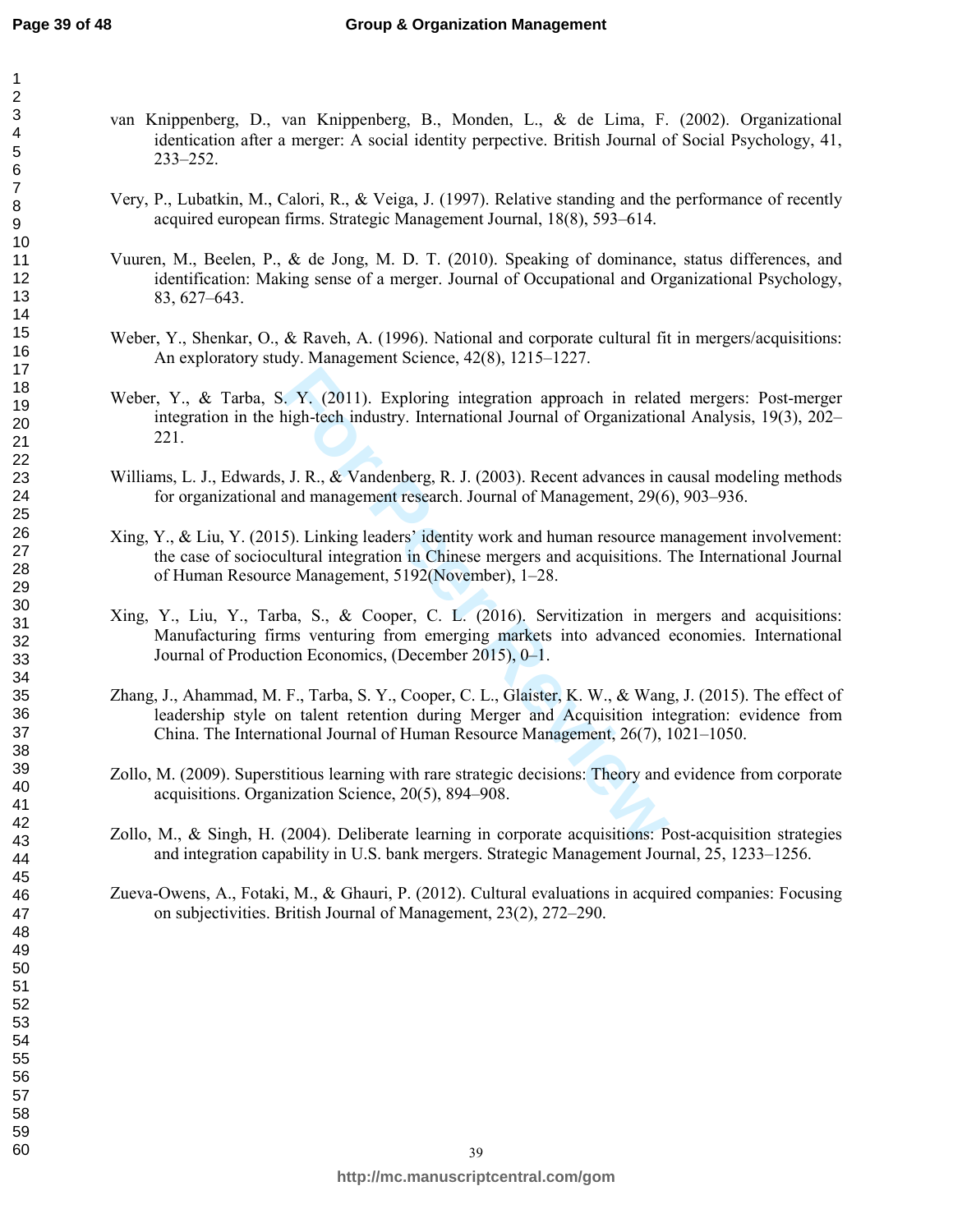| <b>Relative size</b> | $\frac{0}{0}$ | Industry growth    | $\frac{0}{0}$ | Annual sales of<br>consolidated<br>business in $\epsilon$ | $\%$ |
|----------------------|---------------|--------------------|---------------|-----------------------------------------------------------|------|
| $< 25\%$             | 47.7          | $> -15\%$          | 3.6           | $<$ 25 million                                            | 11.8 |
| $25\% - 49\%$        | 34.9          | $-15\%$ to $-5\%$  | 7.2           | 25-49 million                                             | 15.3 |
| $50\% - 74\%$        | 11.6          | $-4\%$ to $+/-0\%$ | 9.6           | 50-99 million                                             | 12.9 |
| $75\% - 100\%$       | 1.2           | $1\%$ to 5%        | 36.1          | $100-249$ million                                         | 21.2 |
| $>100\%$             | 4.7           | $6\%$ to $10\%$    | 36.1          | $250-499$ million                                         | 15.3 |
|                      |               | 11\% to 20\%       | 6.0           | 500-1.000 million                                         | 9.4  |
|                      |               | $> 21\%$           | 1.2           | $>1.000$ million                                          | 14.1 |

| <b>Industry</b>   | $\frac{0}{0}$ | <b>Job Tenure</b> | $\%$ |                 |               |
|-------------------|---------------|-------------------|------|-----------------|---------------|
| <b>Experience</b> |               |                   |      | <b>Position</b> | $\frac{0}{0}$ |
| $<$ 5 years       | 25.7          | $\leq 1$ year     | 5.7  | <b>CEO</b>      | 42            |
| 6-10 years        | 32.7          | 2-4 years         | 20.5 | <b>CFO</b>      | 23            |
| $11-15$ years     | 18.8          | 4-6 years         | 15.9 | Head of M&A     | 28            |
| $16-20$ years     | 8.9           | 6-8 years         | 11.4 | Department      |               |
| $21-25$ years     | 6.9           | 8-10 years        | 17.0 | Head of Firm-   | 7             |
| $>$ 25 years      | 6.9           | $> 10$ years      | 29.5 | Function        |               |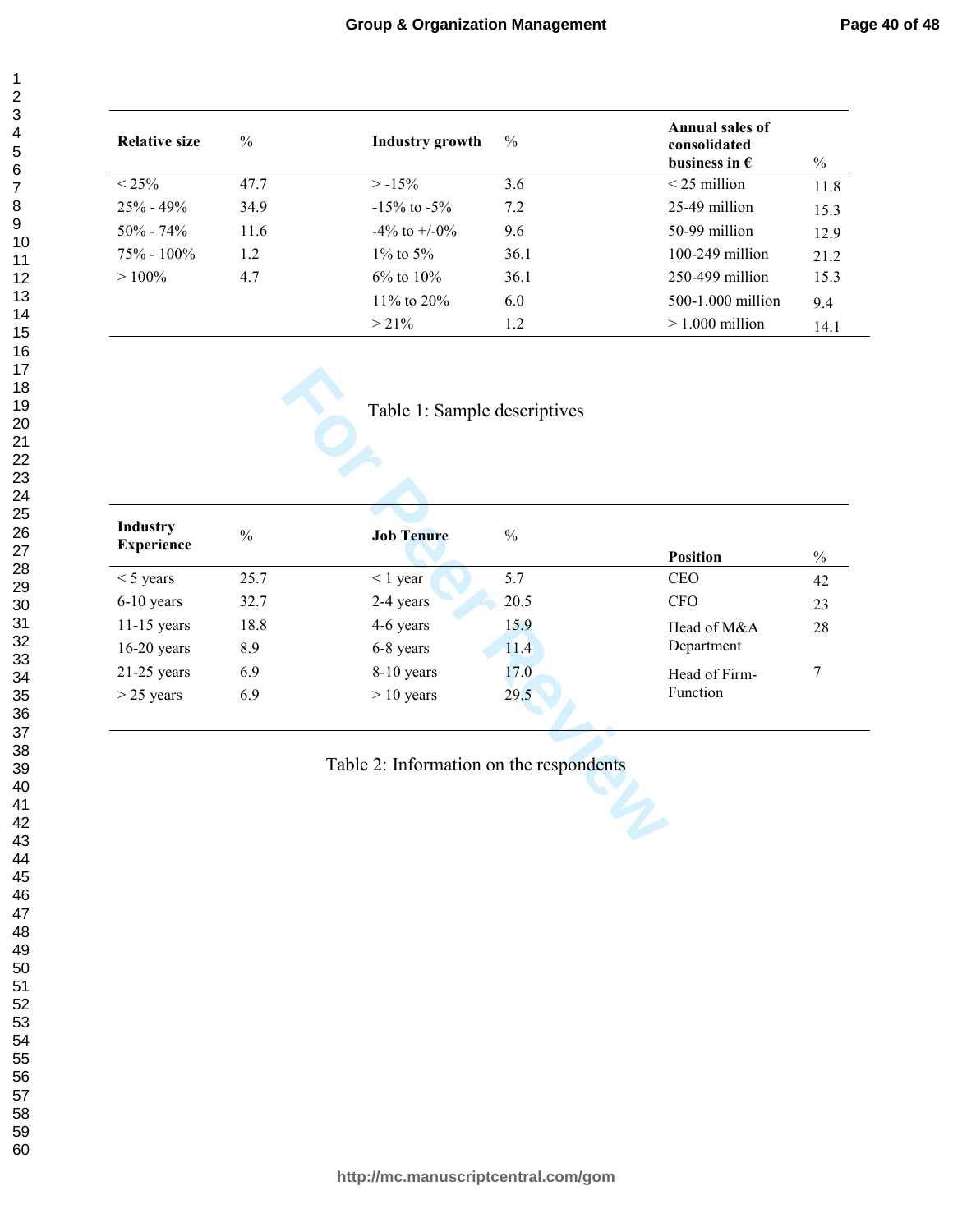| <b>Construct and Items</b>                                | Loadings    |
|-----------------------------------------------------------|-------------|
| Task SMM ( $AVE = .80$ ; $CR = .94$ )                     |             |
| employees' understanding of their own working processes   | .87         |
| employees' understanding of company processes             | .90         |
| employees' understanding of the company strategy          | .92         |
| employees' understanding of tasks from other departments  | .89         |
| Team SMM ( $AVE = .69$ ; $CR = .90$ )                     |             |
| the role managers play for the employees                  | .76         |
| employees' mutual support                                 | .85         |
| employees' understanding of their team member's abilities | .89         |
| employees' understanding of their team members' personal  |             |
| background (e.g., family, hobbies, habits)                | .82         |
| Exploration ( $AVE = .76$ ; $CR = .93$ )                  |             |
| we were better in introducing new product generations     | .91         |
| we were better in extending our product ranges            | .90         |
| we were better in opening up new markets                  | .86         |
| we were better in entering new technology fields          | .82         |
| Exploitation ( $AVE = .66$ ; $CR = .89$ )                 |             |
| we could improve existing product quality                 | .85         |
| we could improve production flexibility                   | .82         |
| we could reduce production costs                          | .82         |
| we could improve yield and/or reduce material consumption | .76         |
| <b>Structural Integration</b>                             |             |
| Marketing Integration ( $AVE = .79$ ; $CR = .92$ )        |             |
| Distribution channels                                     | .88         |
| Sales / aftersales service                                | .88         |
| Marketing programs                                        | .90         |
| Production Integration ( $AVE = .78$ ; $CR = .88$ )       |             |
| Production                                                | .97         |
| Sourcing                                                  | .79         |
| Systems Integration ( $AVE = .72$ ; $CR = .83$ )          |             |
| <b>Strategic Planning Systems</b>                         | .99         |
| <b>Financial Systems</b>                                  | .66         |
| <b>Relative Size</b>                                      | single item |
| <b>Industry Growth</b>                                    | single item |
| <b>Annual Sales</b>                                       | single item |
| <b>Transaction Type</b>                                   | single item |
| Prior Acquisition                                         | single item |
| Acquisition / Merger                                      | single item |

Table 3: Psychometric Properties of the Scales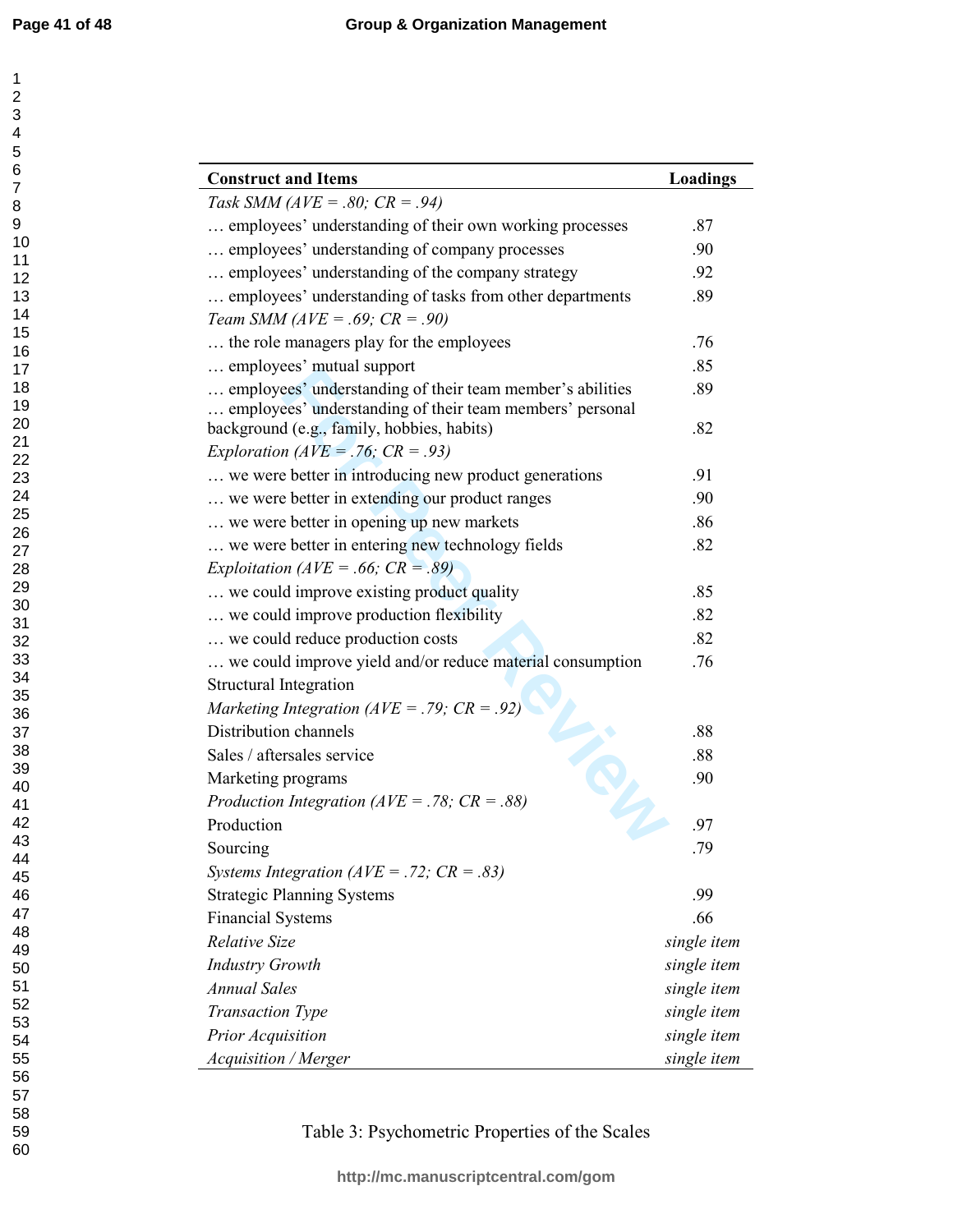| Page 42 of 48 |  |  |  |
|---------------|--|--|--|
|---------------|--|--|--|

|                            | (1)           | (2)   | (3)              | (4)              | (5)    | (6)              | (7)              | (8)    | (9)              | (10)   | (11)   | (12)    | (13)             |
|----------------------------|---------------|-------|------------------|------------------|--------|------------------|------------------|--------|------------------|--------|--------|---------|------------------|
| Annual Sales (1)           | $\mathcal{I}$ |       |                  |                  |        |                  |                  |        |                  |        |        |         |                  |
| Exploitation (2)           | $-.04$        | .87   |                  |                  |        |                  |                  |        |                  |        |        |         |                  |
| Exploration (3)            | .03           | .52   | .81              |                  |        |                  |                  |        |                  |        |        |         |                  |
| Industry Growth (4)        | .22           | .00.  | .12              | $\boldsymbol{l}$ |        |                  |                  |        |                  |        |        |         |                  |
| Marketing Integration (5)  | $-.09$        | .28   | .28              | .17              | .89    |                  |                  |        |                  |        |        |         |                  |
| Merger/Acquisition (6)     | .01           | .25   | .03              | .22              | $-.12$ | $\boldsymbol{l}$ |                  |        |                  |        |        |         |                  |
| Prior Acquisitions (7)     | .28           | .02   | .03              | $-05$            | $-.02$ | .07              | $\boldsymbol{l}$ |        |                  |        |        |         |                  |
| Production Integration (8) | $-.21$        | .12   | .10 <sup>°</sup> | .05              | .62    | $-.09$           | .06              | .88    |                  |        |        |         |                  |
| Relative Size (9)          | .06           | .09   | .07              | .10 <sup>°</sup> | .07    | .42              | $-16$            | .00.   | $\boldsymbol{l}$ |        |        |         |                  |
| Systems Integration (10)   | $-.03$        | .02   | .05              | .00.             | .49    | $-07$            | .07              | .39    | $-.07$           | .85    |        |         |                  |
| Task SMM (11)              | .03           | .38   | .23              | .05              | .17    | .06              | $-.01$           | $-.06$ | $-.03$           | $-.02$ | .90    |         |                  |
| Team SMM (12)              | $-.05$        | .40   | .27              | .02              | .16    | $-04$            | $-.10$           | .06    | $-.08$           | $-.04$ | .71    | .83     |                  |
| Transaction Type (13)      | $-.02$        | $-12$ | $-.06$           | $-.17$           | $-.09$ | .46              | $-11$            | $-12$  | $-.13$           | .03    | $-.06$ | $-0.06$ | $\boldsymbol{l}$ |
| Mean                       | 3.94          | 4.43  | 4.55             | 4.17             | 4.64   | 1.87             | 2.73             | 4.29   | 1.80             | 5.29   | 3.31   | 3.21    | 1.32             |
| <b>STDV</b>                | 1.77          | 1.19  | 1.46             | 1.08             | 1.46   | 0.32             | 1.25             | 1.64   | 0.94             | 1.47   | .92    | .86     | 0.51             |

Square root of AVE in italics on the diagonal

Table 4: Latent Variable Correlations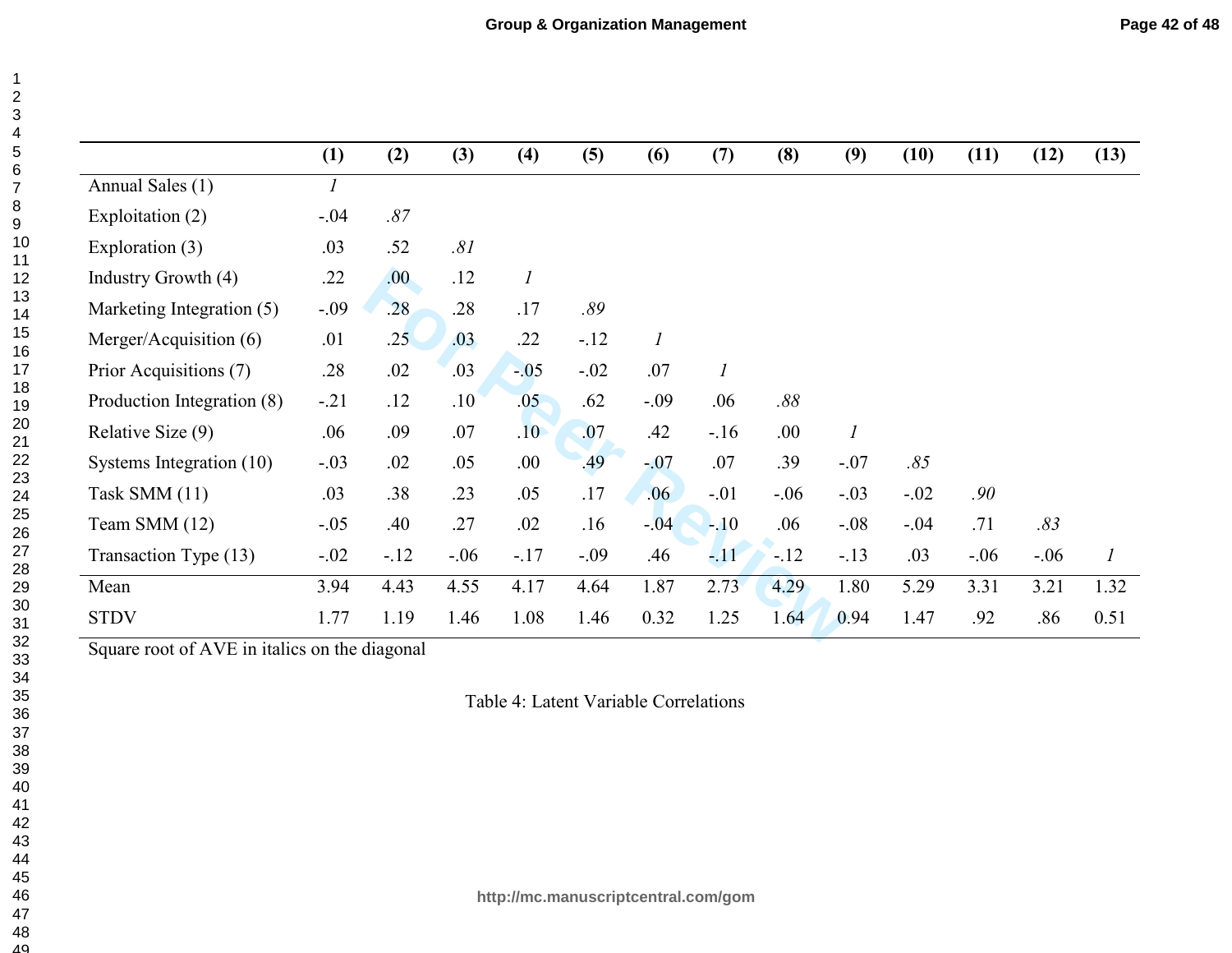i.

| 1                                                               |  |
|-----------------------------------------------------------------|--|
|                                                                 |  |
|                                                                 |  |
|                                                                 |  |
|                                                                 |  |
|                                                                 |  |
|                                                                 |  |
|                                                                 |  |
|                                                                 |  |
|                                                                 |  |
|                                                                 |  |
|                                                                 |  |
|                                                                 |  |
|                                                                 |  |
|                                                                 |  |
|                                                                 |  |
|                                                                 |  |
|                                                                 |  |
|                                                                 |  |
|                                                                 |  |
|                                                                 |  |
|                                                                 |  |
|                                                                 |  |
| 234567891011213456789012212<br>22<br>23<br>24<br>25<br>26<br>27 |  |
|                                                                 |  |
|                                                                 |  |
|                                                                 |  |
|                                                                 |  |
|                                                                 |  |
| ~<br>28                                                         |  |
| ∠o<br>29                                                        |  |
|                                                                 |  |
| $\overline{\textbf{30}}$                                        |  |
| $\overline{\mathbf{3}}$                                         |  |
| $\frac{1}{2}$                                                   |  |
| 33<br>34<br>35                                                  |  |
|                                                                 |  |
|                                                                 |  |
|                                                                 |  |
| 36<br>37                                                        |  |
| $\overline{\mathbf{3}}$<br>$\overline{\mathbf{3}}$              |  |
| 39                                                              |  |
| 40                                                              |  |
| 41                                                              |  |
| 42                                                              |  |
|                                                                 |  |
| 43                                                              |  |
| 44                                                              |  |
| 45                                                              |  |
| 46                                                              |  |
| 47                                                              |  |
| 48                                                              |  |
| 49                                                              |  |
| 50                                                              |  |
| 51                                                              |  |
| 5,<br>$\overline{2}$                                            |  |
| 53                                                              |  |
| 54                                                              |  |
|                                                                 |  |
| 55                                                              |  |
| .<br>56                                                         |  |
| 57                                                              |  |
| 58                                                              |  |
| 59                                                              |  |

| <b>Paths</b>                        |          | Gradient T-Statistic |
|-------------------------------------|----------|----------------------|
| Task $SMM \rightarrow Exploitation$ |          |                      |
| Low Relative Size                   | $.43**$  | 2.29                 |
| Mean Relative Size                  | .20      | 1.44                 |
| High Relative Size                  | $-.03$   | .17                  |
| Team $SMM \rightarrow Exploitation$ |          |                      |
| Low Relative Size                   | .02      | .11                  |
| <b>Mean Relative Size</b>           | $24*$    | 1.79                 |
| <b>High Relative Size</b>           | $.46***$ | 2.53                 |
| Team $SMM \rightarrow Exploration$  |          |                      |
| Low Relative Size                   | $61**$   | 2.32                 |
| Mean Relative Size                  | $30**$   | 1.99                 |
| <b>High Relative Size</b>           | $-.01$   | .04                  |

Significant at \*p<.1, \*\*p<.05, \*\*\*p<.01

Table 5: Simple Slope Analysis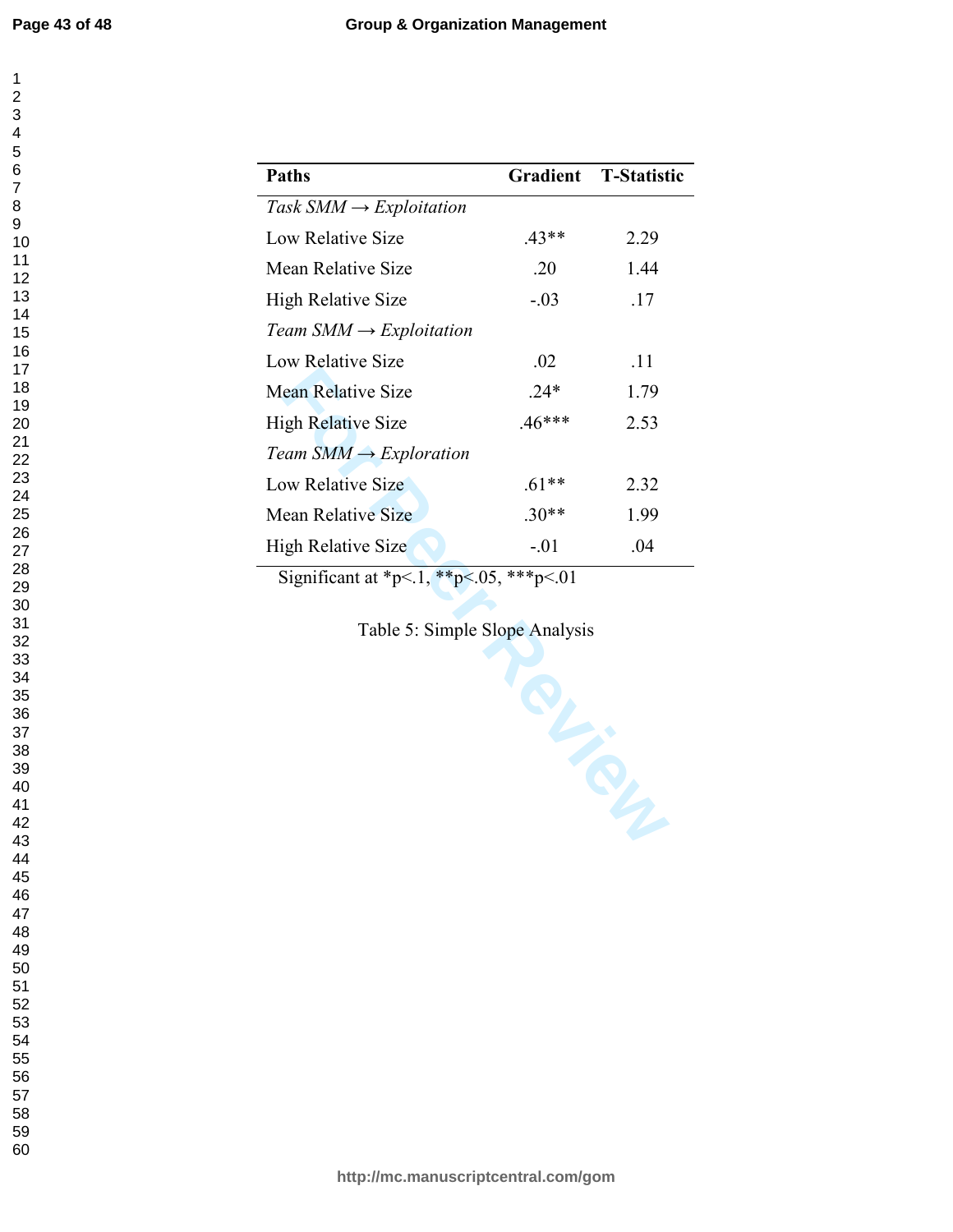| <b>Paths</b>                                        | <b>Estimate</b> | <b>T</b> Statistics | <b>VIF</b> |
|-----------------------------------------------------|-----------------|---------------------|------------|
| Main Effects Exploration                            |                 |                     |            |
| Task SMM $\rightarrow$ Exploration                  | $-.08$          | .83                 | 2.62       |
| Team SMM $\rightarrow$ Exploration                  | $.30**$         | 2.08                | 2.56       |
| Relative Size $\rightarrow$ Exploration             | .07             | .74                 | 1.95       |
| Interaction Effects Exploration                     |                 |                     |            |
| Task SMM * Relative Size $\rightarrow$ Exploration  | .04             | .41                 | 2.54       |
| Team SMM * Relative Size $\rightarrow$ Exploration  | $-.31**$        | 1.98                | 2.51       |
| <b>Controls Exploration</b>                         |                 |                     |            |
| Marketing Integration $\rightarrow$ Exploration     | $.33**$         | 2.31                | 2.31       |
| Production Integration $\rightarrow$ Exploration    | $-.13$          | 1.11                | 2.04       |
| Systems Integration $\rightarrow$ Exploration       | $-.09$          | 1.02                | 1.43       |
| Industry Growth $\rightarrow$ Exploration           | .12             | 1.09                | 2.41       |
| Annual Sales $\rightarrow$ Exploration              | $-17*$          | 1.67                | 2.08       |
| Transaction Type $\rightarrow$ Exploration          | $-.05$          | .73                 | 1.47       |
| Prior Transactions $\rightarrow$ Exploration        | .12             | 1.28                | 1,52       |
| Acquisition / Merger $\rightarrow$ Exploration      | $-.08$          | .93                 | 1.88       |
| Main Effects Exploitation                           |                 |                     |            |
| Task $SMM \rightarrow$ Exploitation                 | $.20*$          | 1.68                | 2.45       |
| Team SMM $\rightarrow$ Exploitation                 | $.24*$          | 1.95                | 2.28       |
| Relative Size $\rightarrow$ Exploitation            | .12             | 1.27                | 1.95       |
| Interaction Effects Exploitation                    |                 |                     |            |
| Task SMM * Relative Size $\rightarrow$ Exploitation | $-23**$         | 2.21                | 1.31       |
| Team SMM * Relative Size $\rightarrow$ Exploitation | $.22**$         | 1.97                | 1.45       |
| <b>Controls Exploitation</b>                        |                 |                     |            |
| Marketing Integration $\rightarrow$ Exploitation    | $.21*$          | 1.65                | 2.30       |
| Production Integration $\rightarrow$ Exploitation   | $-.04$          | .41                 | 2.04       |
| Systems Integration $\rightarrow$ Exploitation      | $-.02$          | .24                 | 1.43       |
| Industry Growth $\rightarrow$ Exploitation          | $-.01$          | .16                 | 2.41       |
| Annual Sales $\rightarrow$ Exploitation             | $-.06$          | .77                 | 2.04       |
| Transaction Type $\rightarrow$ Exploitation         | $-.10$          | 1.14                | 1.47       |
| Prior Transactions $\rightarrow$ Exploitation       | .08             | .93                 | 1.50       |
| Acquisition / Merger $\rightarrow$ Exploitation     | $-.11$          | 1.12                | 1.93       |

Significant at \*p<.1, \*\*p<.05, \*\*\*p<.01

Table 6: Estimates and T Statistics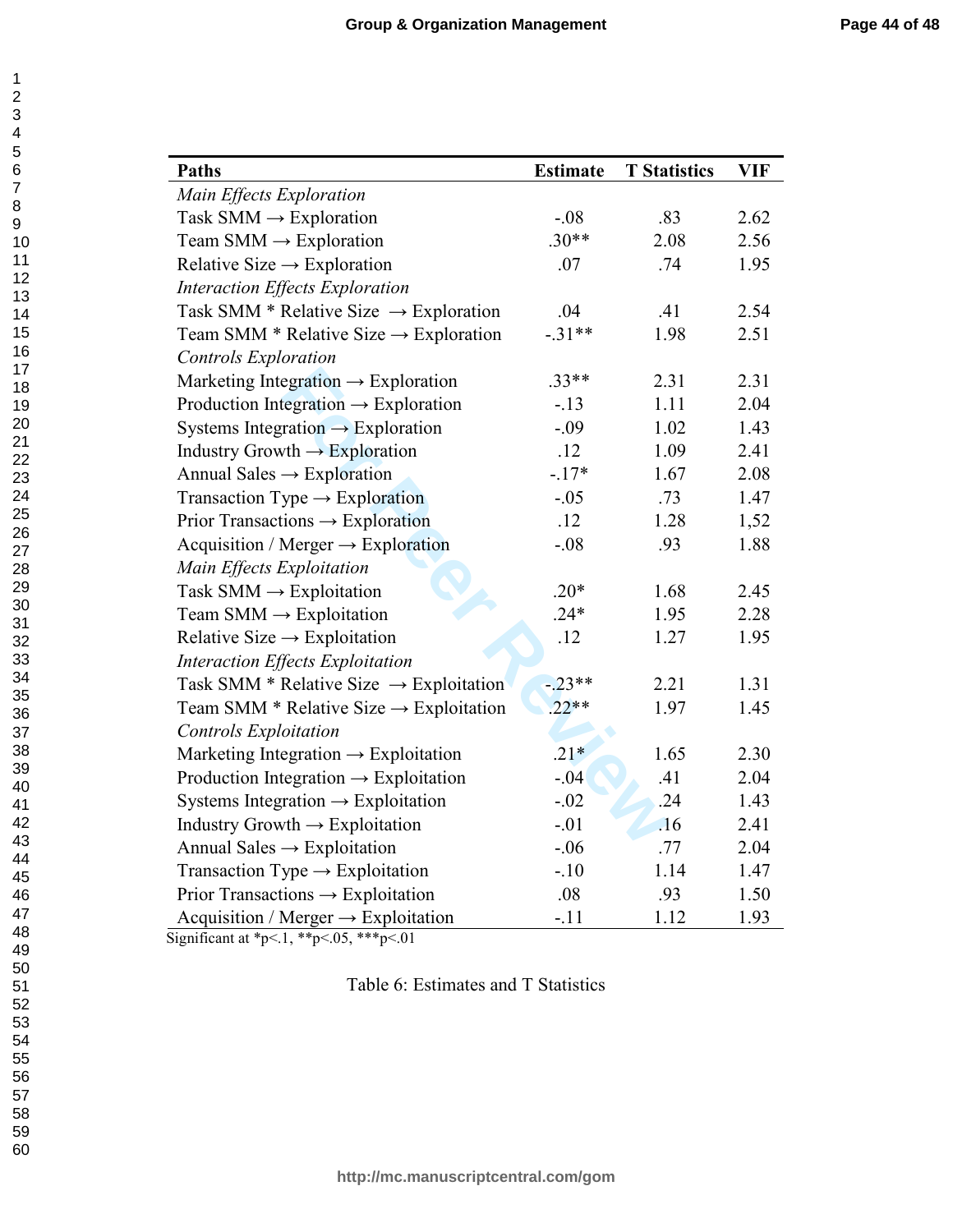$\mathbf 1$ 

| <b>Exploration</b>            | $(OD=8)$ |          | $\mathbf{R}^2$ | f <sup>2</sup> Effect Size |
|-------------------------------|----------|----------|----------------|----------------------------|
| <b>Full Model</b>             | -12      |          | .22            |                            |
| Model Without Task SMM        | -12      | (0()     | -22            | -01                        |
| Model Without Team SMM        | -09      | (1)      | -17            | -06                        |
| Model Without Relative Size   | -08      | -05      | -16            | .08                        |
| <b>Model Without Controls</b> | 06       | $\alpha$ |                |                            |

Table 7: q² and f² Effect Sizes for Exploration

| <b>Exploitation</b>                | O <sup>2</sup> (OD=8) |          | $\mathbf{R}^2$ | f <sup>2</sup> Effect Size |
|------------------------------------|-----------------------|----------|----------------|----------------------------|
| <b>Full Model</b>                  | .12                   |          | .30            |                            |
| Model Without Task SMM             | -11                   | 02       | -26            | 07                         |
| Model Without Team SMM             | .12                   | $\Omega$ | -26            | .06                        |
| <b>Model Without Relative Size</b> | .12                   | .00      | .25            | 07                         |
| <b>Model Without Controls</b>      | 08                    | 05       | 24             |                            |

Table 8: q² and f² Effect Sizes for Exploitation

| <b>Exploitation</b>                                                                          | $Q^2$ (OD=8)    | $q^2$       | $\mathbf{R}^2$ | f <sup>2</sup> Effect Siz |
|----------------------------------------------------------------------------------------------|-----------------|-------------|----------------|---------------------------|
| ull Model                                                                                    | .12             |             | .30            |                           |
| <b>Jodel Without Task SMM</b>                                                                | .11             | .02         | .26            | .07                       |
| <b>Model Without Team SMM</b>                                                                | .12             | .01         | .26            | .06                       |
| <b><i>Aodel Without Relative Size</i></b>                                                    | .12             | .00.        | .25            | .07                       |
| <b><i>Aodel Without Controls</i></b>                                                         | .08             | .05         | .24            | .10                       |
| Table 8: $q^2$ and $f^2$ Effect Sizes for Exploitation<br>Path                               | <b>Estimate</b> | 95 % Bc CI  |                | <b>T</b> Statistics       |
| Task SMM $\rightarrow$ Exploitation                                                          | $.20*$          | $.02 - .49$ |                | 1.68                      |
| Task SMM $\rightarrow$ Exploration                                                           | $-0.08$         | $-.27-.00$  |                | .83                       |
| Team SMM $\rightarrow$ Exploitation                                                          | $.24*$          | $.02 - .48$ |                | 1.95                      |
|                                                                                              |                 |             |                |                           |
| Team SMM $\rightarrow$ Exploration                                                           | $.30**$         | $.04 - .61$ |                | 2.08                      |
| Significant at *p<.1, **p<.05, ***p<.01<br>Table 9: 95 % bias corrected confidence intervals |                 |             |                |                           |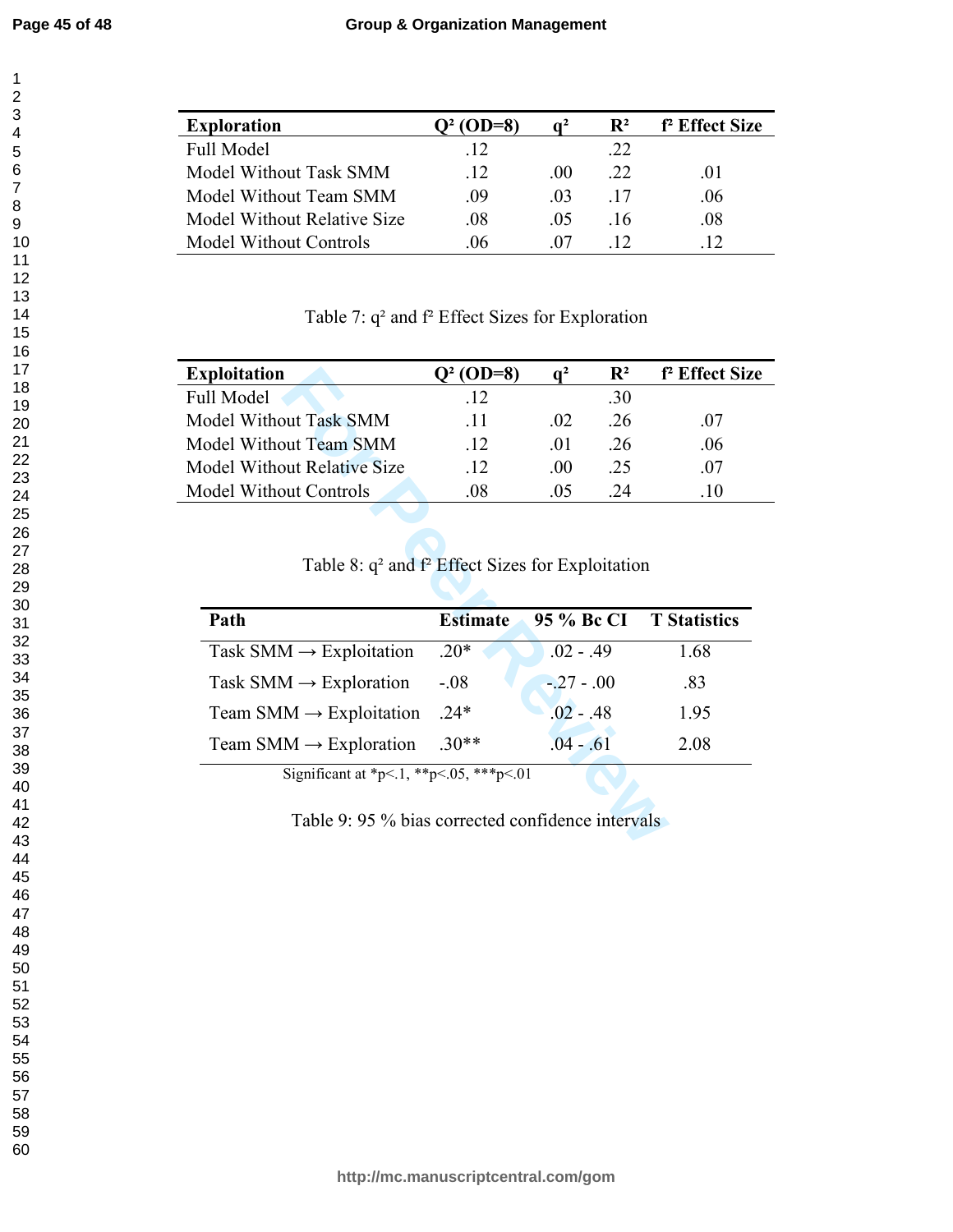



Exploitation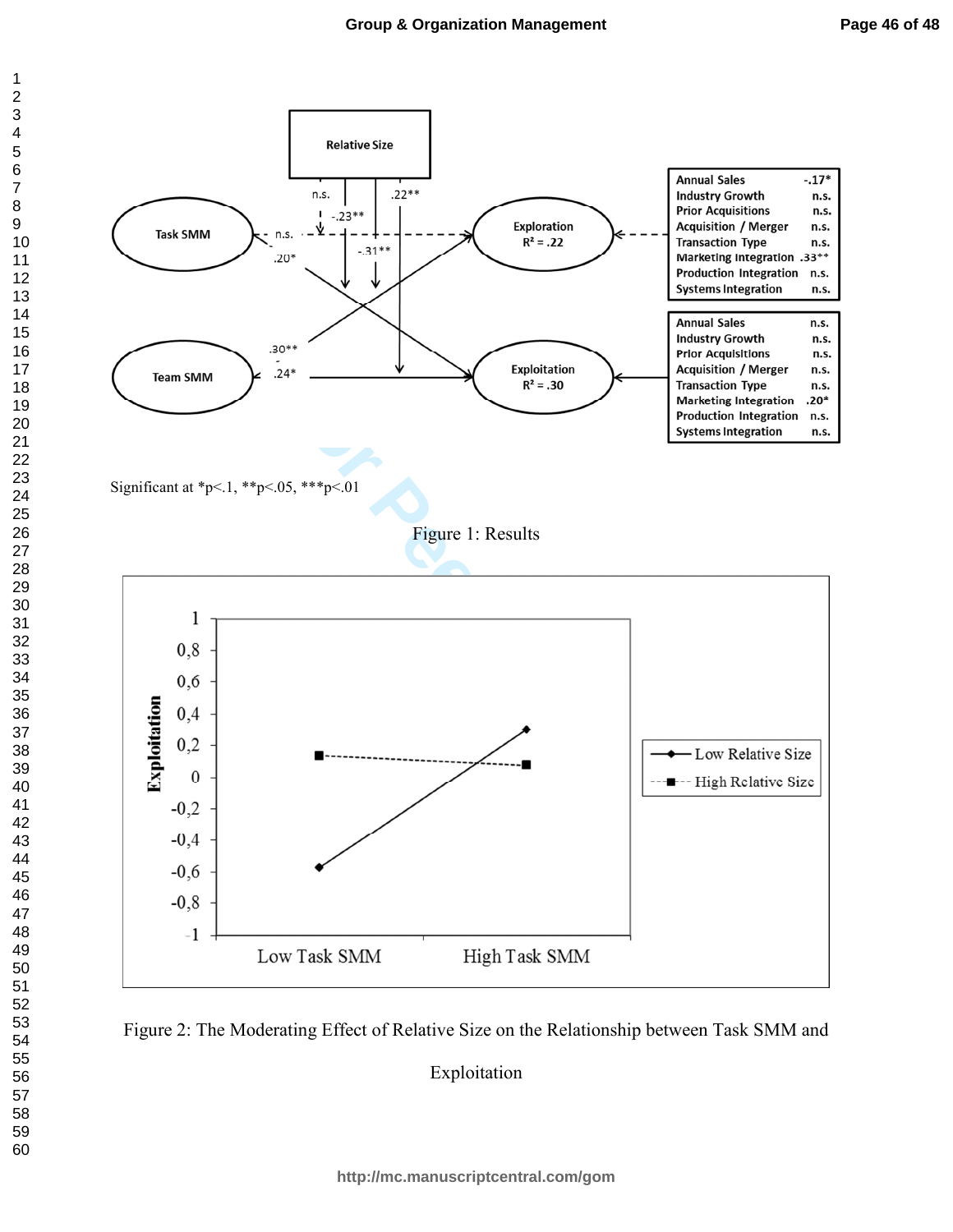$\mathbf 1$ 



Figure 3: The Moderating Effect of Relative Size on the Relationship between Team SMM and

Exploitation